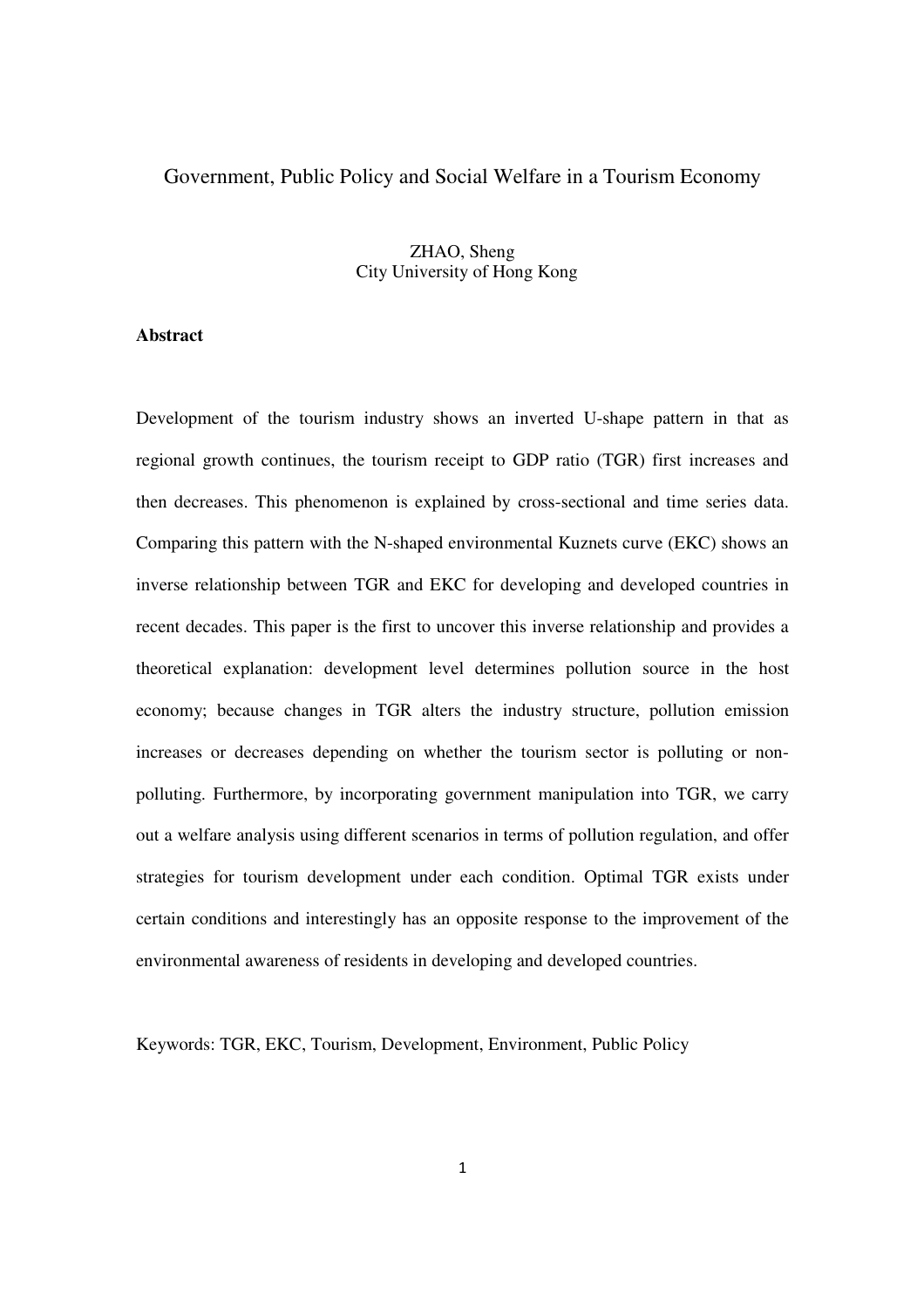# **1. Introduction**

<u>.</u>

According to the World Tourism Organization (2004), tourism "comprises the activities of persons traveling to and staying in places outside their usual environment for not more than one consecutive year for leisure, business, and other purposes" (Gil-Pareja, Llorca-Vivero, and Martínez-Serrano, 2007). The global tourism industry has been experiencing consistent growth since the Second World War, and it is estimated that this growth will continue for decades to come (*Figure 1, Appendix*). For many underdeveloped areas with rich resources, tourism has been a major facilitator of local development or even a vital industry for countries and regions like Egypt, Greece, Hong Kong, Malaysia, Singapore, Thailand and many island nations, such as the Bahamas, Fiji, the Maldives, etc. The latter group is sometimes referred to as Small Island Tourism Economies (SITEs) in literature.

Despite the consensus of growing tourism in an absolute scale, however, economists seldom discuss changes in tourism's relative importance, which could be denoted by the *Tourism Receipts-GDP Ratio* (*TGR)<sup>1</sup>* . To the best of the author's knowledge, this paper is the first attempt at presenting a full picture of tourism evolution from a relative perspective, with cross-sectional data of regions at different administrative levels (*Figures 2–4, Appendix*). It is observed that the TGR is very low in underdeveloped and developed economies, but relatively high in regions that are at mid-range development. Time series data in Japan and Taiwan further support this finding (*Figures 5-6, Appendix*),

<sup>&</sup>lt;sup>1</sup> In literature, the equivalent concept is often denoted by "the share of tourism in GDP" or similar terms. TGR is used in this study to avoid accounting issues.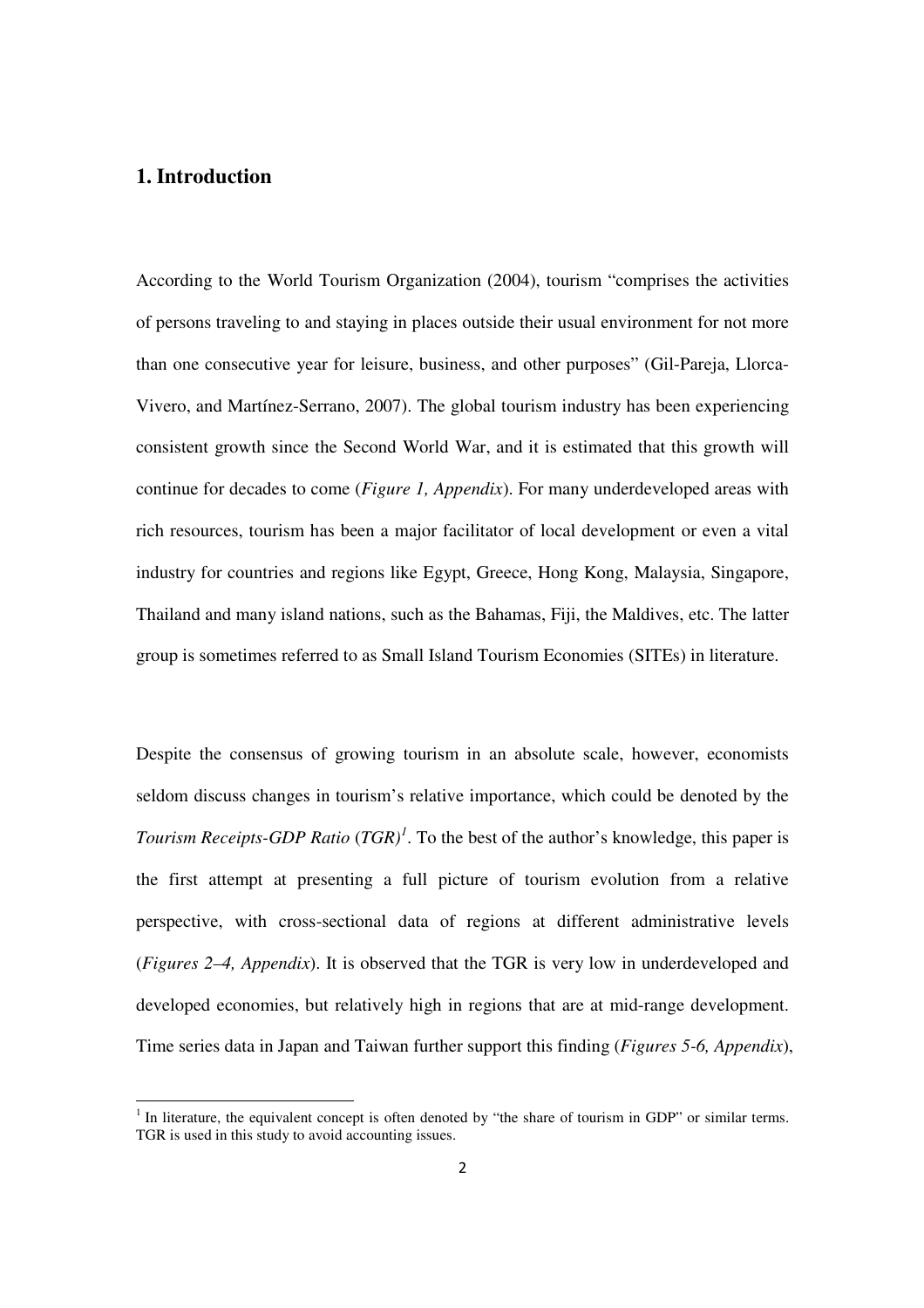indicating the dynamics of TGR behaves differently at different stages of development, forming a possible inverted-U shape. This story is the basis of this paper, focusing on the relative value of TGR rather than the absolute scale of tourism to evaluate the industry.

Tourism is closely interrelated with environment, which is the key resource of tourist attraction. In the early 1990s, economists (Grossman and Krueger, 1991; 1993) used a hypothesized Environmental Kuznets Curve (EKC) to summarize the relationship between the two, stating that environment conditions first deteriorate as a country develops and then after some point, improves along with the development of local economy. This forms an inverted-U shape similar to the Kuznets curve for income inequality. However, recent studies (Jha and Murthy, 2003; Martínez-Zarzoso and Bengochea-Morancho, 2004; Galeotti and Lanza, 2005) state that considering new pollutants, such as carbon dioxide  $(CO_2)$ , the curve should be revised to an "N" shape, indicating that greenhouse gas emissions of developed countries is increasing. Research on global warming not only raises concerns on  $CO<sub>2</sub>$  emissions, but also demands international coordination for pollution control. Generally, rich countries have more stringent regulations for pollution control than poor countries (*Figure 7, Appendix*).

Although tourism and environment are two important issues for local development, few studies have carefully examined their relationship. Studies that combine these topics include those of Chao and Sgro (2008), Chao et al. (2008), and Beladi et al. (2009). To narrow this gap, we exploit the data of a number of Asian countries and present the dynamics of regional TGR and  $CO<sub>2</sub>$  emission (for pollution in Japan before 1990, we use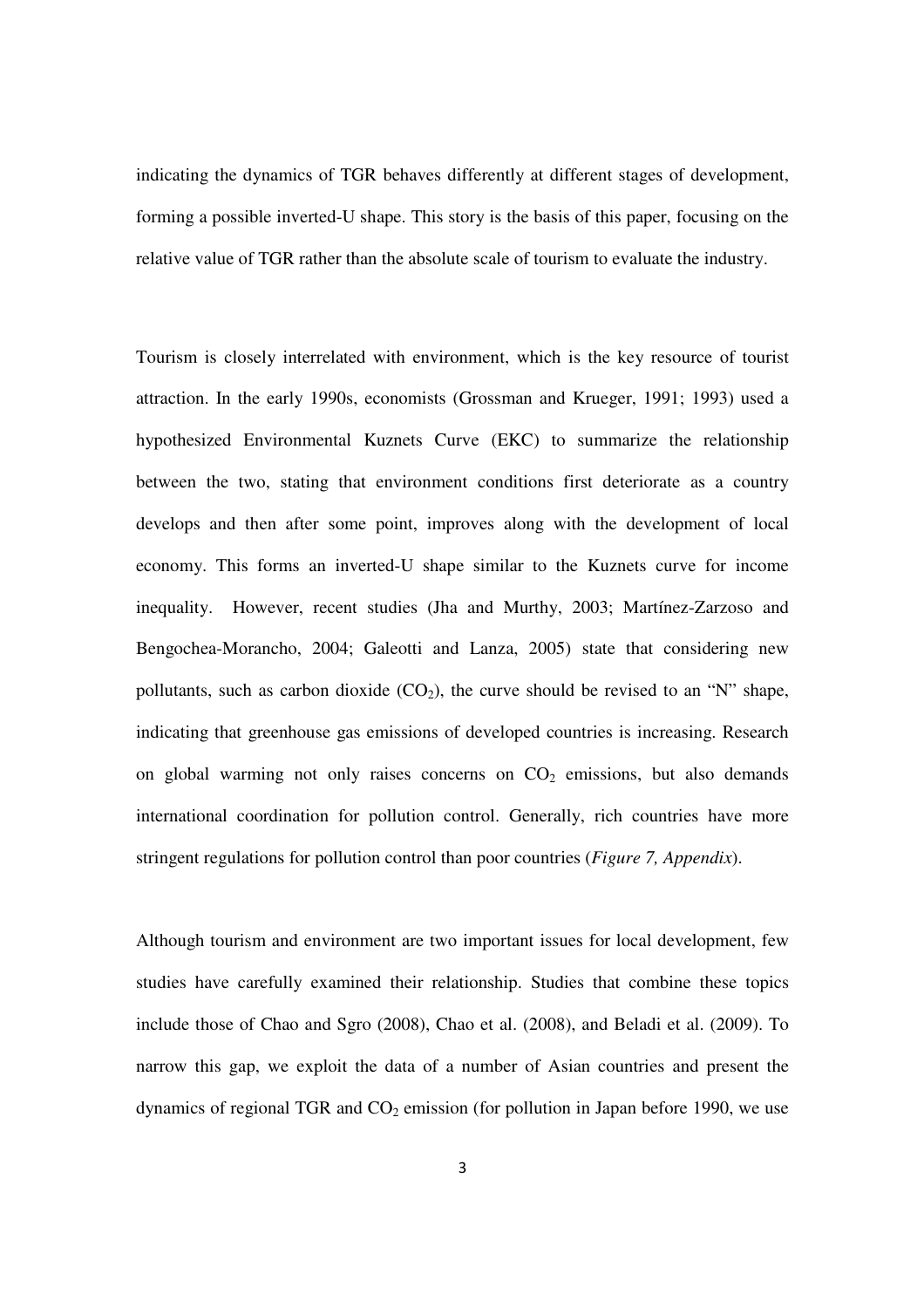SO2 and NOx data instead) (*Figures 8-12, Appendix*), which covers tourism and environment in the context of local development. The figures obtained in this paper reveal distinct patterns across the cases. For developing countries, namely, Thailand and Malaysia, pollution level increases with increasing TGR, indicating a positive relationship between the two; for developed countries, namely, Japan and South Korea (the only two Asian member countries of the Organisation of Economic Cooperation and Development [OECD] until 2009), the relationship is generally negative (for *Figures 10* and *12*, the relationship is clearer when time period is divided into pre-Asian financial crisis [1990–1997] and post-Asian financial crisis [1998 onwards]).

This observed controversy raises the research question of the paper. The following part offers one possible explanation and policy suggestions.

### **2. The Model**

#### **Model I: the Poor Country Case**

We first use a simple model to explain the observed positive relationship between TGR and pollution in developing countries. Consider a small open economy producing two types of goods,  $X$  and  $Y$ .  $X$  is an internationally traded good, which in the poor country case is mainly constituted by agricultural goods; and  $Y$  is a non-traded good, representing the tourist goods and services. In this model, the price of the tradable good  $X$  is taken as the numeraire. Two conventional inputs, capital  $K$  and labor  $L$ , which are domestically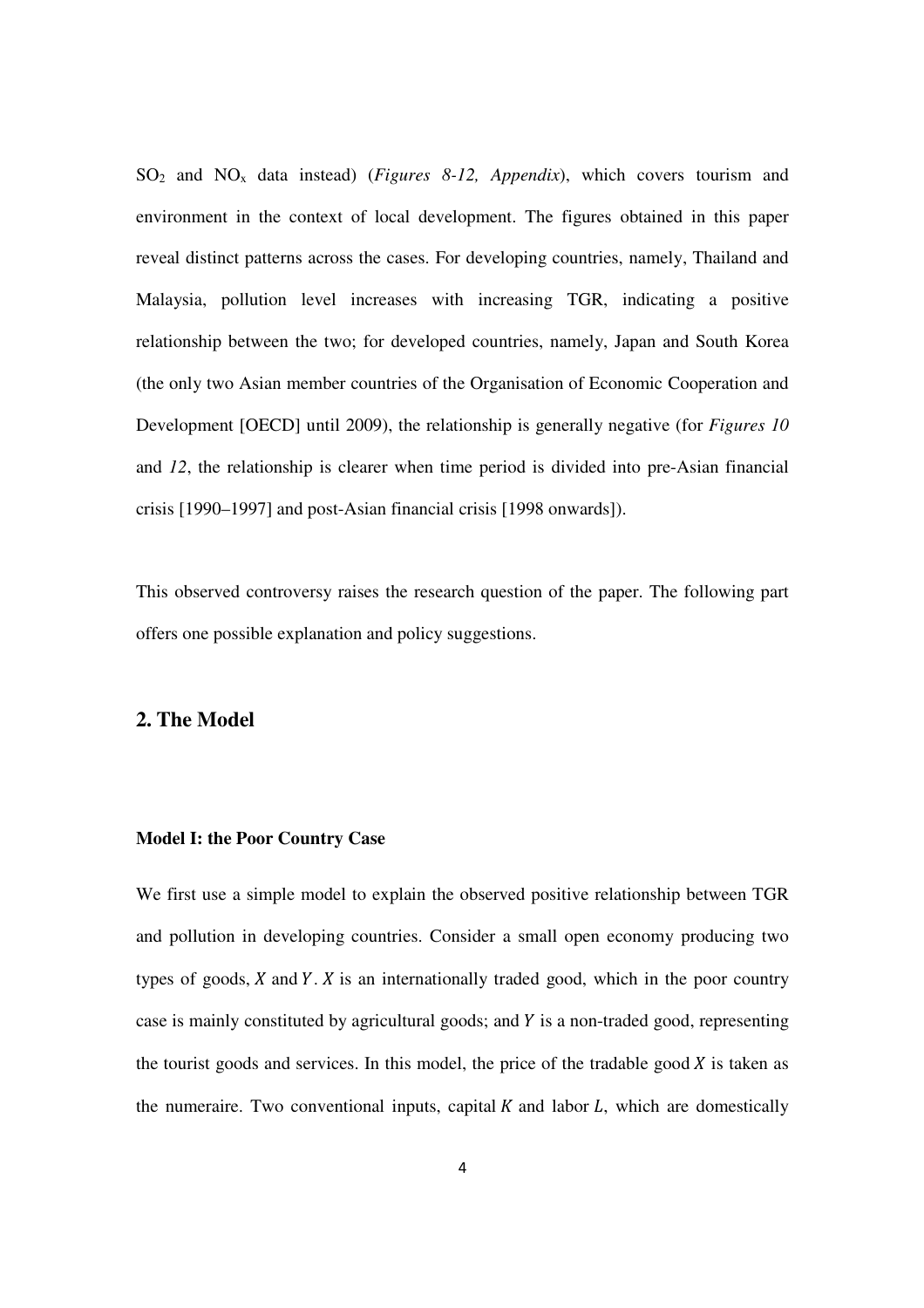endowed, help produce these goods.  $K$  and  $L$  are perfectly mobile across sectors but immobile internationally in the model. A variable  $e$ , representing the environmental degradation, or pollution level is incorporated into this economic system. The pollution in this model is emitted by the tourism sector as a by-product.

Three economic agents exist in the economy: residents, tourists and government. Residents own all input factors and thus gain all the factor returns. They consume both  $X$ and  $Y$  and their utility is negatively affected by pollution emission  $e$ . Tourists are assumed to consume the tourist good  $Y$  only. Based on the stylized facts, their aggregate expenditure, or the tourism receipts from the perspective of the host economy, is determined by the regional output and TGR  $\delta$ , which is an exogenous variable in the model.  $\delta$  integrates several factors, including the development level of the host economy, seasonality, the geographic location, fame and reputation, facility conditions, tourist preferences, public strategy of tourism development, etc. By incorporating public strategy into  $\delta$ , government is able to manipulate the TGR to a certain extent. Practically, the manipulation instruments include, but are not limited, to visa policy, quotas for admission tickets, propaganda and marketing campains, etc. Government also levies pollution tax on the polluting firms and transfers tax revenues to local residents in a lump-sum manner.

*Firms*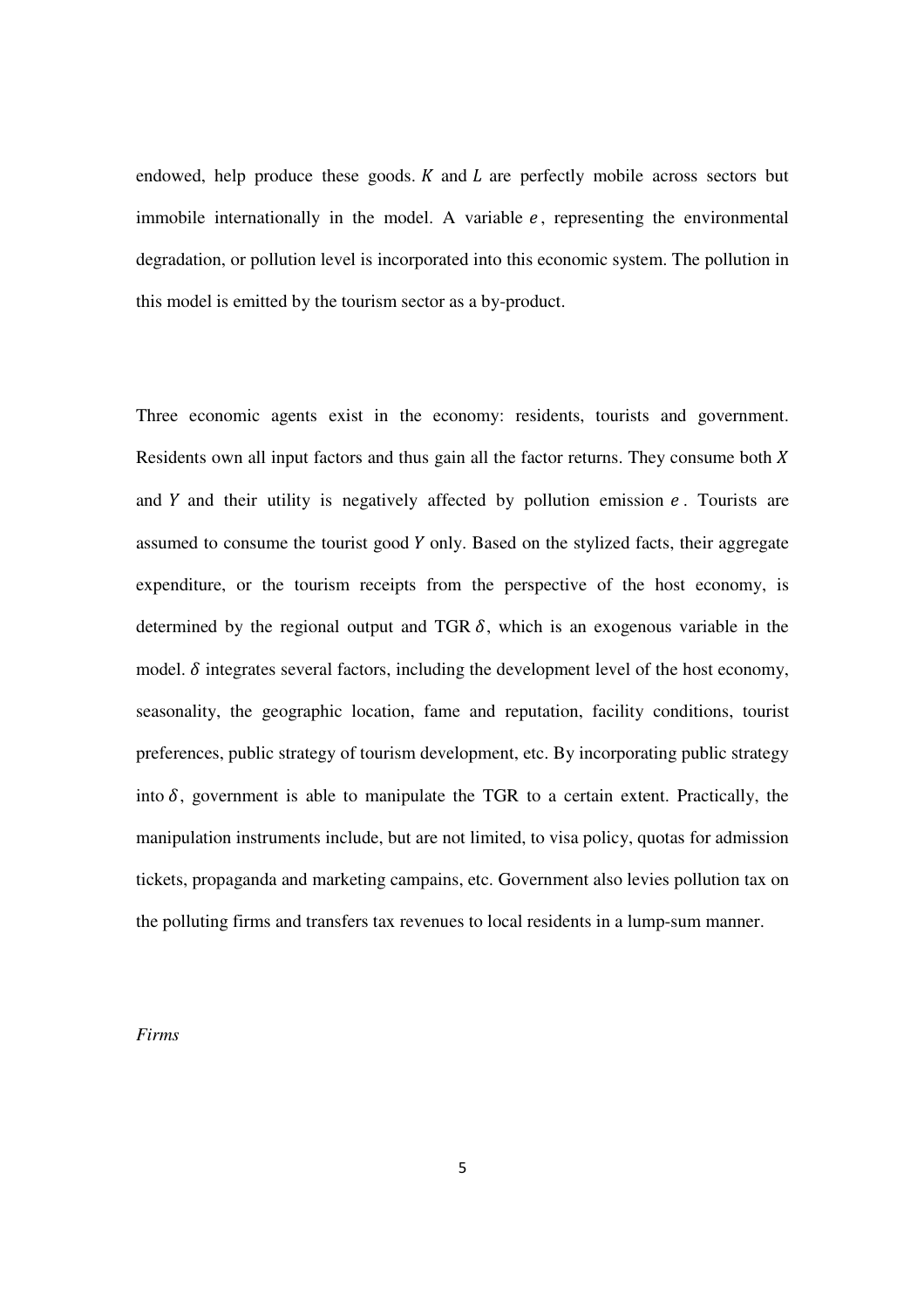The two sectors in the poor country are the tradable good sector  $X$ , and the non-traded good sector Y. We write the production functions as

$$
X = F_X(K_X, L_X)
$$

$$
Y = F_Y(K_Y, L_Y)
$$

where  $F_j(.)$ ,  $j = X, Y$ . This follows conventional neoclassical technology with the characteristics of constant returns to scale, diminishing returns to each input factor, and fulfillment of Inada conditions.

Pollution is assumed to be emitted by the non-traded good sector. Assuming a linear relationship, the total emission is

$$
e=\lambda_Y Y
$$

where  $\lambda_Y$  is the pollution rate of the non-traded good sector.

Setting the price of the tradable good  $X$  as the numeraire, the price of  $Y$  is denoted by  $p$ . Government levies pollution tax; thus, the effective producer prices of the tradable good X and non-traded good Y are 1 and  $p - \tau \lambda_Y$  respectively, where  $\tau$  is the pollution tax rate.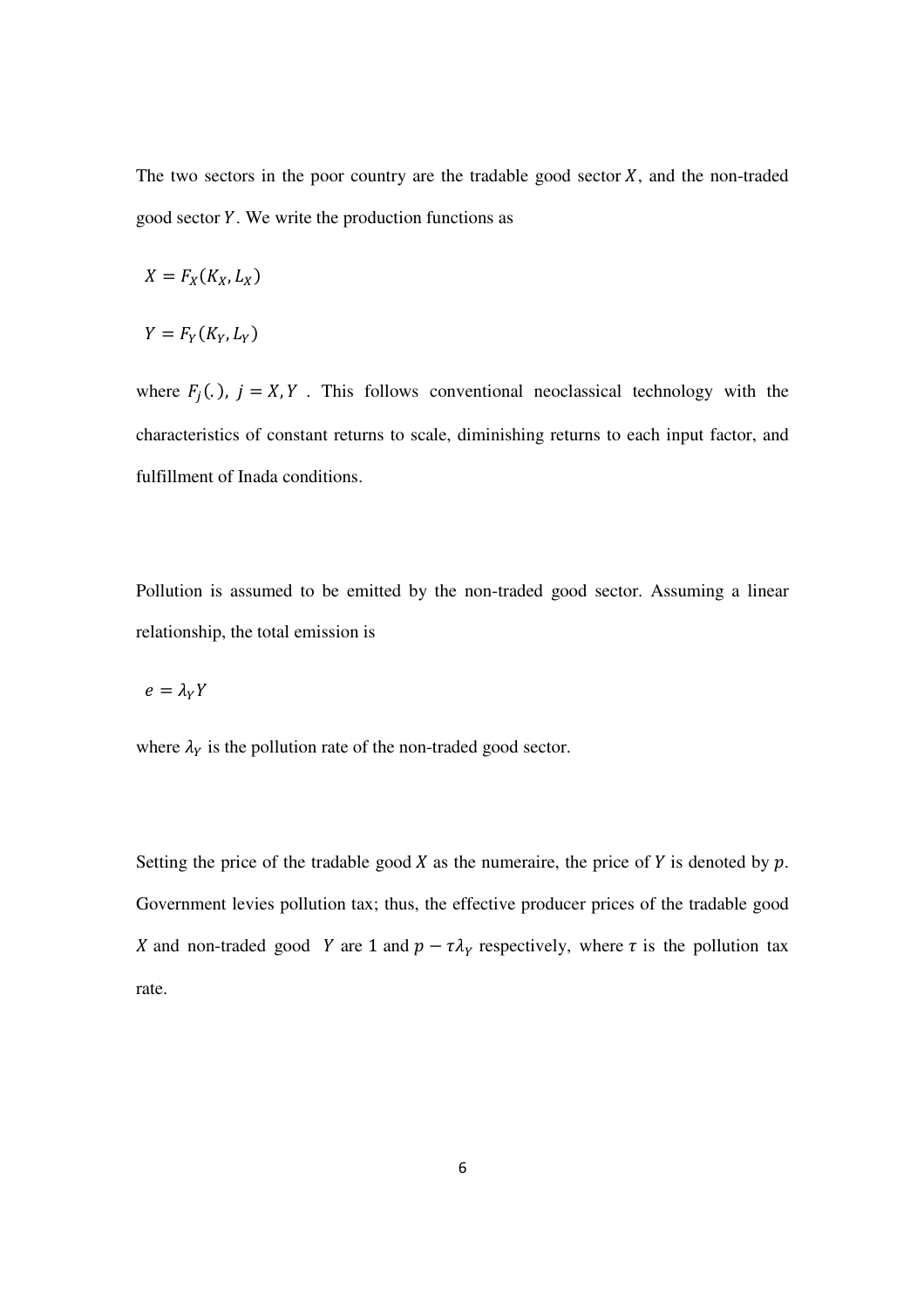The market of the host economy is assumed to be perfectly competitive. Thus, with the above effective producer prices, zero-profit condition yields the following relationships in terms of prices:

$$
1=c^X(w,r)
$$

$$
p-\tau\lambda_Y=c^Y(w,r)
$$

where  $c^{j}(w,r)$ ,  $j = X, Y$  is the unit cost of producing each type of good.

Now let's introduce the resource constraint.  $L$  and  $K$  are assumed to be inelastically supplied and fully mobile within the host economy in our model. The endowment of labor and capital are denoted by  $\overline{L}$  and  $\overline{K}$  respectively. Thus, the resource constraint of the input factors gives

$$
c_w^X(w,r)X + c_w^Y(w,r)Y = \overline{L}
$$
  

$$
c_r^X(w,r)X + c_r^Y(w,r)Y = \overline{K}
$$

where the subscript of the cost functions denotes the partial derivate:

$$
c_w^j(w,r) = \frac{\partial c^i}{\partial w}, j = X, Y
$$
  

$$
c_r^j(w,r) = \frac{\partial c^i}{\partial r}, j = X, Y
$$

With the envelope theorem, we have  $c_i^j(w, r)$ ,  $i = w, r; j = X, Y$ , representing the unit factor requirement.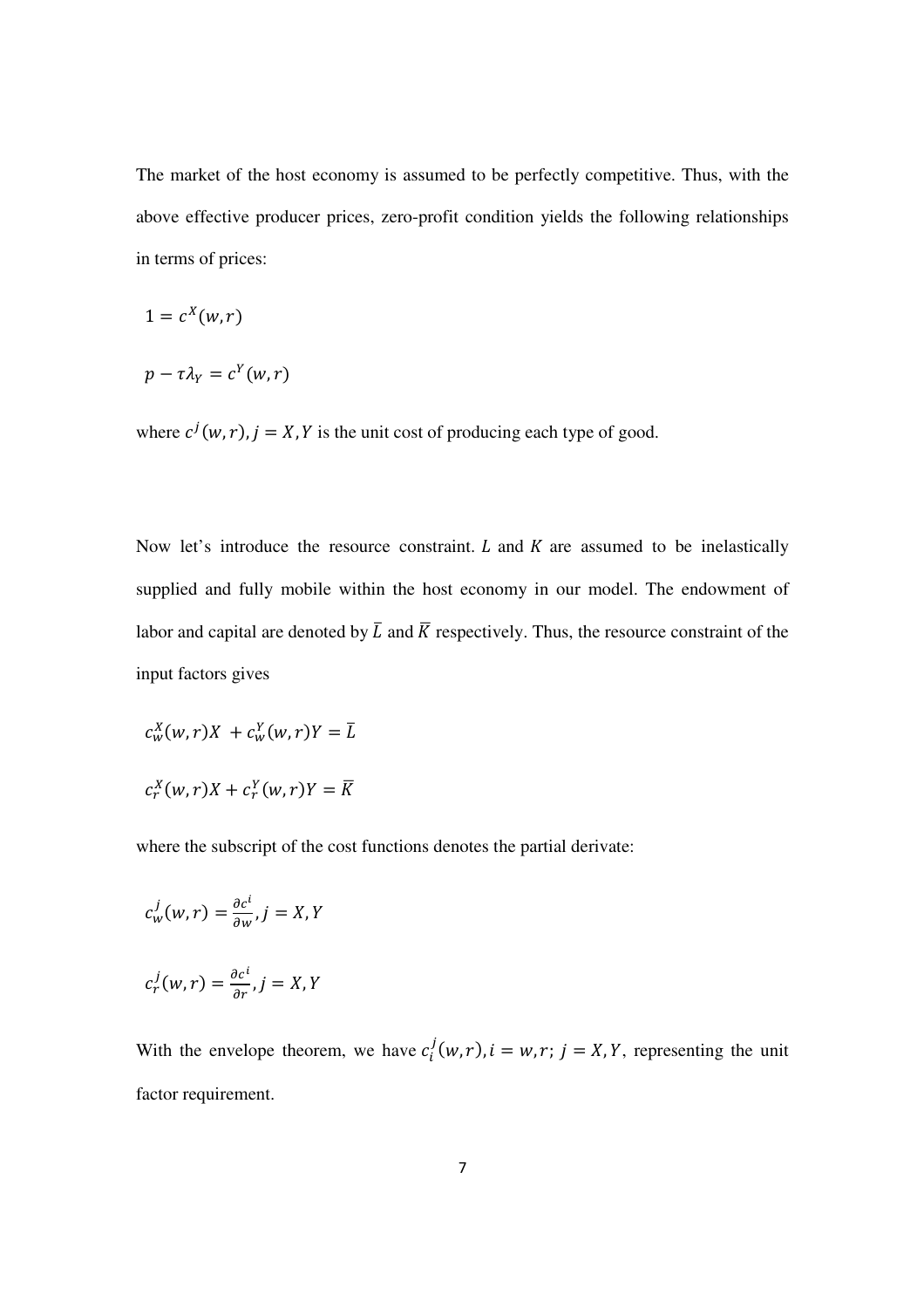Therefore, with all the above relationships, we can write the revenue function for the economy as

$$
R(p, \tau, K, L) = \max \{ X + pY - \tau e : K_X + K_Y = \overline{K}, L_X + L_Y = \overline{L} \}
$$

which represents the GDP of the host economy in terms of the price of the tradable goods  $X$ .

### *Residents*

The demand side of the economy has two consumers, residents and tourists. Resident utility is given as

$$
U = U(C_X, C_Y, e) = \left[ (C_X^{\alpha} C_Y^{1-\alpha} e^{-\rho})^{1-\sigma} - 1 \right] / (1 - \sigma)
$$

where  $0 < \alpha < 1$ ,  $\rho > 0$ ,  $\sigma > 0$  and  $\sigma \neq 1$ . In this utility function, e, or environmental degradation or pollution is a factor that brings disutility to local residents. The strength of this disutility is captured by the parameter of  $\rho$ .  $\rho$  can also be interpreted as environmental awareness of local residents. If  $\rho$  is low, residents do not care about environmental degradation too much, and the disutility is weak; if  $\rho$  is very high, residents are sensitive to the environment, and the disutility caused by pollution is very strong.

The budget constraint of residents is given by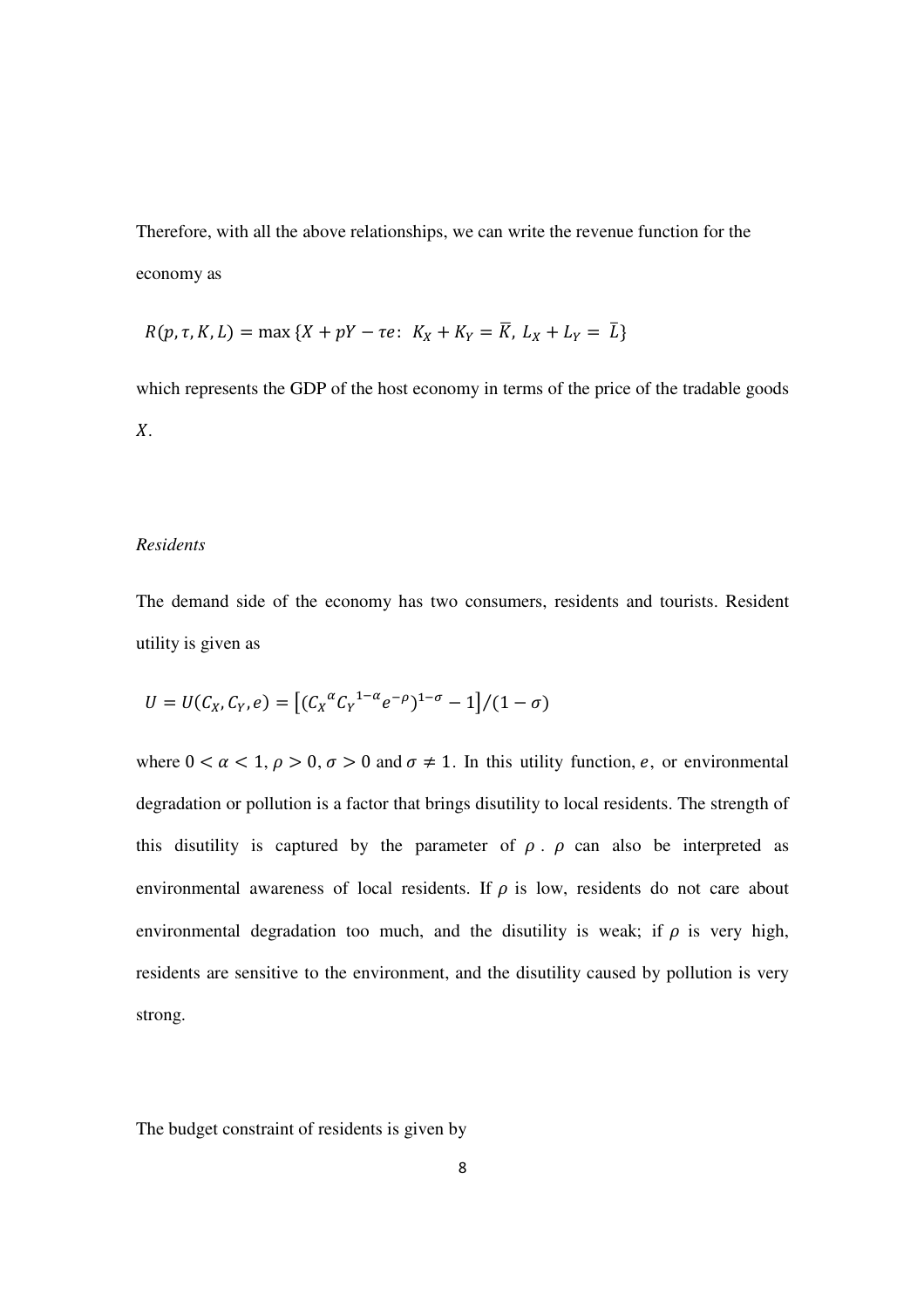$$
C_X + pC_Y = I + S
$$

In this budget constraint,  $I$  denotes the pre-subsidy resident income. Residents own all the input factors; thus they get all the factor returns, indicating  $I = R$ . S is the lump-sum transfer from government. A balanced government budget gives  $S = \tau e$ , indicating that government transfers all tax revenue collected to the local residents as a pollution subsidy. So by duality, we can write the expenditure function of the residents in the following form

$$
E(p, e, u) = \min \{C_X + pC_Y : U(C_X, C_Y, e) = u\}
$$

### *Tourists*

Following a common assumption in tourism literature, we assume tourists consume the non-traded good Y only for simplicity. The following budget constraint holds for tourists, which gives the consumption level

$$
pD_Y=T
$$

 $D<sub>Y</sub>$  is the consumption of Y by tourists. T is total tourist spending, which is equal to tourism receipts in empirical studies. We denote the ratio of  $T/R$ , or the TGR as  $\delta$ , so we have  $T = \delta R$ . For poor countries, it is observed that  $\delta$  is increasing in recent years. Substituting this relationship into tourist budget yields

$$
D_Y = \delta R/p
$$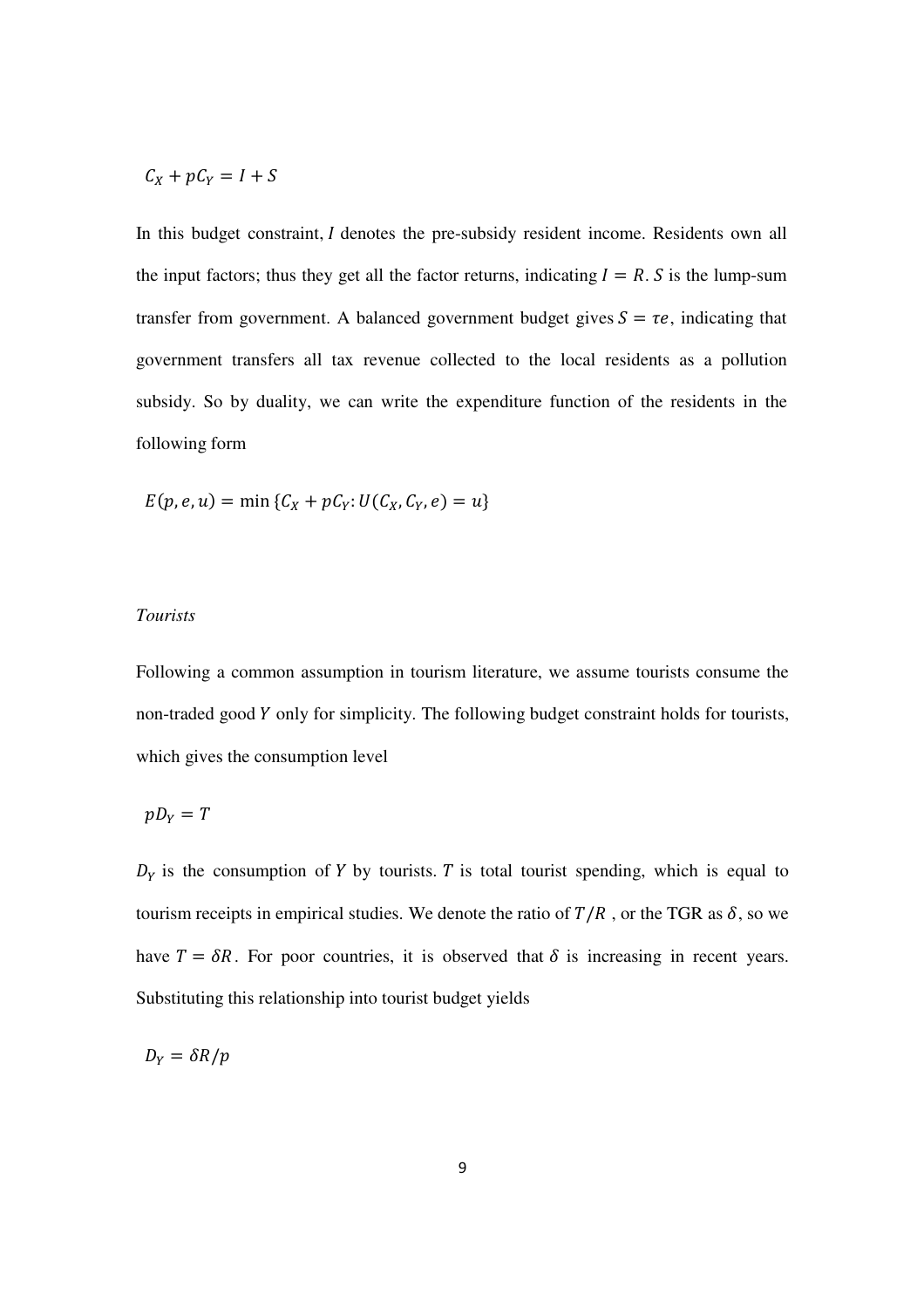In our model, the total tourist spending is broken down into two components: one is the TGR  $\delta$  - showing the relative importance of inbound tourism, and the other is the scale of the local economy  $R$ . Therefore, unlike the conventional models with exogenous tourism in which tourist spending is determined by a shift parameter mainly describing the tourists' preferences, here we highlight the attractiveness of the host economy itself with the local economy scale  $R$ . In many developed countries nowadays, total tourism receipts increase with increasing  $R$  and decreasing  $\delta$ . This means although international tourism has exceedingly become less important to a developed economy, the growth of the economy itself would attract tourists. The latter effect is stronger than the former, leading to a rise in tourism receipts. This is supported by the empirical finding of causal relationship from economic growth to tourism development (Oh, 2005; Lee and Chang 2008). If the TGR effect is sufficiently strong, a pattern of stagnating or declining tourism receipts may occur, echoing the stagnation period and possibilities of decline in the Tourist Area Life Cycle theory (Butler, 1980).

### *Comparative Statics*

By utilizing the expenditure function and revenue function, the equilibrium of the economy is captured by

$$
E_p(p, e, u) + \delta R(p, \tau) / p = R_p(p, \tau)
$$
\n(1-1)

$$
E(p, e, u) = R(p, \tau) + \tau e \tag{1-2}
$$

$$
R_{\tau}(p,\tau) = -e \tag{1-3}
$$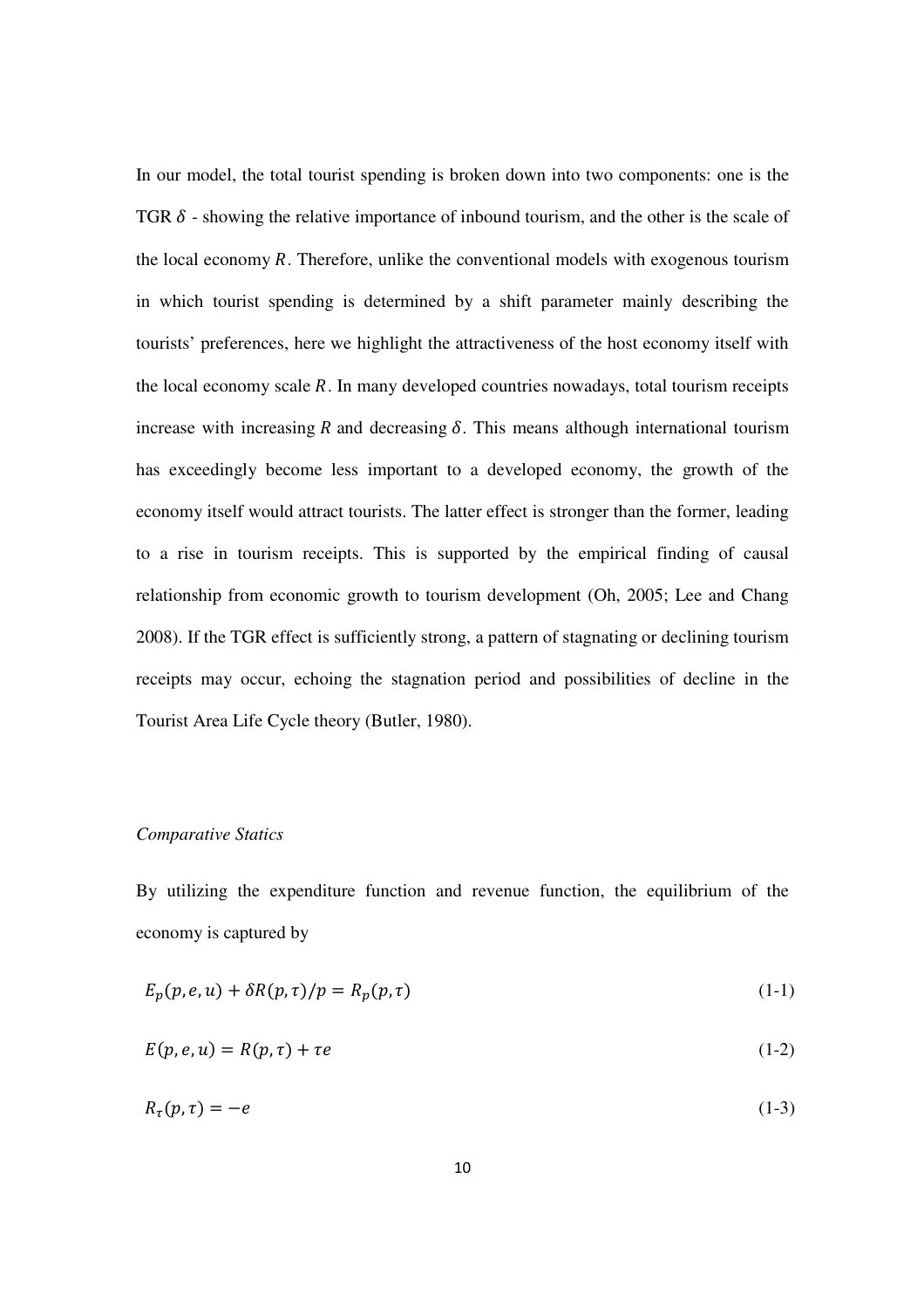Equation  $(1-1)$  is the market-clearing condition of the tourist good Y. The left-hand side (LHS) is tourist good demand, compounded by both domestic and foreign consumption; the right-hand-side (RHS) is the tourist good supply. Equation (1-2) denotes the budget constraint of local residents. LHS is resident expenditure and RHS is resident income after subsidy. Equation (1-3) gives the level of pollution caused by the non-traded good sector.

We assume that the government policy parameter  $\tau$  is a given number (The effect of  $\tau$ ) change in the host economy and domestic welfare are well elaborated by Chao et al. [2008] and Beladi et al. [2009]). Fixing the pollution tax is reasonable if we consider that changing the tax rate requires long and tedious decision-making and legislative procedures, and may encounter civil protests and political obstacles in reality. Thus, tax rate can be regarded as a constant number for a short period of time. By constrast,  $\delta$  is naturally more volatile and manipulating it is exceedingly easier and faster for administrators of the tourism sector. Therefore, we have a given parameter  $\tau$ , three endogenous variables  $u, p, e$  and an exogenous  $\delta$ . Total differentiation of the above equations gives

$$
E_{pu}du = \left(R_{pp} - E_{pp} - \frac{\delta}{p}R_p + \frac{\delta R}{p^2}\right)dp - \frac{R}{p}d\delta - E_{pe}de
$$

$$
E_u du = D_Y dp + (\tau - E_e) de
$$

 $de = -R_{\tau n}dp$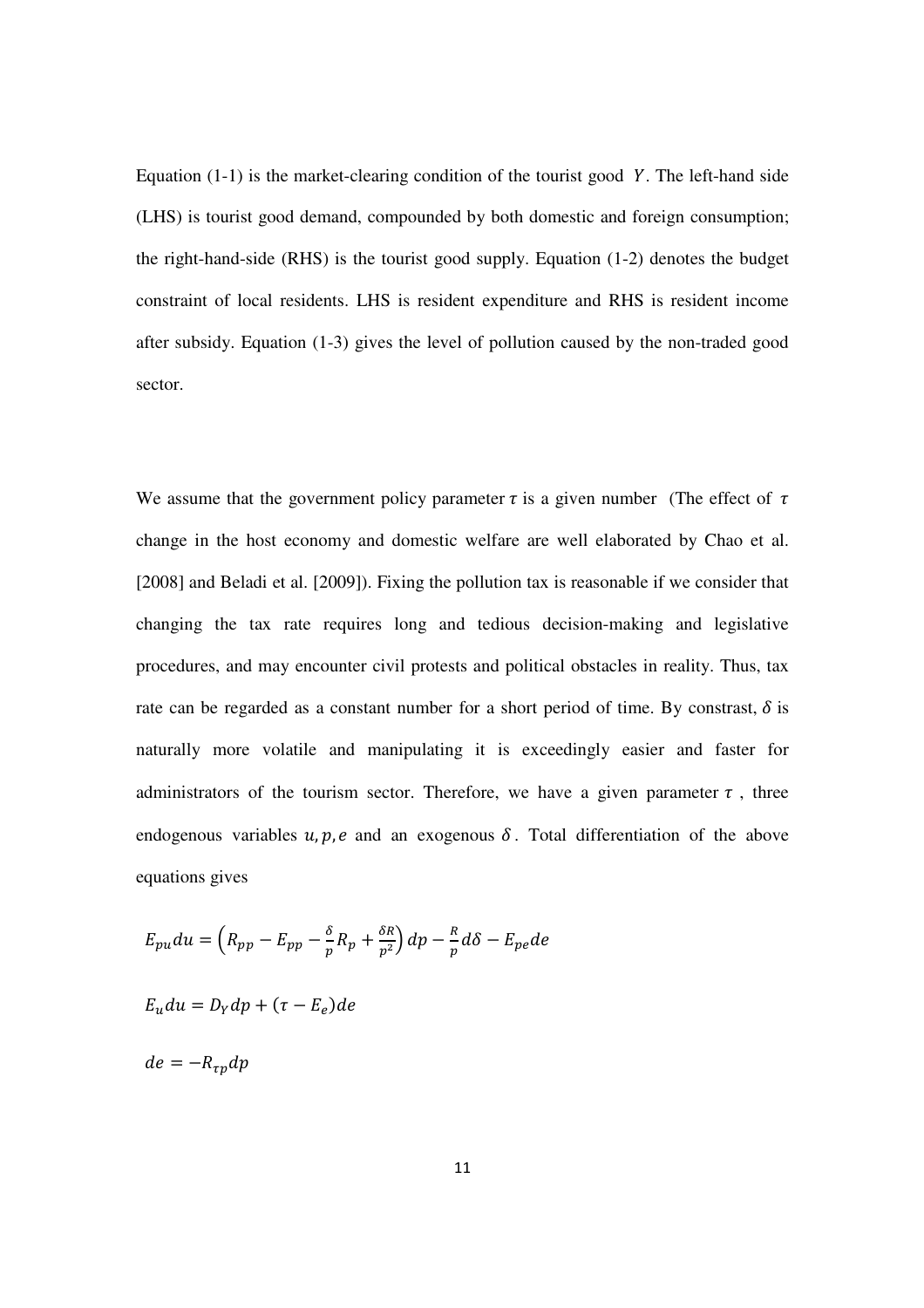The signs of the terms are given as follows:  $E_{pu} = \left(\frac{\partial u}{\partial c_1}\right)$  $\frac{\partial u}{\partial c_Y}$  = 1 > 0 because Y is a normal good,  $R_{pp} = \partial Y / \partial p > 0$  for a positively sloped supply curve,  $E_{pp} = \partial C_Y / \partial p < 0$ because the slope of the compensated demand curve is negative,  $-\frac{\delta}{n}$  $\frac{\delta}{p}R_p + \frac{\delta R}{p^2} =$  $\delta$  $\frac{\delta}{p}$   $\left(\frac{R-pY}{p}\right)$  $\frac{f-pY}{p} > 0$ ,  $E_{pe} = \rho (C_Y/Y) > 0$ ,  $E_u = (\frac{\partial u}{\partial E})^{-1} > 0$  is the inverse of the marginal utility of income,  $E_e = \frac{\rho E}{\rho}$  $\frac{\partial E}{\partial e} > 0$  denotes the marginal willingness to pay for pollution reduction, and  $R_{\tau p} = -\frac{\partial e}{\partial p} < 0$  because higher price of the non-traded goods encourages the production of  $Y$ , and thus induces more pollution. Since there is a negative sign,  $R_{\tau p}$  is negative. Although  $R_{\tau p}$  and  $R_{p\tau}$  are algebraically equivalent, the economic intuitions behind them are different:  $R_{p\tau} = \partial Y / \partial \tau$  means higher pollution tax rate raises the cost of producing Y, and therefore the production of Y is decreasing in  $\tau$ . Using these relationships, the sign of the above two equations can be shown as

$$
E_{pu}du = \left(R_{pp} - E_{pp} - \frac{\delta}{p}R_p + \frac{\delta R}{p^2}\right)dp - \frac{R}{p}d\delta - E_{pe}de
$$
\n
$$
(1-4)
$$
\n
$$
(+) \qquad (-) \qquad (-)
$$

$$
E_u du = D_Y dp + (\tau - E_e)de
$$
  
(+) (+) (?)  

$$
de = -R_{\tau p} dp
$$
 (1-6)

(+)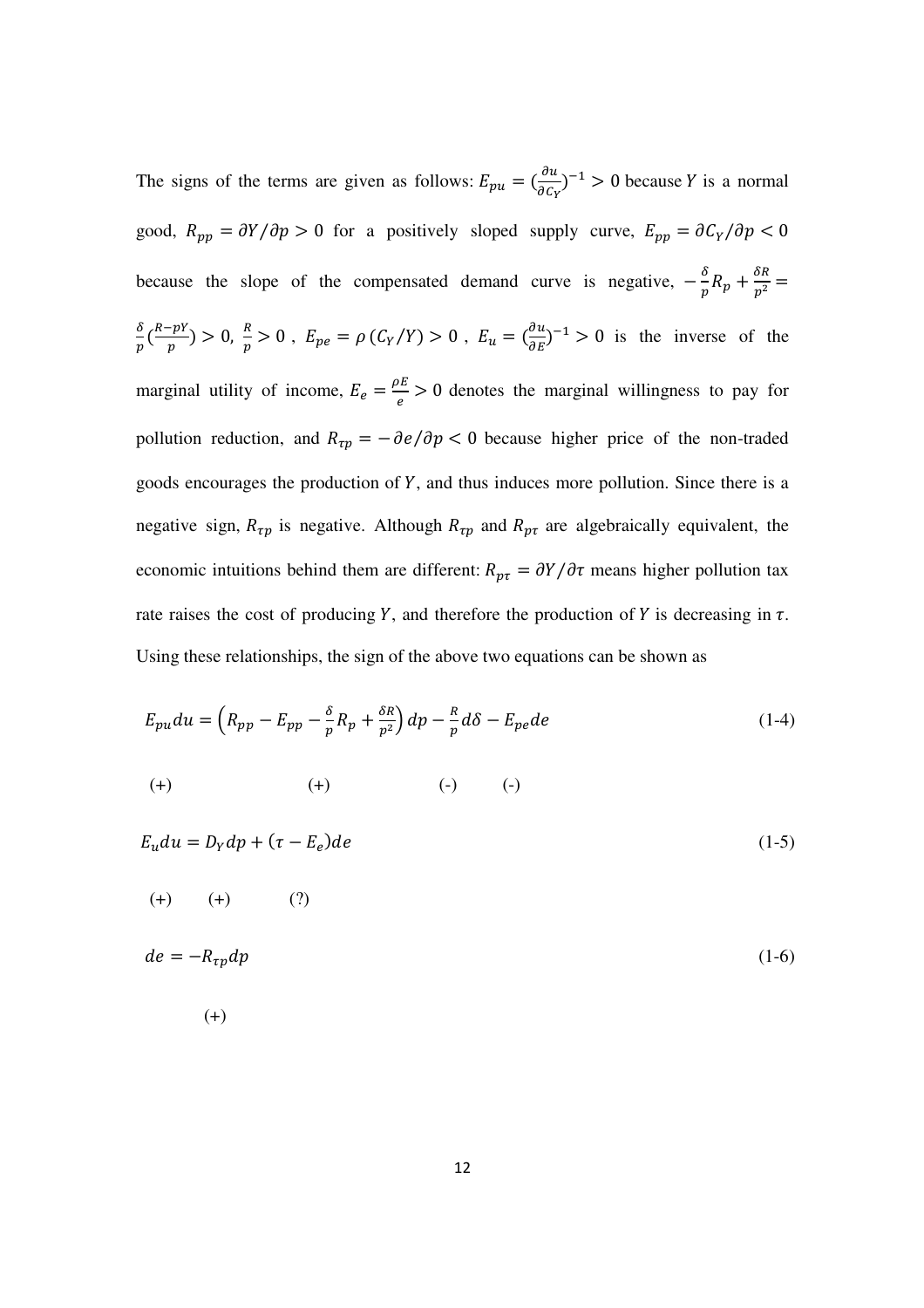Equation (1-4) shows the conventional terms-of-trade effect of a tourism boom. In the absence of an environmental variable, an increase in tourist spending increases the relative price of the non-traded goods and promotes domestic welfare. Equation (1-5) shows two distortions in the economy: one is the presence of tourism that makes the nontraded goods tradable, which brings forth monopoly power in the tourism sector; the other distortion is from pollution, which harms the domestic welfare of the host economy if the pollution subsidy is not sufficiently high. Equation (1-6) shows that because the pollution is a by-product of the non-traded good sector, the higher the price of non-traded goods, the more severe the pollution will be.

Combining Equations  $(1-4)$ ,  $(1-5)$ , and  $(1-6)$  we have

$$
dp = -E_u \frac{R/p}{H} d\delta \tag{1-7}
$$

where  $H = E_u \left( E_{pp} + \frac{\delta}{n} \right)$  $\frac{\delta}{p}R_p - \frac{\delta R}{p^2} - R_{pp} - E_{pe}R_{\tau p}\right) + E_{pu}[D_Y + (E_e - \tau)R_{\tau p}]$  (refer to the *Appendix* for derivation).

Following Dei (1985) and Beladi et al. (2009), the excess demand  $(Q)$  of the non-traded good Y, should be decreasing in the price adjustment, which means  $\partial Q/\partial p < 0$ algebraically — a necessary and sufficient condition for stability. From Equation (1-1) stating the market-clearing condition of the tourist good, we can easily derive the expression of the excess demand  *as* 

 $Q = E_p(p, e, u) + D_Y(p, T) - R_p(p, \tau).$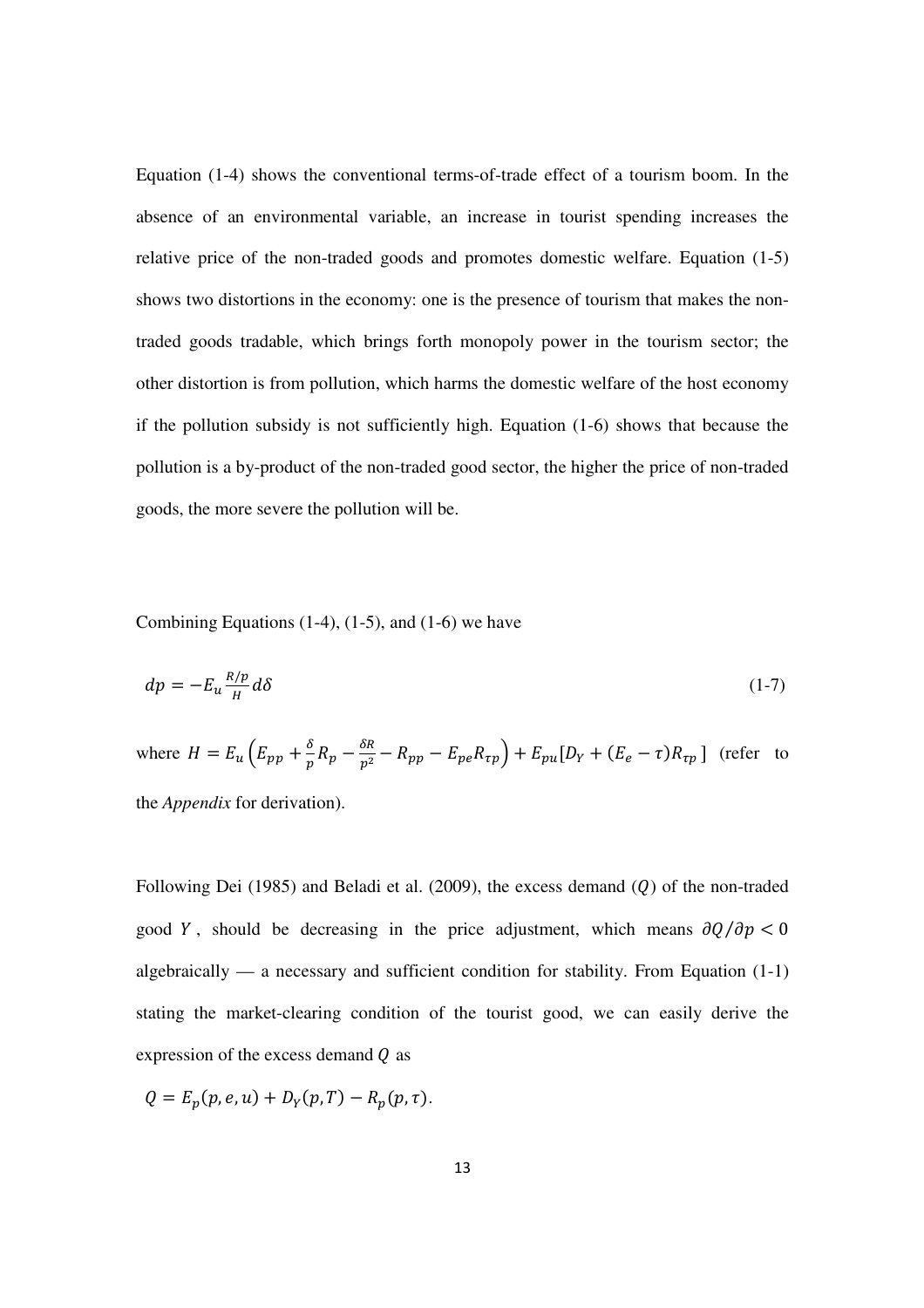Fixing T and  $\tau$ , we have the relationship of the excess demand Q and the non-traded good price p as  $\partial Q/\partial p = E_u/H$  (refer to the *Appendix* for derivation), where H =  $E_u(E_{pp} + \frac{\delta}{n})$  $\frac{\delta}{p}R_p - \frac{\delta R}{p^2} - R_{pp} - E_{pe}R_{tp}$  +  $E_{pu}[D_Y + (E_e - \tau)R_{tp}]$  . Thus, we require  $H < 0$  for stability.

Now let's examine the relationship between TGR and pollution. Combining Equations  $(1-6)$  and  $(1-7)$ , we obtain

$$
-\frac{1}{R_{\tau p}}de = -E_u \frac{R/p}{H} d\delta
$$

 $R_{\tau p}$  is negative as analyzed earlier. Therefore, the sign of the above equation is

$$
-\frac{1}{R_{\tau p}}de = -E_u \frac{R/p}{H} d\delta
$$
\n
$$
(1-8)
$$
\n
$$
(1-8)
$$
\n
$$
(1-8)
$$

Therefore, we obtain the relationship of  $\frac{de}{d\delta} > 0$  for poor countries.

**Proposition 1. (The Relationship between TGR and Environment)** *For poor countries where the non-traded good sector is polluting, environmental conditions deteriorate as TGR increases.* 

*Social Welfare and Public Strategy of Tourism*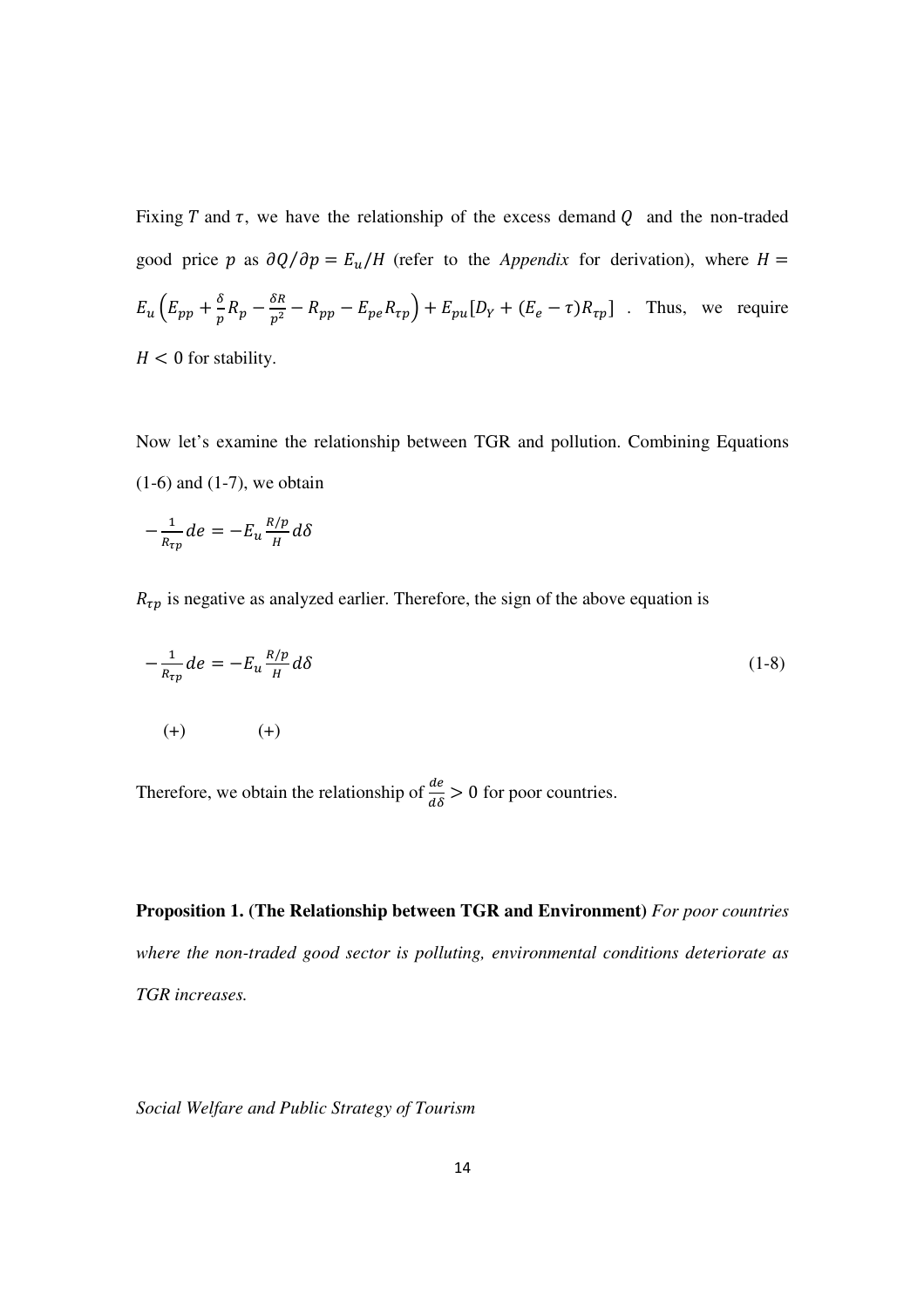Now let's examine how TGR affects the domestic welfare. From Equation (1-7), we have

$$
dp = -E_u \frac{R/p}{H} d\delta
$$
  
(+)

indicating that  $\frac{dp}{d\delta} > 0$ . Thus, substituting this relationship and  $\tau - E_e < 0$ ,  $\frac{de}{d\delta} > 0$  into Equation (1-5), we have

$$
E_u \frac{du}{d\delta} = D_Y \frac{dp}{d\delta} + (\tau - E_e) \frac{de}{d\delta}
$$
  
(1-9)  
(+) (+) (?) (+)

For poor countries,  $\delta$  is generally increasing. However, because the sign of  $\tau - E_e$  is ambiguous, we propose two scenarios for welfare analysis.

# *Scenario A:*  $\tau - E_e \geq 0$

In this scenario,  $\tau$  is set to be equal to or above the marginal damage of pollution. Therefore, even higher  $\delta$  induces more pollution, residents is at least as well-off for the pollution subsidy is high enough to compensate for disutility. Moreover, because of the conventional terms-of-trade effect, an increase in  $\delta$  is always welfare-improving in this scenario.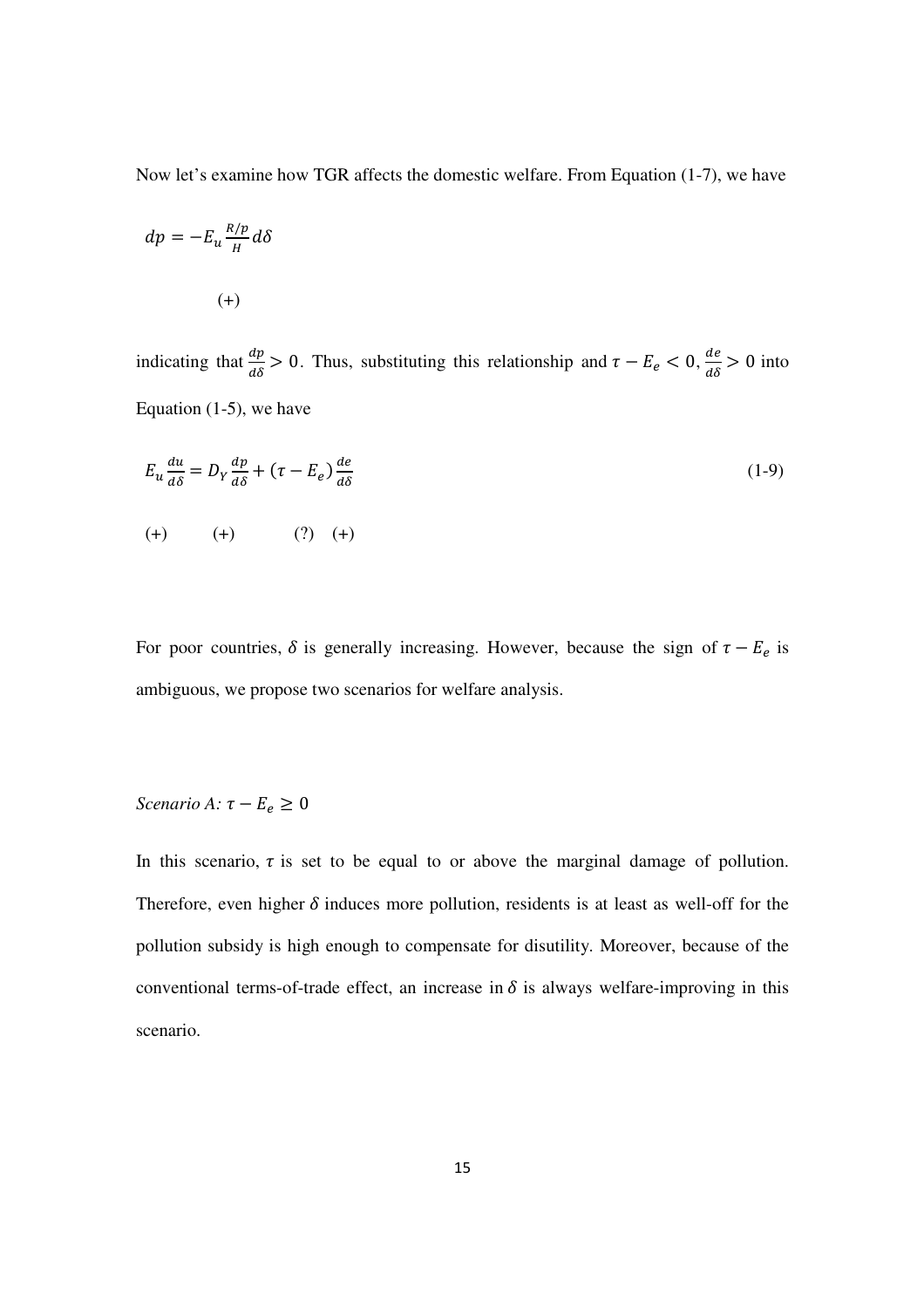However, scenario A is not common for developing countries where environmental regulation is usually poor. More often,  $\tau$  is set at a very low level, or in extreme cases,  $\tau$ is absent. Thus, we focus on Scenario B.

# *Scenario B:*  $\tau - E_e < 0$

In this scenario,  $\tau < E_e$  holds, indicating poor pollution regulation, or mismanagement of environment in the poor country. Actually, according to the conclusion of Beladi et al. (2009), even if  $\tau$  is properly managed and set at an optimal level,  $\tau^o < E_e$  holds if pollution disutility is very weak. This usually holds for poor countries because residents focus more on the economic benefits of tourism at the lower stage of development and are not sensitive toward environmental degradation. Therefore, the sign of Equation (1-9) is

$$
E_u \frac{du}{d\delta} = D_Y \frac{dp}{d\delta} + (\tau - E_e) \frac{de}{d\delta}
$$
  
(+) (+) (+) (-) (+)

Thus, the overall effect of TGR change on domestic welfare is ambiguous because an increase in TGR causes a tourist boom, which further raises the price of the non-traded goods. This effect is beneficial to residents. At the same time, however, low government subsidies and increasing pollution from the non-traded good sector harm domestic residents. The total welfare change depends on the strength of the two effects. Setting the above equation to zero, we obtain the optimal level of TGR as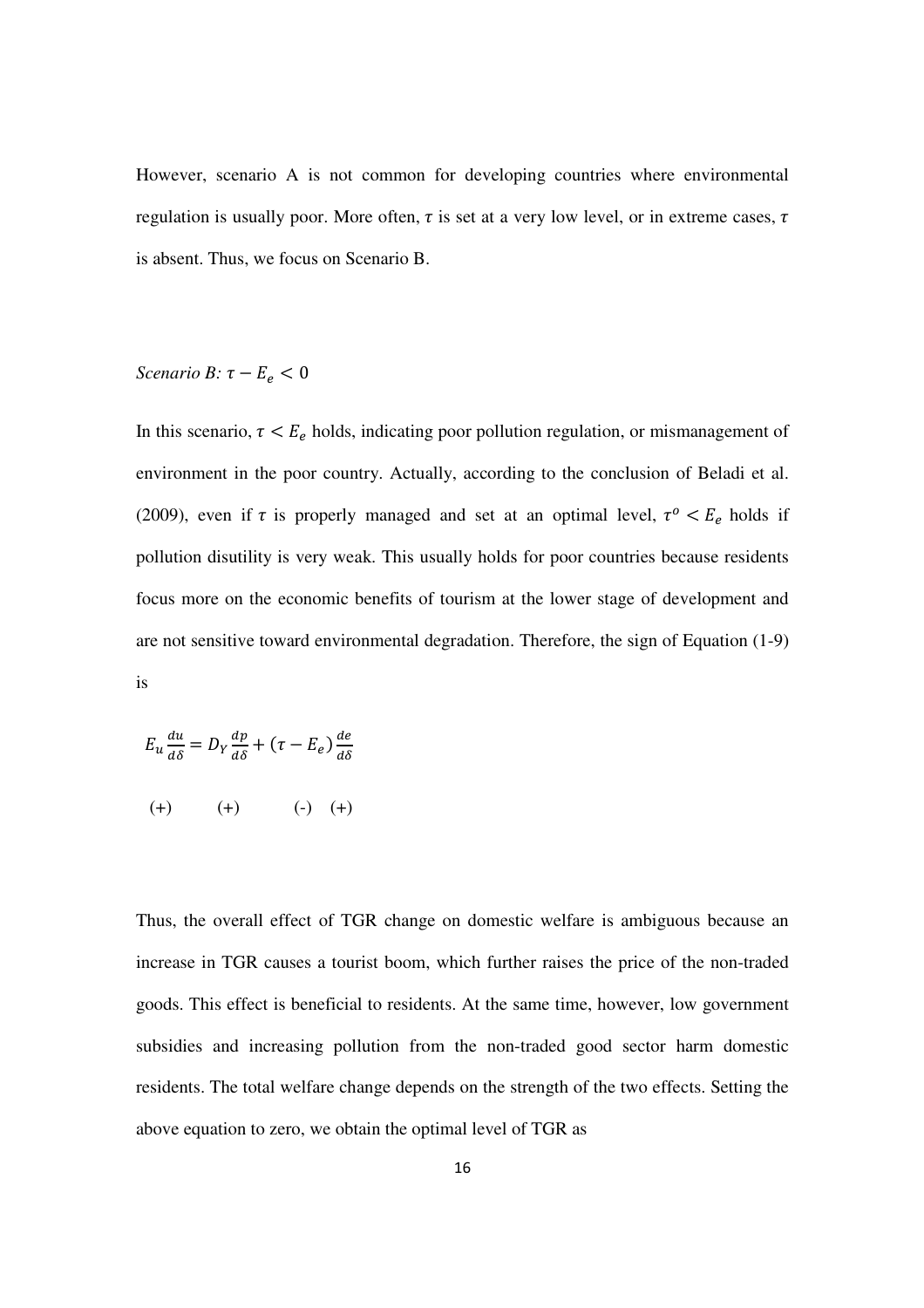$$
\delta^o = \frac{p(\tau - E_e)}{R} R_{\tau p} > 0 \tag{1-10}
$$

**Proposition 2. (Optimal TGR)** *If the pollution tax rate is lower than the marginal disutility, to cancel the distortion caused by tourism and pollution, we have an optimal TGR* for the poor country case at  $\delta^o = \frac{p(\tau - E_e)}{R}$  $\frac{-L_e}{R}R_{\tau p}$ .

Moreover, we have  $\frac{d\delta^o}{dE_e} > 0$  (refer to the *Appendix* for derivation). This meaningful result poses the following implication on public strategy of tourism development:

**Corollary 1.** *In poor countries, with all other things constant, the improvement of local environmental awareness (an increase in*  $\rho$ *) increases the optimal value of TGR.* 

#### **Model II: the Rich Country Case**

The framework of Model 2 for rich countries is generally the same as that of Model 1. However, we set up this model with a distinct assumption to better approximate the situation in rich countries: the tradable good sector, instead of the non-traded goods sector, is polluting. The degree of industrialization is higher in rich countries; thus the production of the tradable good sector is mainly constituted by the secondary industry or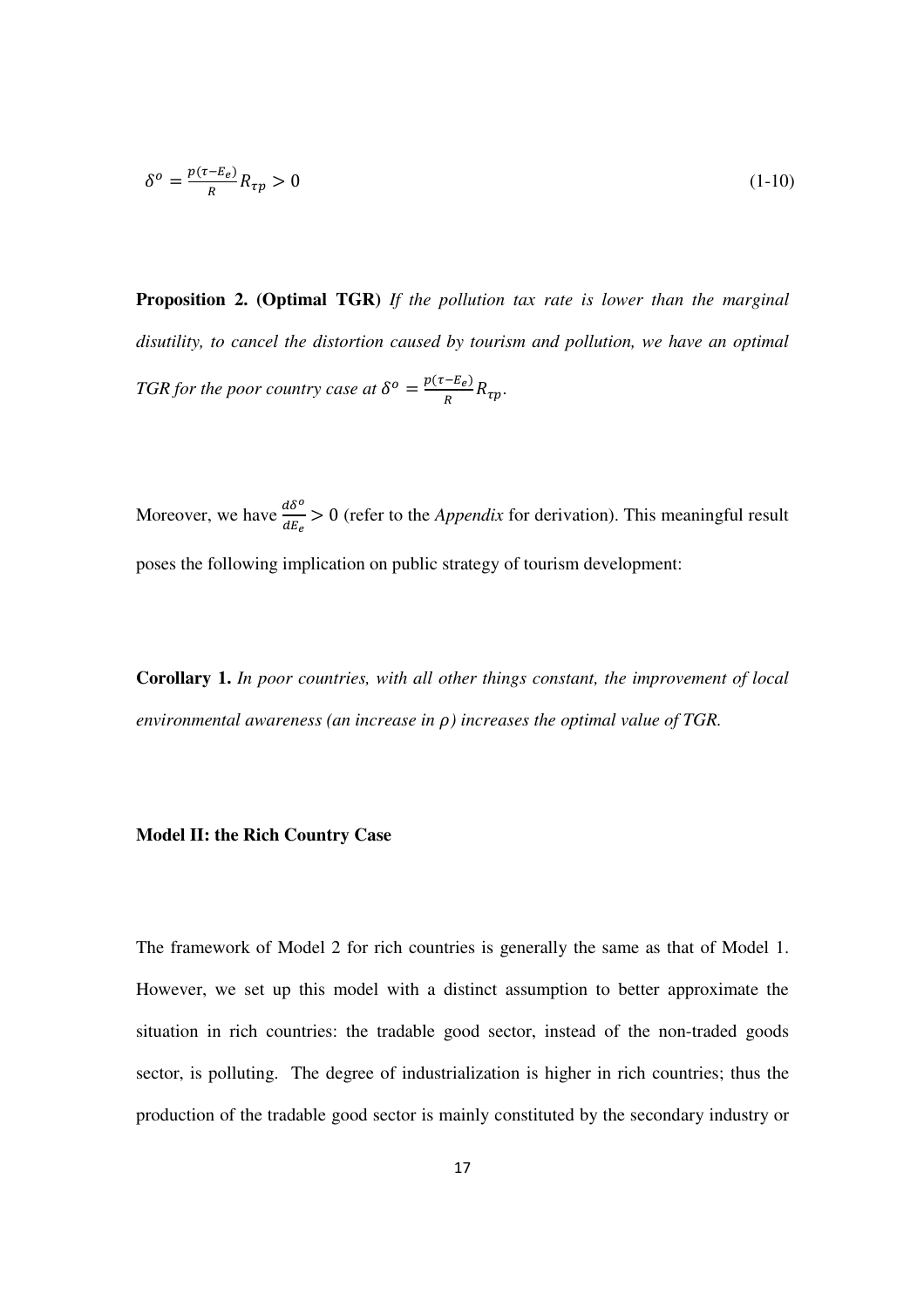manufacturing instead of agriculture. Thus, the tradable good sector is assumed to be polluting because of emissions from manufacturing. Tourism development is mature and technology is advanced; therefore, pollution induced by the production of tourist goods can be neglected. However, poor countries at the beginning stage of regional tourism development need to construct many facilities such as roads, hotels, entertainment places, etc., which could be major sources of pollution. Moreover, because of technology constraints, waste produced by tourists may not be abated.

Basically, the two models proposed in the paper are extreme cases in terms of polluting structure. The scenarios in the welfare analysis slightly differ from those in Model 1 because rich countries have experienced two stages of tourism development. We present the model from the equilibrium equations.

#### *Comparative Statics*

Same as Model 1, the equilibrium of the rich economy is captured by

$$
E_p(p, e, u) + \delta R(p, \tau) / p = R_p(p, \tau)
$$
\n<sup>(2-1)</sup>

$$
E(p, e, u) = R(p, \tau) + \tau e \tag{2-2}
$$

$$
R_{\tau}(p,\tau) = -e \tag{2-3}
$$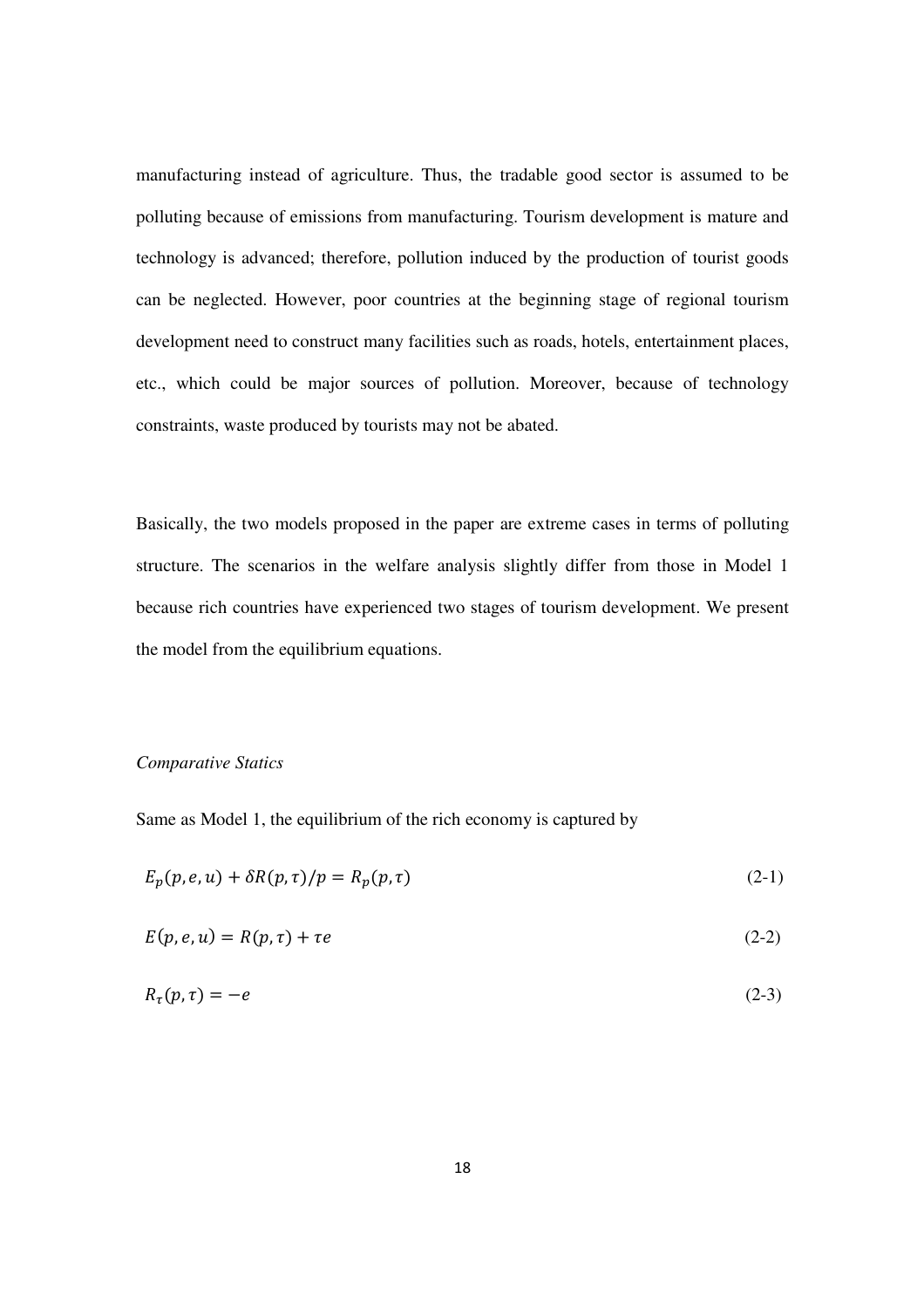Again, we regard the pollution tax  $\tau$  as a fixed number. Thus, the total differentiation of the these equations gives

$$
E_{pu}du = \left(R_{pp} - E_{pp} - \frac{\delta}{p}R_p + \frac{\delta R}{p^2}\right)dp - \frac{R}{p}d\delta - E_{pe}de\tag{2-4}
$$

$$
E_u du = D_Y dp + (\tau - E_e) de \tag{2-5}
$$

$$
de = -R_{tp}dp \tag{2-6}
$$

By combining Equations  $(2-4)$ ,  $(2-5)$ , and  $(2-6)$ , we obtain

$$
dp = -E_u \frac{R/p}{H} d\delta \tag{2-7}
$$

where  $H = E_u (E_{pp} + \frac{\delta}{n})$  $\frac{\delta}{p}R_p - \frac{\delta R}{p^2} - R_{pp} - E_{pe}R_{\tau p}\right) + E_{pu}[D_Y + (E_e - \tau)R_{\tau p}]$ . With the same rationale in Model 1, the stability condition requires  $H < 0$ .

Combining Equations (2-6) and (2-7) we have

$$
-\frac{1}{R_{\tau p}}de = -E_u \frac{R/p}{H} d\delta
$$

 $R_{\tau p} = -\frac{\partial e}{\partial p} > 0$  because higher non-traded good price attracts resources to the nontraded goods sector, contracts the production of the tradable good sector, and lessens pollution emission. This relationship is clearly observed from its counterpart  $R_{p\tau}$  =  $\partial Y / \partial \tau > 0$ , because a higher pollution tax suppresses the tradable good sector and thus factor resources go to the non-traded good sector. This result differs from that in Model 1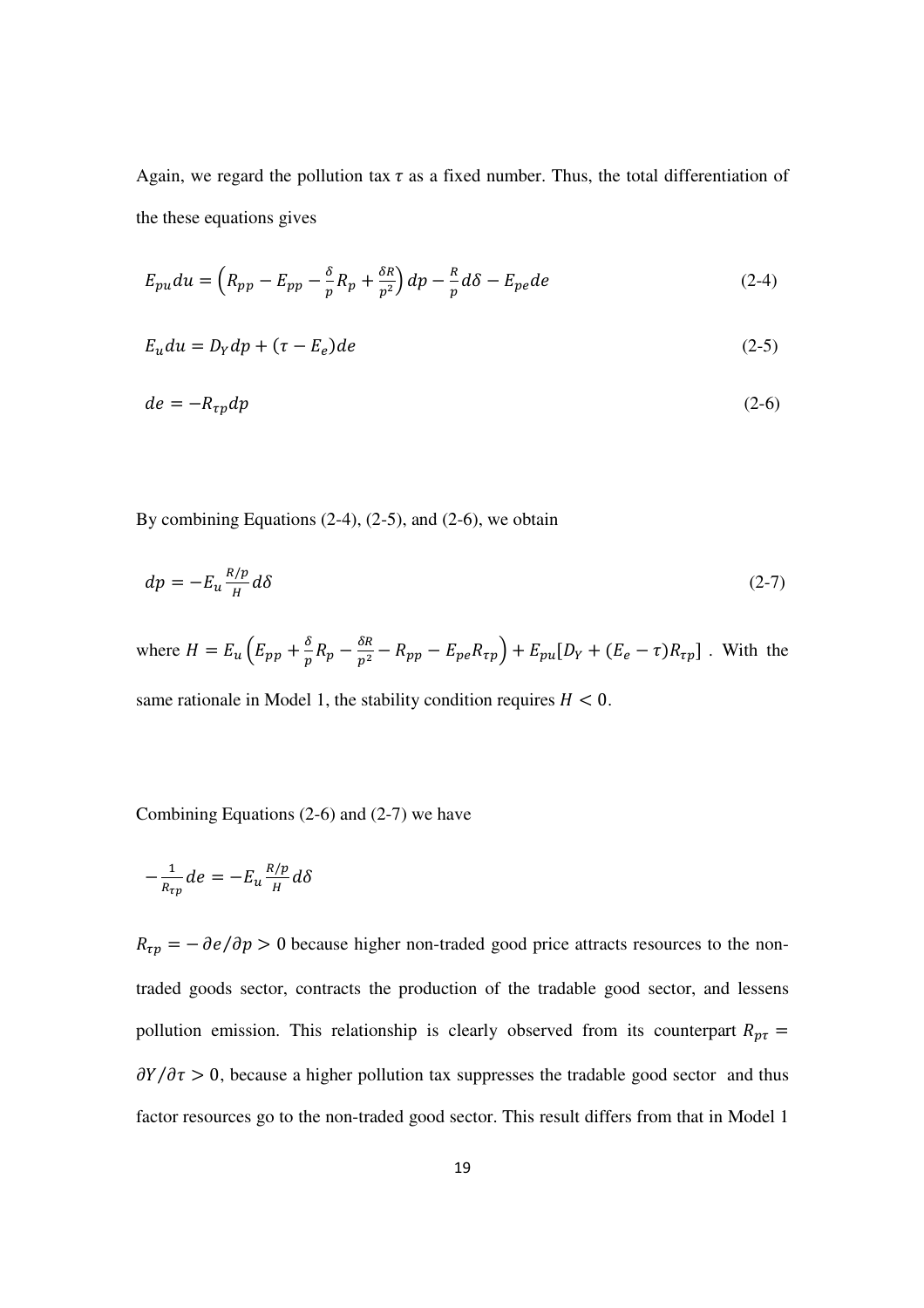because we have different assumptions on pollution source. Therefore, the signs of the terms in the previously mentioned equation are denoted as

$$
-\frac{1}{R_{\tau p}}de = -E_u \frac{R/p}{H} d\delta
$$
\n
$$
(-)\qquad \qquad (+)
$$
\n(2-8)

Therefore, we have the relationship  $\frac{de}{d\delta} < 0$ , which is contrary to the result in Model 1.

**Proposition 3. (The Relationship between TGR and Environment)** *For rich countries where the tradable good sector is polluting, the environment improves as TGR increases; when TGR decreases, the environment deteriorates.* 

# *Social Welfare and Public Strategy of Tourism*

Consider how TGR affects the domestic welfare. From Equation (2-7), we have

$$
dp = -E_u \frac{R/p}{H} d\delta
$$

(+)

which means the price of the tourist goods are increasing in TGR. Substituting the relationship in this equation and Equation (2-8) into Equation (2-5), we have

$$
E_u \frac{du}{d\delta} = D_Y \frac{dp}{d\delta} + (\tau - E_e) \frac{de}{d\delta}
$$
\n
$$
(2-9)
$$

$$
(+) \qquad (+) \qquad (?) \quad (-)
$$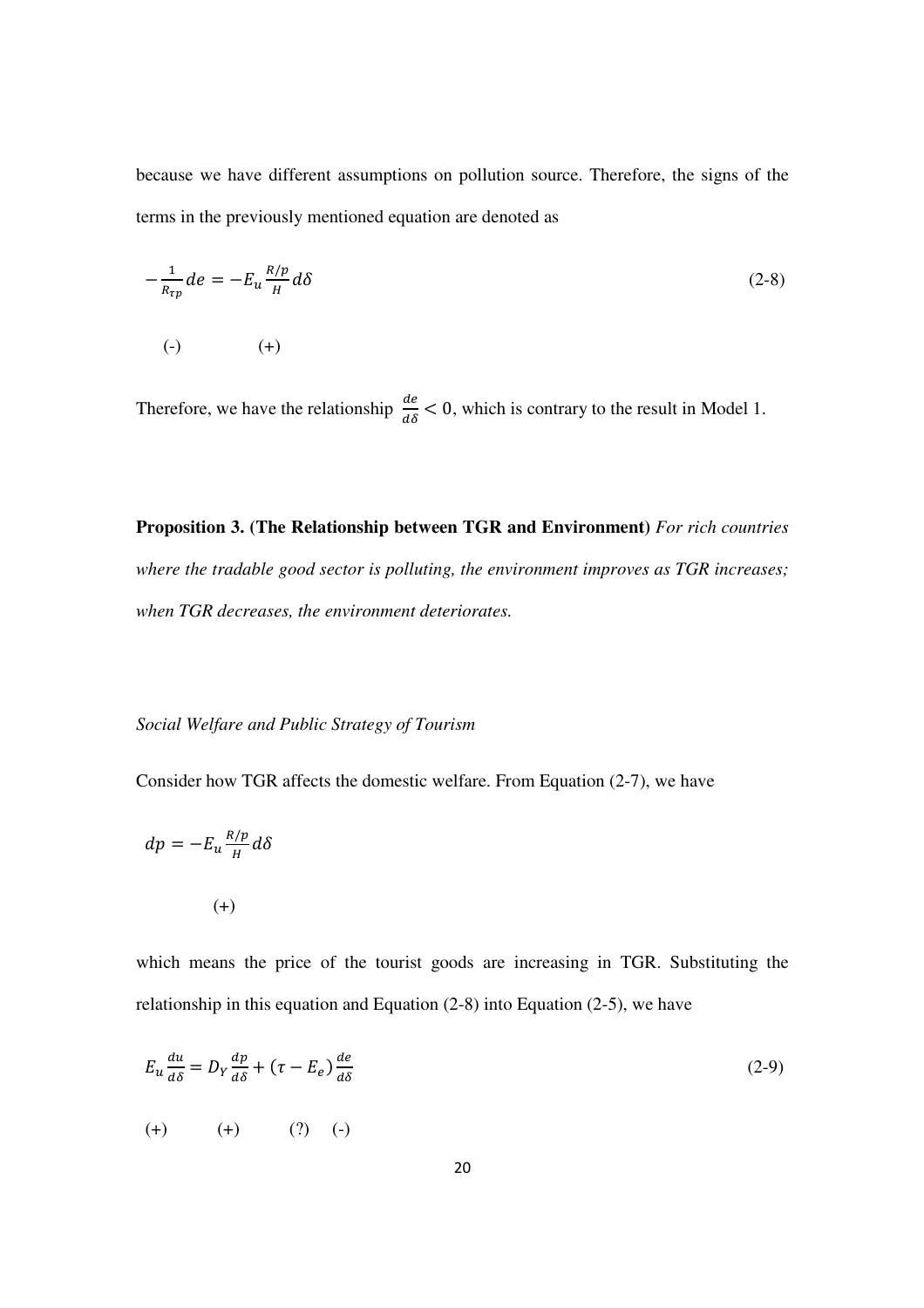Unlike the poor country case in which  $\delta$  is generally increasing along with the development, rich countries have experienced two stages of tourism development:  $\delta$  first rises then decreases after a certain point. Therefore, we have three scenarios for welfare analysis in the rich country case.

*Scenario A.*  $\tau - E_e \leq 0$ , and  $\delta$  is increasing.

In this scenario, an increasing  $\delta$  reduces pollution emission. Although pollution subsidy is low, the disutility is abated because of better environment conditions. In the case of  $\tau - E_e \leq 0$ , the latter effect is strong enough to cancel the former effect. The conventional term-of-trade effect showed by  $D_Y \frac{dp}{d\delta}$  always results in welfare improvement with an increase in  $\delta$ .

*Scenario B.*  $\tau - E_e \leq 0$  and  $\delta$  is decreasing.

The scenario indicates that pollution emission is increasing, whereas the compensation for pollution disutility is low. A decreasing  $\delta$  results in a decreasing p, deteriorating the terms-of-trade. Combining these two effects, resident welfare decreases, indicating that in this scenario, residents are always immiserizing.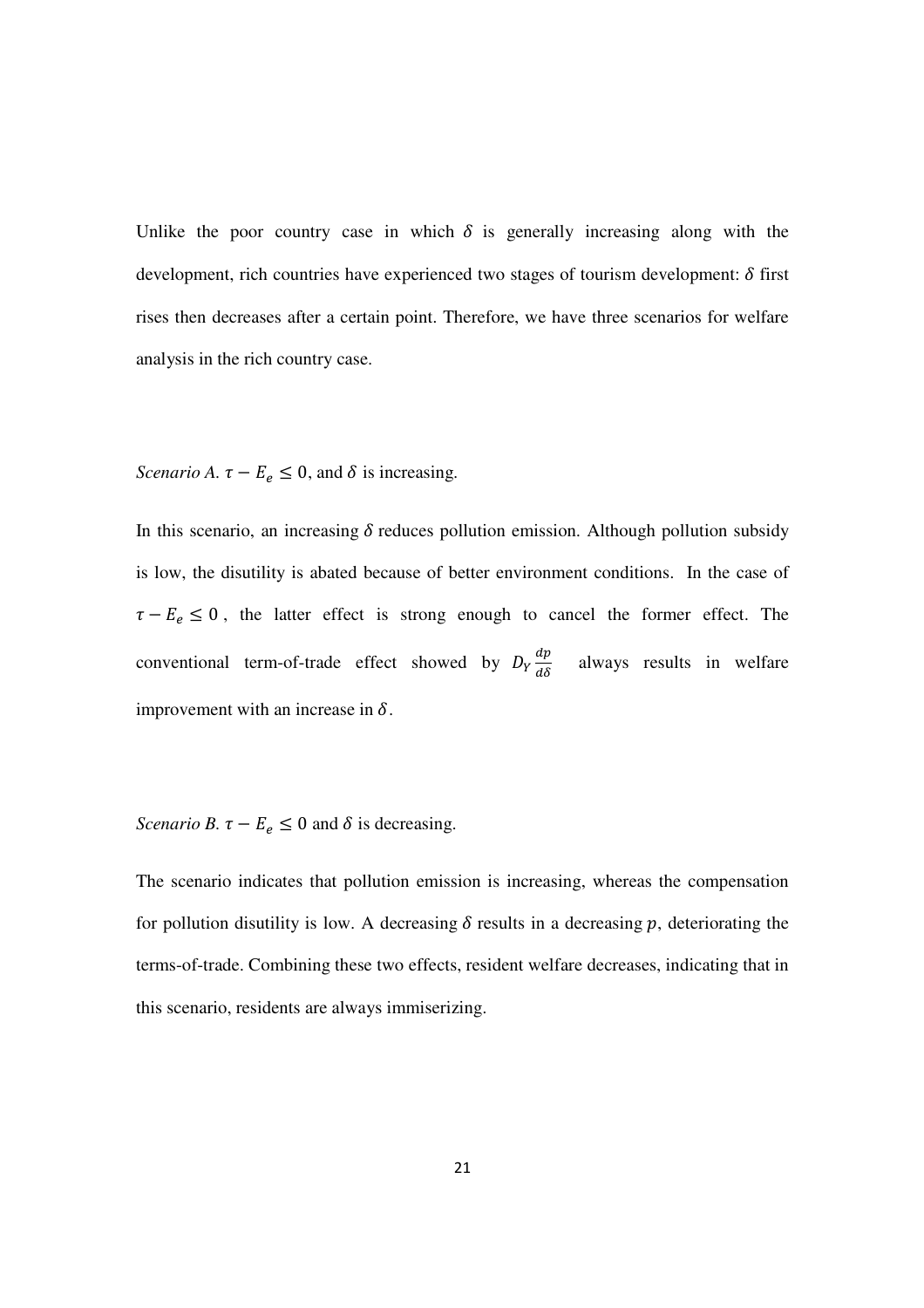These two scenarios indicate that, for a rich country where  $\tau - E_e \le 0$  holds, public strategy for tourism development is to keep  $\delta$  rising. This result has a significant practical implication. For a rich country where domestic obstacles disagree with a high  $\tau$ , the government exerts considerable effort to promote the tourism in that country. Alternatively, if the government cannot increase  $\delta$  but can a adopt a higher  $\tau$  to reverse the relationship  $\tau - E_e \leq 0$ , the host economy would have Scenario C as follows:

### *Scenario C.*  $\tau - E_e > 0$

In reality, the relationship  $\tau > E_e$  commonly holds, representing a strict pollution regulation. Beladi et al. (2009) suggest that when pollution disutility is strong, the condition  $\tau^o > E_e$  holds. Thus, if  $\tau$  is properly set at an optimal level in the rich country,  $\tau > E_e$  still holds because residents always have strong environmental awareness. Therefore, the signs of Equation (2-9) are

$$
E_u \frac{du}{d\delta} = D_Y \frac{dp}{d\delta} + (\tau - E_e) \frac{de}{d\delta}
$$
  
(+) 
$$
(+) \qquad (+) \qquad (+) \qquad (-)
$$

Under the condition  $\tau - E_e > 0$ , regardless of whether  $\delta$  is increasing or decreasing, the overall effect on social welfare is ambiguous. Thus, by setting the above mentioned equation to zero, we obtain the optimal level of TGR for rich countries as

$$
\delta^{oo} = \frac{p(\tau - E_e)}{R} R_{\tau p} > 0 \tag{2-10}
$$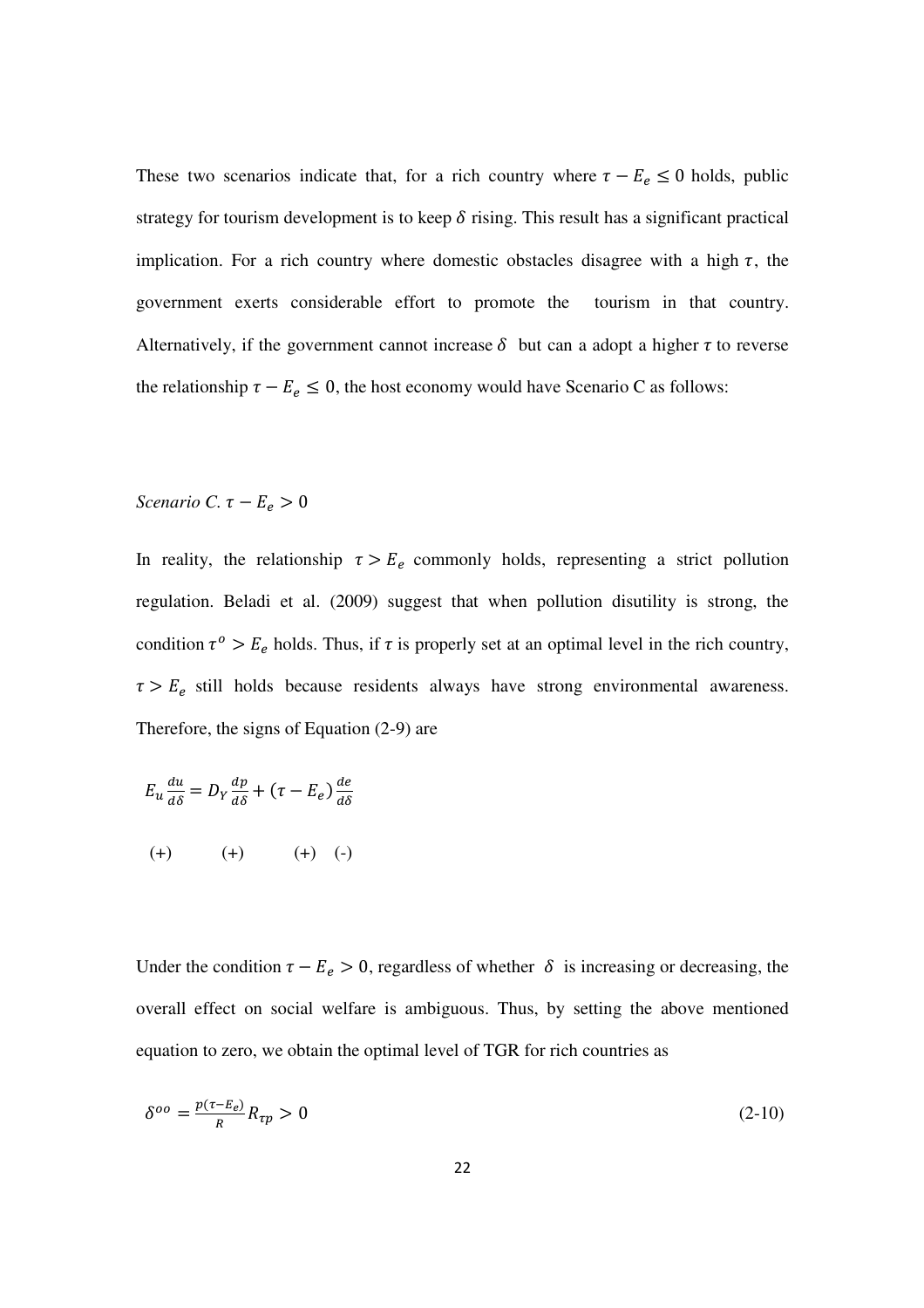**Proposition 4. (Optimal TGR)** *If the pollution tax rate is higher than the marginal disutility, to cancel the distortion caused by tourism and pollution, we have an optimal TGR for the rich country case at*  $\delta^{oo} = \frac{p(\tau - E_e)}{R}$  $\frac{-L_{e}}{R}R_{\tau p}$ .

Moreover, we have  $\frac{d\delta^{oo}}{dE_e} < 0$ , (refer to the *Appendix* for derivation), indicating that in rich countries, improving local environmental awareness lowers the optimal value of TGR. This result is contrary to the finding in Model 1.

**Corollary 2.** *In rich countries, with all other things constant, the improvement of local environmental awareness (an increase in*  $\rho$ *) lowers the optimal value of TGR.*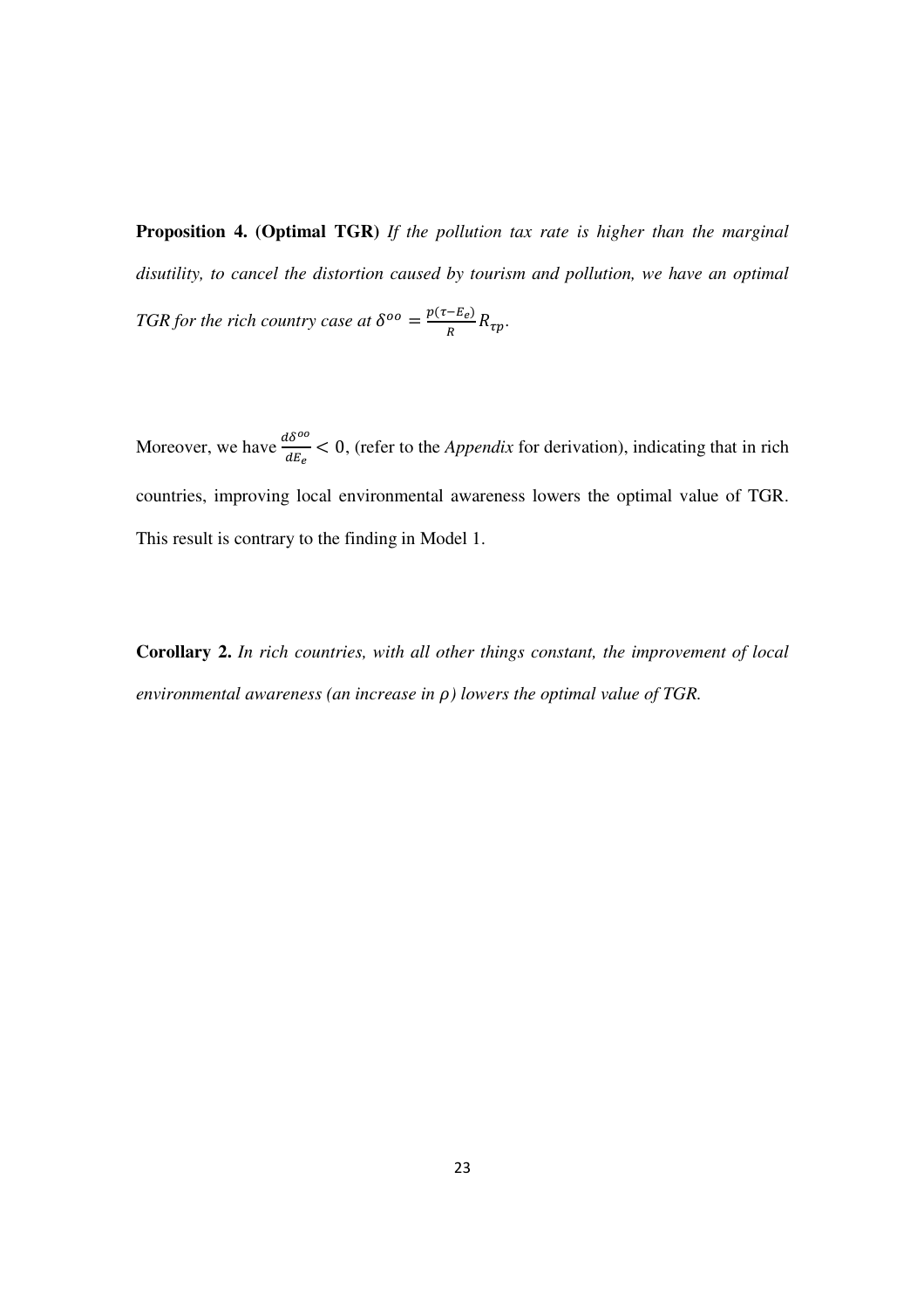### **3. Conclusion**

This paper discusses the relationship between inbound tourism and pollution emission. The models suggest that higher TGR raises the relative price of the non-traded goods, thus encouraging production in the non-traded good sector. Therefore, if the non-traded good sector is polluting, increasing TGR engenders higher pollution levels. However, if the tradable good sector is polluting, TGR and pollution would be in a negative relationship. These two settings approximate the situations in poor and rich countries, respectively; the results in the models offer a possible explanation on the stylized facts in the introduction section. Furthermore, with different scenarios in terms of pollution tax rate, we conducted welfare analysis and proposed public strategy for tourism development in both developing and developed country cases. In particular, the scenario of weak (strong) pollution regulation best describes the poor (rich) countries, in which we derived the optimal TGR for the host economy for tourism development strategy. This optimal TGR rises (declines) as the environmental awareness of local residents increases in the poor (rich) countries.

The contributions of this paper are as follows. We first reveal the evolving pattern of TGR with both cross-sectional and time series data, and present two distinct relationships of TGR and pollution across selected Asian countries. In the model, we break down tourist spending into two components and focus on the effect of TGR on the host economy. Another factor affecting total tourism receipts is the scale of the local economy.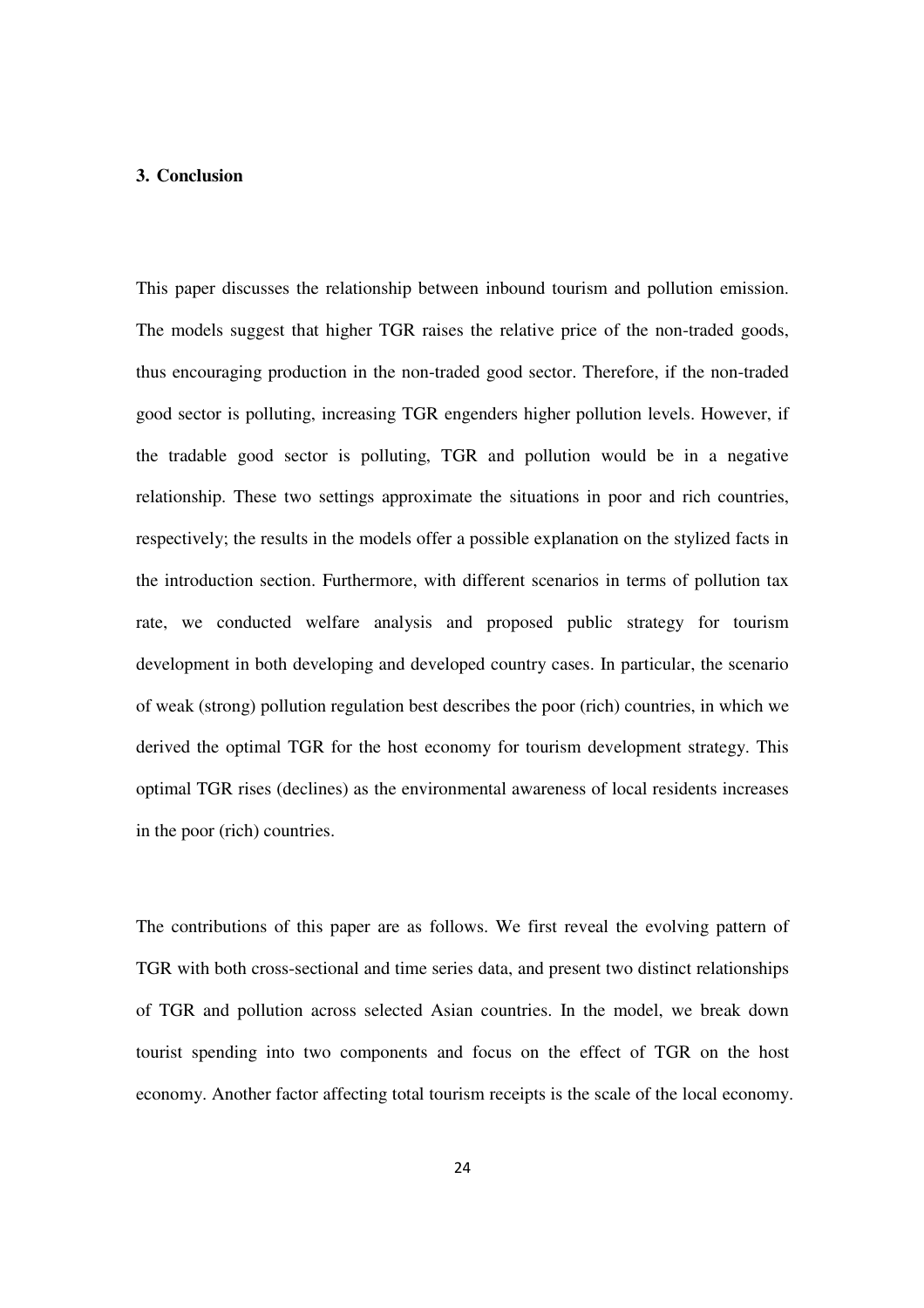This approach acknowledges the possibility of public administration and planning for the tourism industry. We also propose the idea of "optimal TGR" for public strategy under certain conditions. To the best of the author's knowledge, this is the first attempt at proposing such a strategy. With increasing environmental awareness of residents, we provide forthcoming changes in optimal TGR. Hence, in our paper, the development of inbound tourism does not depend entirely on tourists, but is closely related to the local economy, that is, its scale, development level, and public policies. The latter two affects TGR in that the host economy would be much more positive and active in industry planning and tourism administration compared with the situation reflected in conventional models. Therefore, the models proposed in this paper are more encouraging to the economies where tourism is a vital industry.

However, this paper has certain limitations that future research can address. First, because of data availability, the sample size used to reveal the stylized facts is small. The periods included in the time series data are somewhat short, making it difficult to conduct an accurate statistical test to determine the relationship between TGR and pollution. In future research, more data should be collected to adequately test the relationship between the two. Second, the assumption of pollution emission from only one sector in each model is somewhat strong, but the real world has three sectors, namely, agriculture, manufacturing, and services in both poor and rich country settings. Poor countries also typically have manufacturing plants that emit pollutants. Therefore, future research could explain the stylized facts with a three-sector model and a more relaxed assumption on pollution emission. If all sectors have equal emission rates, i.e., the contraction or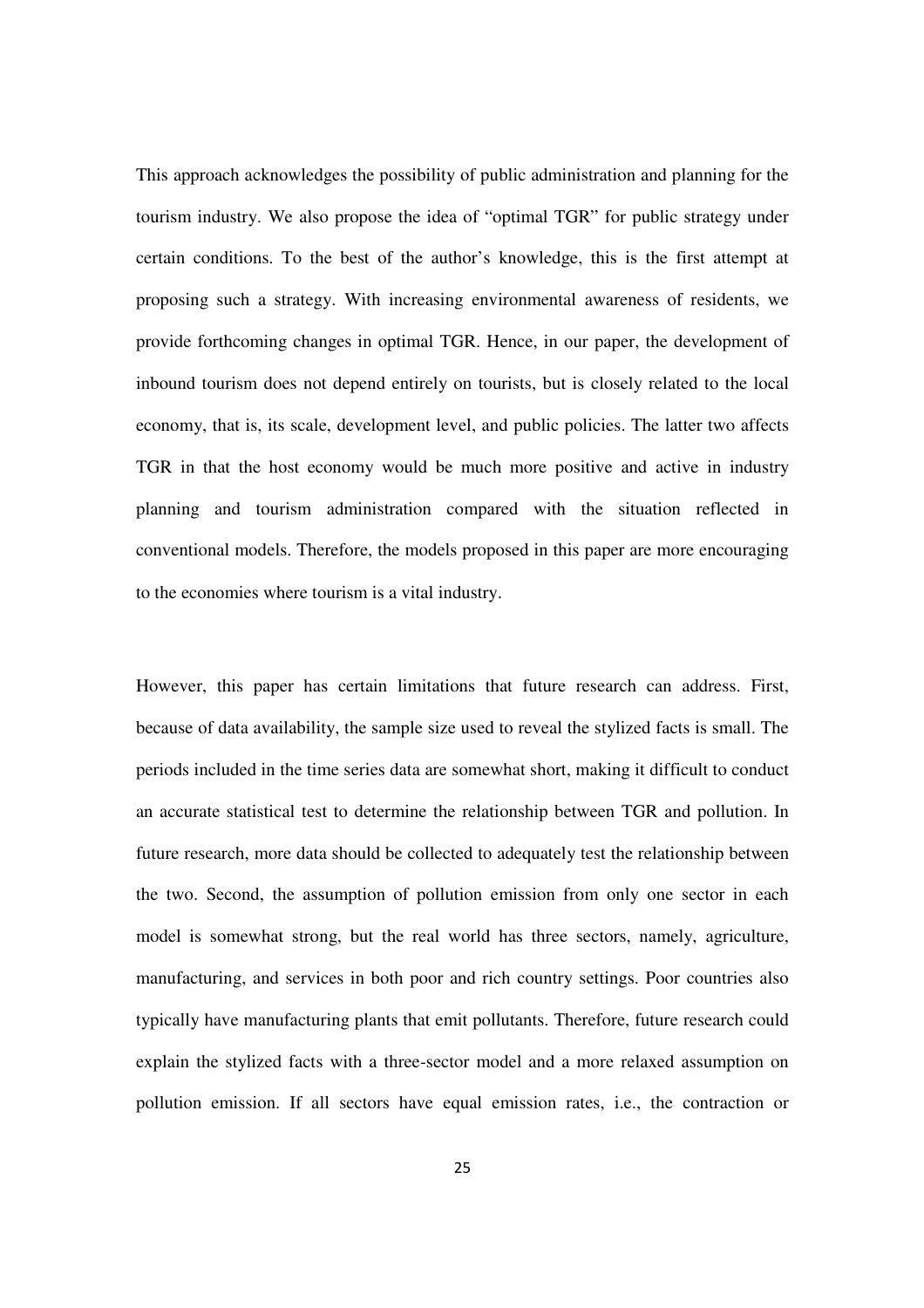expansion of a single sector has no significant effect on total pollution emission, TGR change would not lead to a corresponding rise or drop in pollution. In this case, TGR and pollution will appear to be irrelevant. This might explain the case of Singapore (*Figure 13, Appendix*). Third, the pollution tax in the model is a given parameter. Future research may relax this assumption and provide a joint optimum combination of pollution tax rate and TGR, which might yield more practical implications. Fourth, future research could consider trans-boundary effect of pollution and international coordination of pollution regulation. In the case of severe trans-boundary pollution, pollution emission in the host country can be regarded as exogenous, given by the outside world. Domestic pollution tax and TGR manipulation would be ineffective for pollution control. In such condition, only the terms-of-trade effect exists  $(\frac{de}{d\delta})$  is zero); thus, increasing TGR would always be welfare-improving. Hong Kong, for example, is a sufferer of trans-boundary pollution from Mainland China, and SITEs, are victims of global warming. Last, the model provides a unidirectional relationship from tourism to environment. However, it is also possible that the environmental condition of the host economy will in turn affect tourism. To elaborate on this point, "endogenous tourism" could be used because it states that tourist spending depends on reservation utility. If there is no information asymmetry and environmental degradation decreases tourists' willingness to travel to a particular tourist destination, then there might be bidirectional causality between tourism and environment. However, addressing this issue is difficult because least one exogenous variable is needed in the comparative analysis.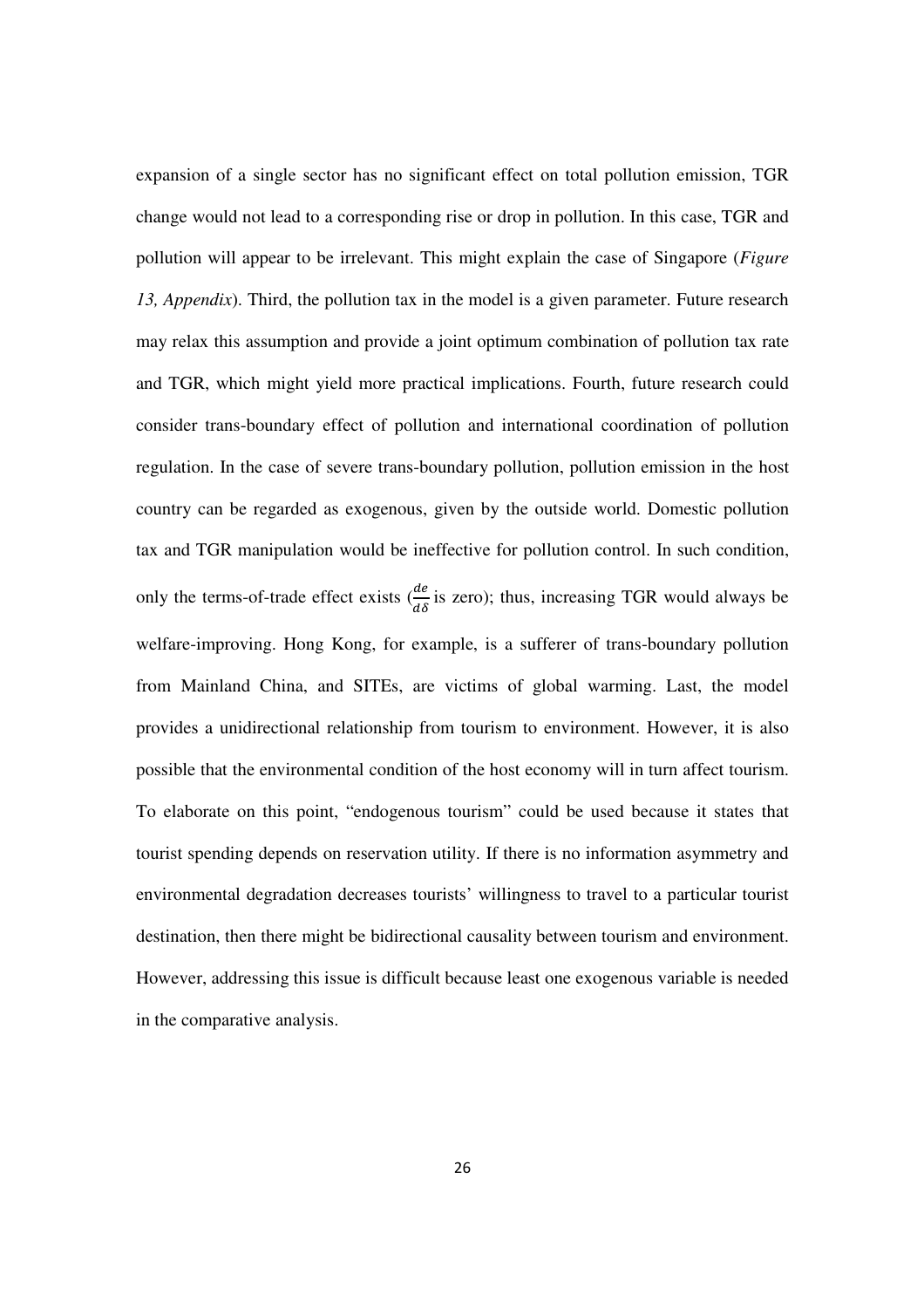In a broader sense, environment issues may not be limited to physical pollution, but could also include cultural environment degradation because culture is an import tourism resource of the host economy. Examining cultural issues is relevant in tourism economics, especially because globalization has become inevitable. This area is also a promising direction of future research.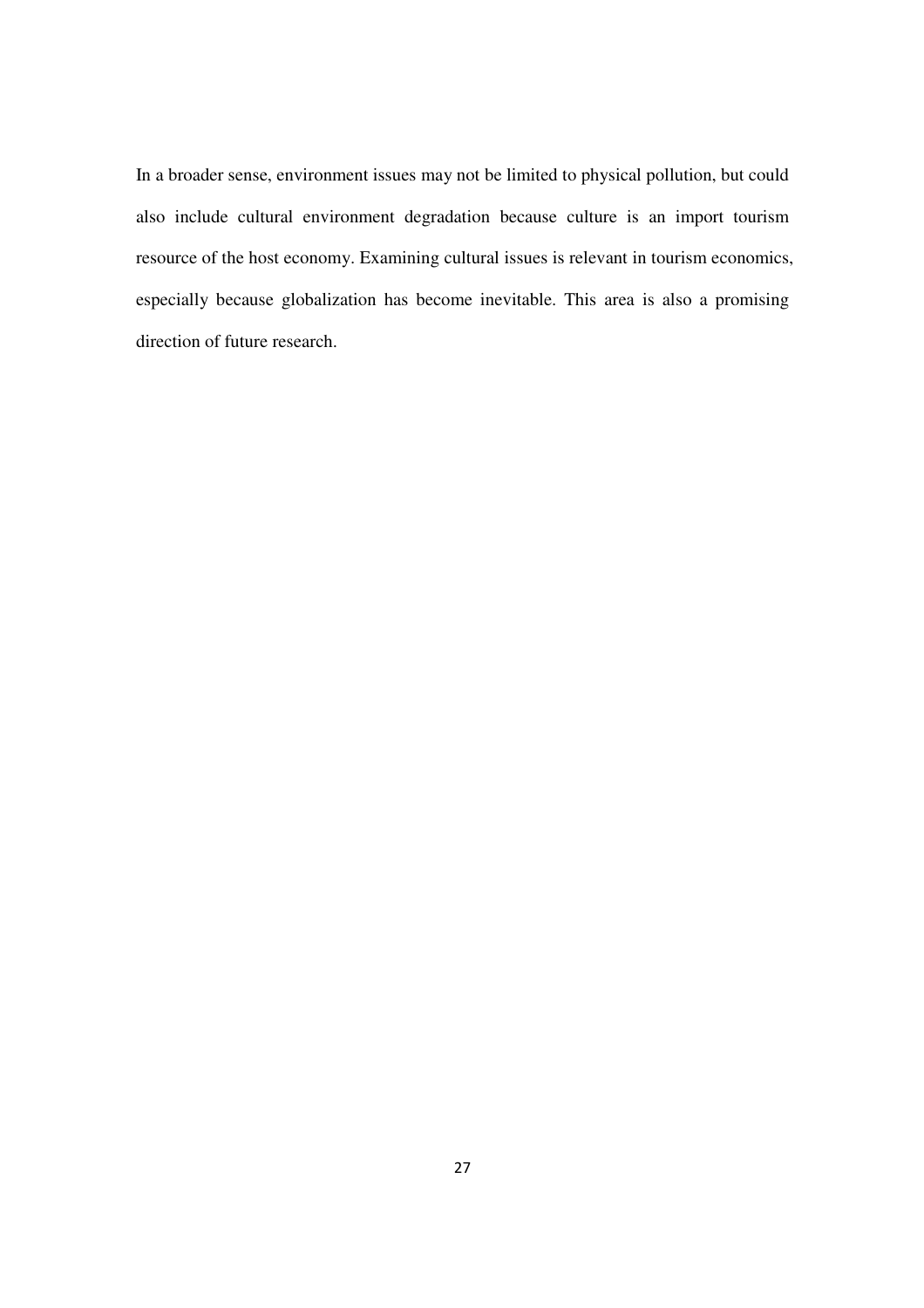#### **References**

- Agarwal, S. (1997). The Resort Cycle and Seaside Tourism: an Assessment of Its Applicability and Validity. *Tourism Management*, 18, (2), 65-73.
- Archer, E. (1984). Estimating the Relationship between Tourism and Economic Growth in Barbados. *Journal of Travel Research*, Spring 1984, 8-12.
- Balaguer, J. and Cantavella-Jordá, M. (2002). Tourism as a Long-run Economic Growth Factor: the Spanish Case. *Applied Economics*, 34, 877 – 884.
- Bartolini, S. and Bonatti, L. (2003). Endogenous Growth and Negative Externalities. *Journal of Economics*, 79, (2), 123–144.
- Baum, T. and Lundtorp, S. (2001). *Seasonality in Tourism*, Oxford: Elsevier.
- Baumol, W. J. (1972). On Taxation and the Control of Externalities. *The American Economic Review*, 62, (3), 307-322.
- Beghin, J., Roland-Holst, D. and Mensbrugghe, D. (1997). Trade and Pollution Linkages: Piecemeal Reform and Optimal Intervention. *The Canadian Journal of Economics*, 30, (2), 442-455.
- Beladi, H., Chao, C. C., Hazari, B. R. and Laffargue, J. P. (2009). Tourism and the Environment. *Resource and Energy Economics*, 31, 39-49.
- Besculides, A., Lee, M. E. and McCormick, P. J. (2002). Residents' Perception of the Cultural Benefits of Tourism. *Annals of Tourism Research*, 29, (2), 303–319.
- Bovenberg, A. L. and Der Ploeg, F. V. (1998). Consequences of Environmental Tax Reform for Unemployment and Welfare. *Environmental and Resource Economics*, 12, 137–150.
- Britton, S. G. (1982). The Political Economy of Tourism in the Third World. *Annals of Tourism Research*. 9, 331-358.
- Butler, R. W. (1980). The Concept of a Tourist Area Cycle of Evolution: Implications for Management of Resources. *Canadian Geographer*, 24, 5–12.
- Butler, R. W. (1985). Evolution of Scottish Tourism in the Highlands. *Annals of Tourism Research*, 12, 371-391.
- Butler, R. W. (1997). "Modelling Tourism Development: Evolution, Growth and Decline", In Wahab S. and Pigram J. J. (Eds). *Tourism, Development and Growth The Challenges of Sustainability*, London: Routledge.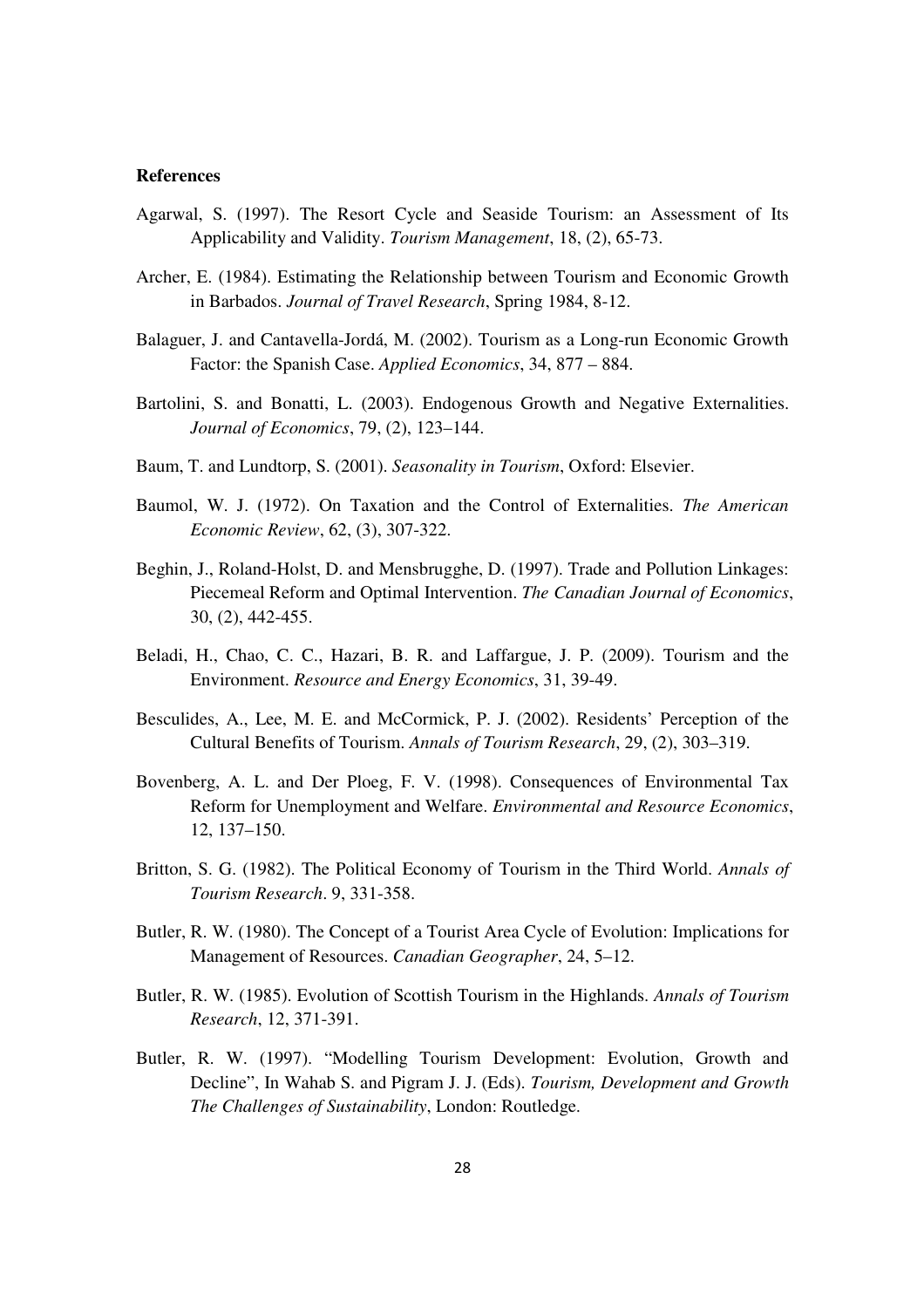- Chao, C. C. and Sgro, P. M. (2008). Environmental Control, Wage Inequality and National Welfare for a Tourism Economy. *CIDEI Working Paper Series No. 78.*
- Chao, C. C. and Yu, E. S. H. (1998). Optimal Pollution and Foreign-Investment Taxes in a Small Open Economy. *The Journal of International Trade and Economic Development*, 7, (1), 71- 85.
- Chao, C. C. and Yu, E. S. H. (2000). TRIMs, Environmental Taxes and Foreign Investment. *The Canadian Journal of Economics*, 33, (3), 799-817.
- Chao, C. C. and Yu, E. S. H. (2002). Jobs, Production Linkages, and the Environment. *Journal of Economics*, 79, (2), 113-122.
- Chao, C. C., Kerkvliet, J. R. and Yu, E. S. H. (2000). Environmental Preservation, Sectoral Unemployment and Trade in Resources. *Review of Development Economics*, 4, (1), 39–50.
- Chao, C. C., Hazari, B. R., Laffargue, J. P. and Yu, E. S.H. (2005). Tourism, Jobs, Capital Accumulation and the Economy: A Dynamic Analysis. *FEEM Working Papers Series, No. 136.*
- Chao, C. C., Hazari, B. R., Laffargue, J. P. and Yu, E. S.H. (2008). Environmental Regulations for a Small Open Economy with Tourism. In *Frontiers of Economics and Globalization*, 5, Emerald Group.
- Chao, C. C., Hazari, B. R., Laffargue, J. P., Sgro, P. M. and Yu, E. S.H. (2006). Tourism, Dutch Disease and Welfare in an Open Dynamic Economy. *The Japanese Economic Review*, 57, (4), 501-515.
- China Development Research Foundation (2009). *China Development Report 2008*. Retreived from http://www.cdrf.org.cn/a/china%20deveopment%20report/2008.pdf
- Cooper, C. and Jackson, S. (1989). Destination Life Cycle The Isle of Man Case Study. *Annals of Tourism Research*, 16, 377-398.
- Cooper, C. (1997). "The Contribution of Life Cycle Analysis and Strategic Planning to Sustainable Tourism", In Wahab S. and Pigram J. J. (Eds). *Tourism, Development and Growth The Challenges of Sustainability*, London: Routledge.
- Copeland, B. R. (1991). Tourism, Welfare and De-industrialization in a Small Open Economy. *Economica*, 58, (232), 515-529.
- Copeland, B. R. (1994). International Trade and the Environment: Policy Reform in a Polluted Small Open Economy. *Journal of Environmental Economics and Management*, 26, 44-65.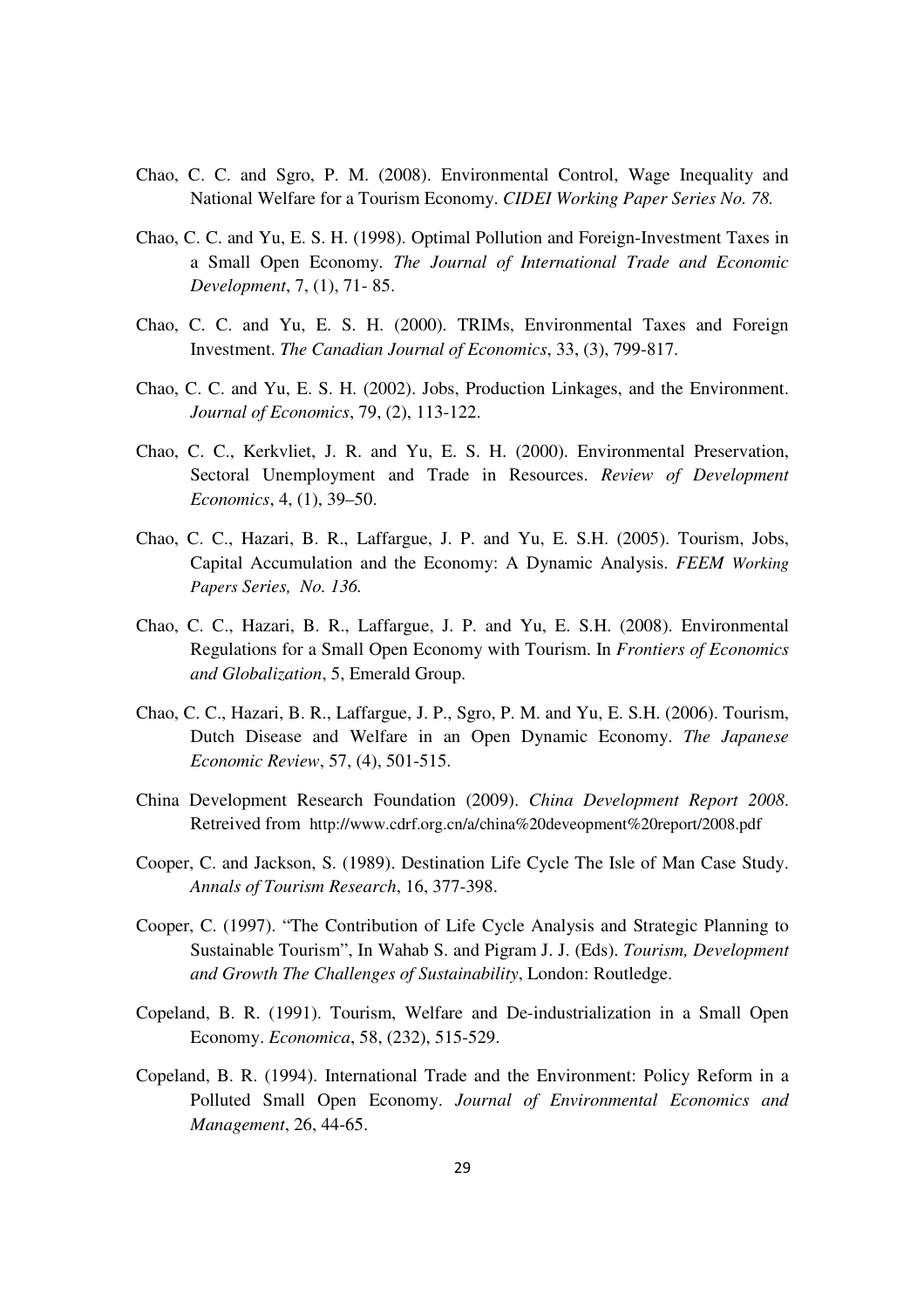- Copeland, B. R. (1996). Pollution Content Tariffs, Environmental Rent Shifting, and the Control of Cross-Border Pollution. *Journal of International Economics*, 40, 459- 476.
- Copeland, B. R. and Taylor, M. S. (1995). Trade and Transboundary Pollution. *The American Economic Review*, 85, (4), 716-737.
- Copeland, B. R. and Taylor, M. S. (2003). Trade, Growth and the Environment. *NBER Working Paper 9823.*
- Crouch, G. I. (1995). A Meta-Analysis of Tourism Demand. *Annals of Tourism Research*, 22, (1), 103-118.
- Crouch, G. I., Schultz, L. and Valerio, P. (1992). Marketing International Tourism to Australia A Regression Analysis. *Tourism Management*, June 1992, 196-208.
- Dasgupta, S., Laplante, B., Wang, H. and Wheeler, D. (2002). Confronting the Environmental Kuznets Curve. *Journal of Economic Perspectives*, 16, (1), 147– 168.
- De Mello, M., Pack, A. and Sinclair, M. T. (2002). A System of Equations Model of UK Tourism Demand in Neighbouring Countries. *Applied Economics*, 34, 509-521.
- Dei, F. (1985). Welfare Gains from Capital Inflows under Import Quotas. *Economics Letters*, 18, 237-240.
- Dei, F. (1985). Voluntary Export Restraints and Foreign Investment. *Journal of International Economics*, 19, 305-312.
- Dritsakis N. (2004). Tourism as a Long-run Economic Growth Factor: an Empirical Investigation for Greece Using Causality Analysis. *Tourism Economics*, 10, (3), 305-316.
- Dwyer, L., Forsyth, P. and Spurr, R. (2004). Evaluating Tourism's Economic Effects: New and Old Approaches. *Tourism Management*, 25, 307–317.
- Galeotti M. and Lanza A. (2005). Desperately Seeking Environmental Kuznets. *Environmental Modelling and Software*, 20, 1379–1388.
- Gil-Pareja S., Llorca-Vivero R. and Martínez-Serrano J. A. (2007). The Effect of EMU on Tourism. *Review of International Economics*, 15, (2), 302–312.
- González, P. and Moral, P. (1996). Analysis of Tourism Trends in Spain. *Annals of Tourism Research*, 23, (4), 739-754.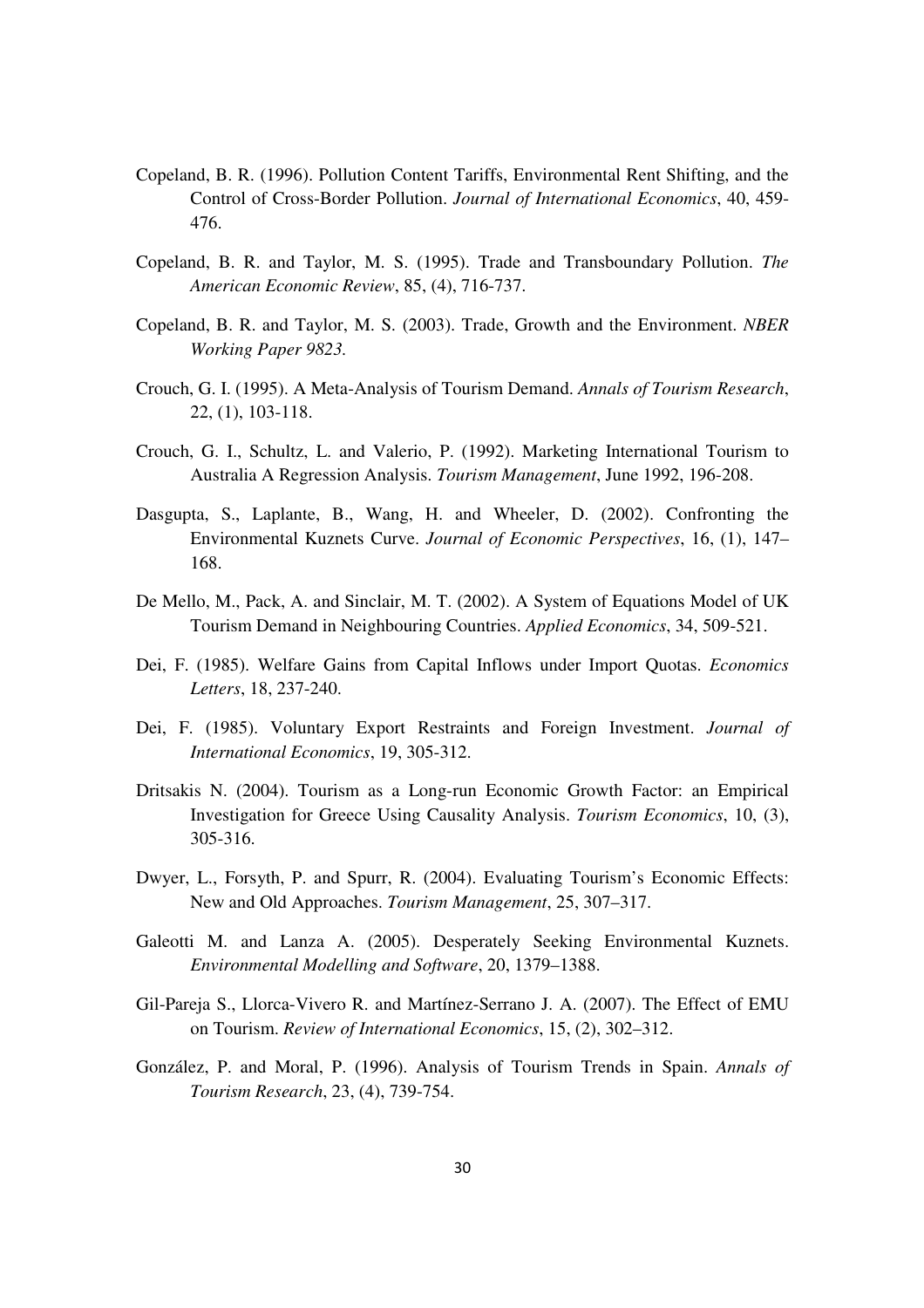- Grossman G. M. and Krueger A. B. (1991). Environmental Impacts of a North American Free Trade Agreement. *NBER Working Paper No. 3914.*
- Grossman G. M. and Krueger A. B. (1995). Economic Growth and the Environment. *The Quarterly Journal of Economics*, 110, (2), 353-377.
- Hampton, M. P. (1998). Backpacker Tourism and Economic Development. *Annals of Tourism Research*, 25, (3), 639-660.
- Haveman, R. H. (2009). Common Property, Congestion, and Environmental Pollution. *The Quarterly Journal of Economics*, 87, (2), 278-287.
- Hazari, B. R. and Sgro, P. M. (2004). *Tourism, Trade and National Welfare*, Amsterdam: Elsevier.
- Helfand, G. E. (1991). Standards versus Standards: The Effects of Different Pollution Restrictions. *The American Economic Review*, 81, (3), 622-634.
- Hettige H., Huq M. and Weeler D. (1996). Determinants of Pollution Abatement in Developing Countries: Evidence from South and Southeast Asia. *World Development*, 24, (12), 1891-1904.
- Hochman O. and Ofek H. (1979). A Theory of the Behavior of Municipal Governments: The Case of Internalizing Pollution Externalities. *Journal of Urban Economics*, 6, 416-431.
- Jenkins, C. L. and Henry, B. M. (1982). Government Involvement in Tourism in Developing Countries. *Annuals of Tourism Research*, 9, 499-521.
- Jha, R. and Murthy, K.V. B. (2003). An Inverse Global Environmental Kuznets Curve. *Journal of Comparative Economics*, 31, 352–368.
- Kato N. and Akimoto H. (1992). Anthropogenic Emissions of  $SO_2$  and  $NO_x$  in Asia: Emission Theories. *Atmospheric Environment*, 26A, (16), 2997-3017.
- Klein, M. W. (2001). *Mathematical Methods for Economics*, *Second Edition*, Boston: Pearson Education.
- Lee, C. C. and Chang, C. P. (2008). Tourism Development and Economic Growth: A Closer Look at Panels, *Tourism Management*, 29, 180–192.
- Lim, C. (1997). Review of International Tourism Demand Models. *Annals of Tourism Research*, 24, (4), 835-849.
- Lim, C. and McAleer M. (2001). Monthly Seasonal Variations Asian Tourism to Australia. *Annals of Tourism Research*, 28, (1), 68-82.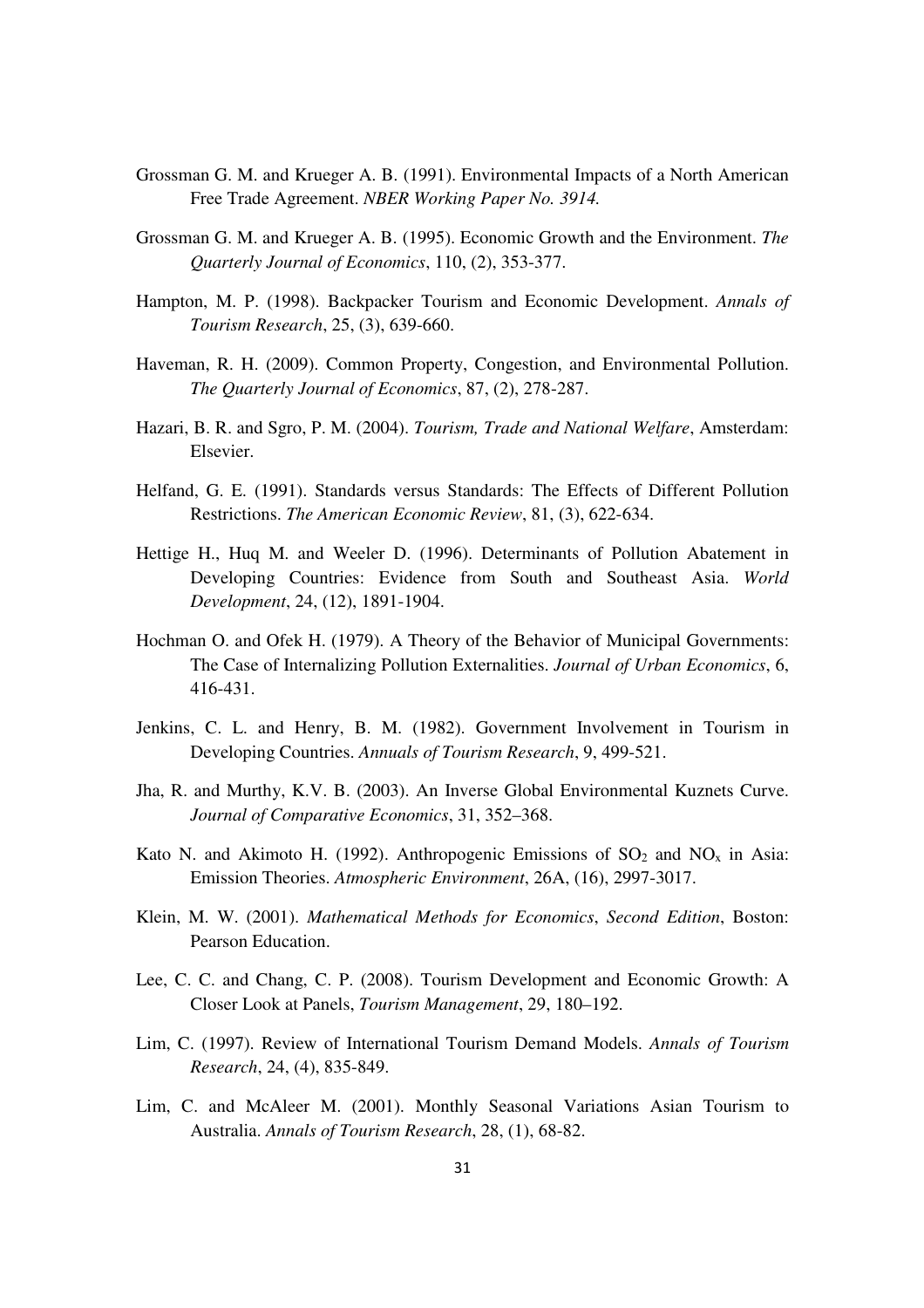- Lines M. (2005). Intertemporal Equilibrium Dynamics with a Pollution Externality. *Journal of Economic Behavior and Organization*, 56, 349–364.
- Lusky R. (1976). A Model of Recycling and Pollution Control. *The Canadian Journal of Economics*, 9, (1), 91-101.
- Martínez-Zarzoso I. and Bengochea-Morancho A. (2004). Pooled Mean Group Estimation of an Environmental Kuznets Curve for CO2. *Economics Letters*, 82, 121–126.
- Mansfeld Y. (1990). Spatial Patterns of International Tourist Flows: Towards a Theoretical Framework. *Progress in Human Geography*, 14, 372-390.
- May V. (1991). Tourism, Environment and Development Values, Sustainability and Stewardship. *Tourism Management*, June 1991, 112-118.
- Medina, L. K. (2003). Commoditizing Culture Tourism and Maya Identity. *Annals of Tourism Research*, 30, (2), 353–368.
- Nowark, J. J., Sahli, M. and Sgro, P. M. (2004). Tourism, Trade and Domestic Welfare. *FEEM Working Paper Series, No. 24.*
- Oh, C. O. (2005). The Contribution of Tourism Development to Economic Growth in the Korean economy. *Tourism Management*, 26, 39–44.
- Olivier J., Thoenig M. and Verdier T. (2008). Globalization and the Dynamics of Cultural Identity. *Journal of International Economics*, 76, 356–370.
- Papatheodorou, A. (2004). Exploring the Evolution of Tourism Resorts. *Annals of Tourism Research*, 31, (1), 219–237.
- Prentice R. (1997). "Cultural and Landscape Tourism Facilitating Meaning", In Wahab S. and Pigram J. J. (Eds). *Tourism, Development and Growth The Challenges of Sustainability*, London: Routledge.
- Richards G. (1996). Production and Consumption of European Cultural Tourism. *Annals of Tourism Research*, 23, (2), 261-283.
- Romeril M. (1989). Tourism and the Environment Accord or Discord?. *Tourism Management*, September 1989, 204-208.
- Smith, R. A. (1992). Beach Resort Evolution Implications for Planning. *Annals of Tourism Research*, 19, 304-322.
- Silberberg T. (1995). Cultural Tourism and Business Opportunities for Museums and Heritage Sites. *Tourism Management*, 16, (5), 361-365.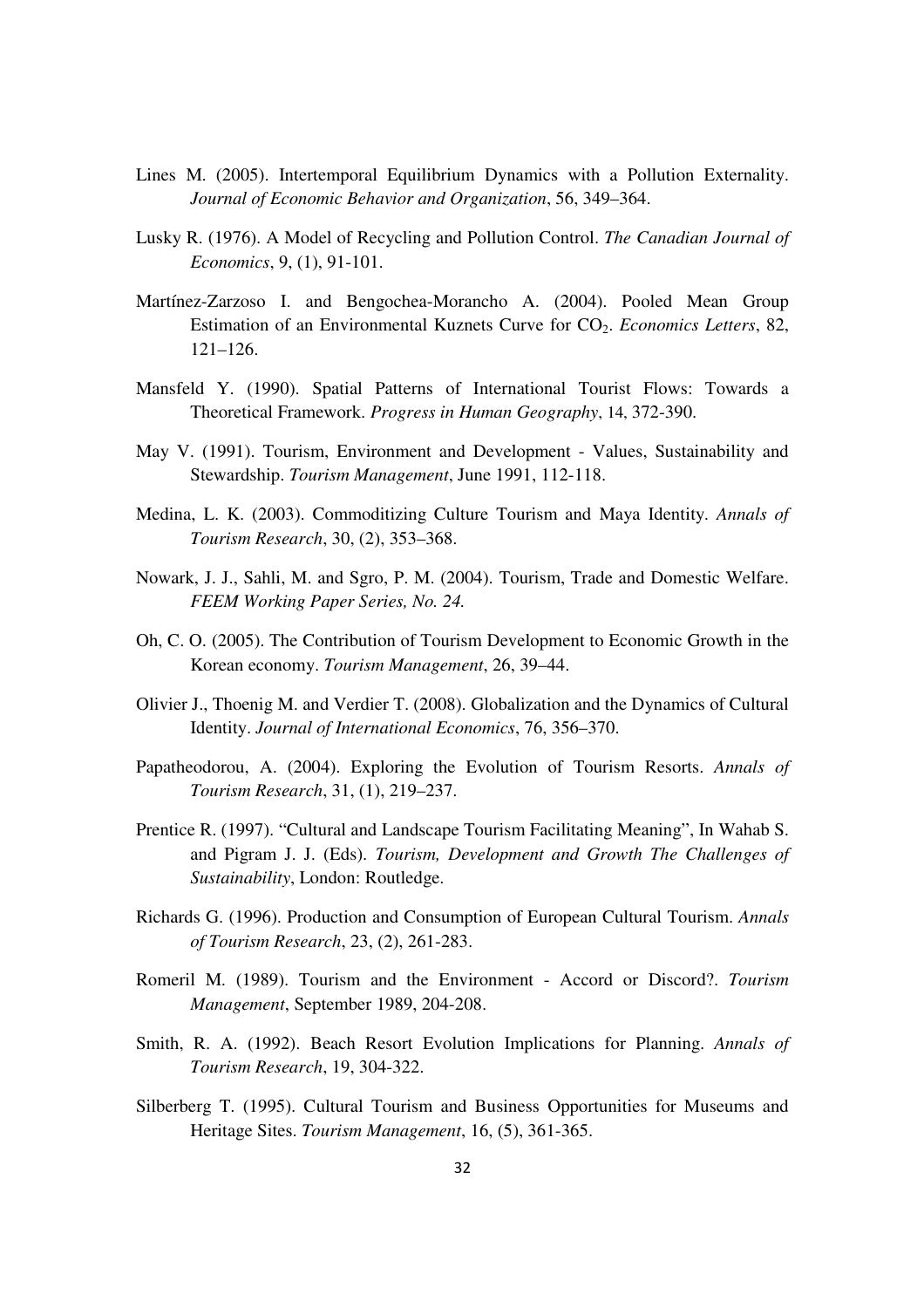Sinclair, M. T. and Stabler, M. (1997). *The Economics of Tourism*, London: Routledge.

- Stern, D. I. (1998). Progress on the Environmental Kuznets Curve?. *Environment and Development Economics*, 3, 173-196.
- Tybout R. A. (1972). Pricing Pollution and Other Negative Externalities. *The Bell Journal of Economics and Management Science*, 3, (1), 252-266.
- United Nations (2010). *Millennium Development Goals Indicators*. Retrieved from http://mdgs.un.org/unsd/mdg/Data.aspx
- United Nations and World Tourism Organization (1994). *Recommendations on Tourism Statistics*, Statistical Paper Series M No. 83.
- United Nations Development Programme (2009). *Summary* of *Human Development Report 2009.* Retrieved from

http://hdr.undp.org/en/media/HDR\_2009\_EN\_Summary.pdf

- Van der Borg, J., Costa, P. and Gotti, G. (1996). Tourism in European Heritage Cities. *Annals of Tourism Research*, 23, (2), 306-321.
- Watson, W. D. and Jaksch J. A. (1982). Air Pollution: Household Soiling and Consumer Welfare Losses. *Journal of Environmental Economics and Management*, 9, 248- 262.
- World Tourism Organization (2009). *Tourism Highlights*, 2009 Edition. Retrieved from http://www.unwto.org/facts/eng/pdf/highlights/UNWTO\_Highlights09\_en\_HR.pd f
- Yohe, G. W. (1979). The Backward Incidence of Pollution Control-Some Comparative Statics in General Equilibrium. *Journal of Environmental Economics and Management*, 6, 187-198.
- Yu, E. S. H. (1980). A Note on Air Pollution and Optimal Interventions. *Atlantic Economic Journal*, 8, (2), 72-76.
- Yu, E. S. H. and Ingene, C. A. (1982). The Backward Incidence of Pollution Control in a Rigid-Wage Economy. *Journal of Environmental Economics and Management*, 9, 304-310.
- Zhou, D., Yanagida, J. F., Chakravorty, U. J. and Leung, P. S. (1997). Estimating Economic Impacts from Tourism. *Annals of Tourism Research*, 24, (1), 76-89.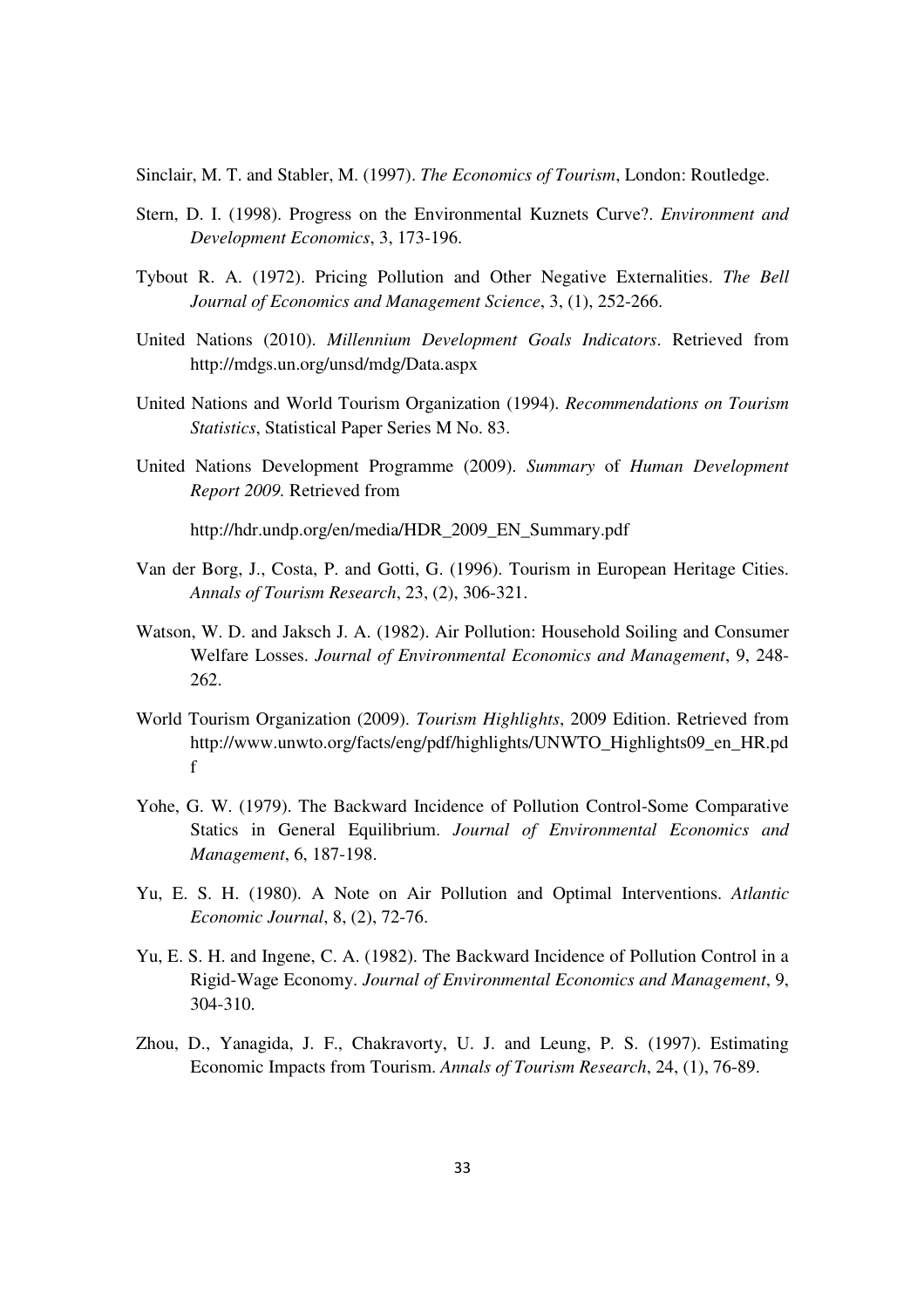# **Appendix I (Figures)**



#### **Figure 1. International Tourist Arrivals, 1950-2020**

Source: Copied from World Tourism Organization, *"Tourism Highlights", 2009 Edition*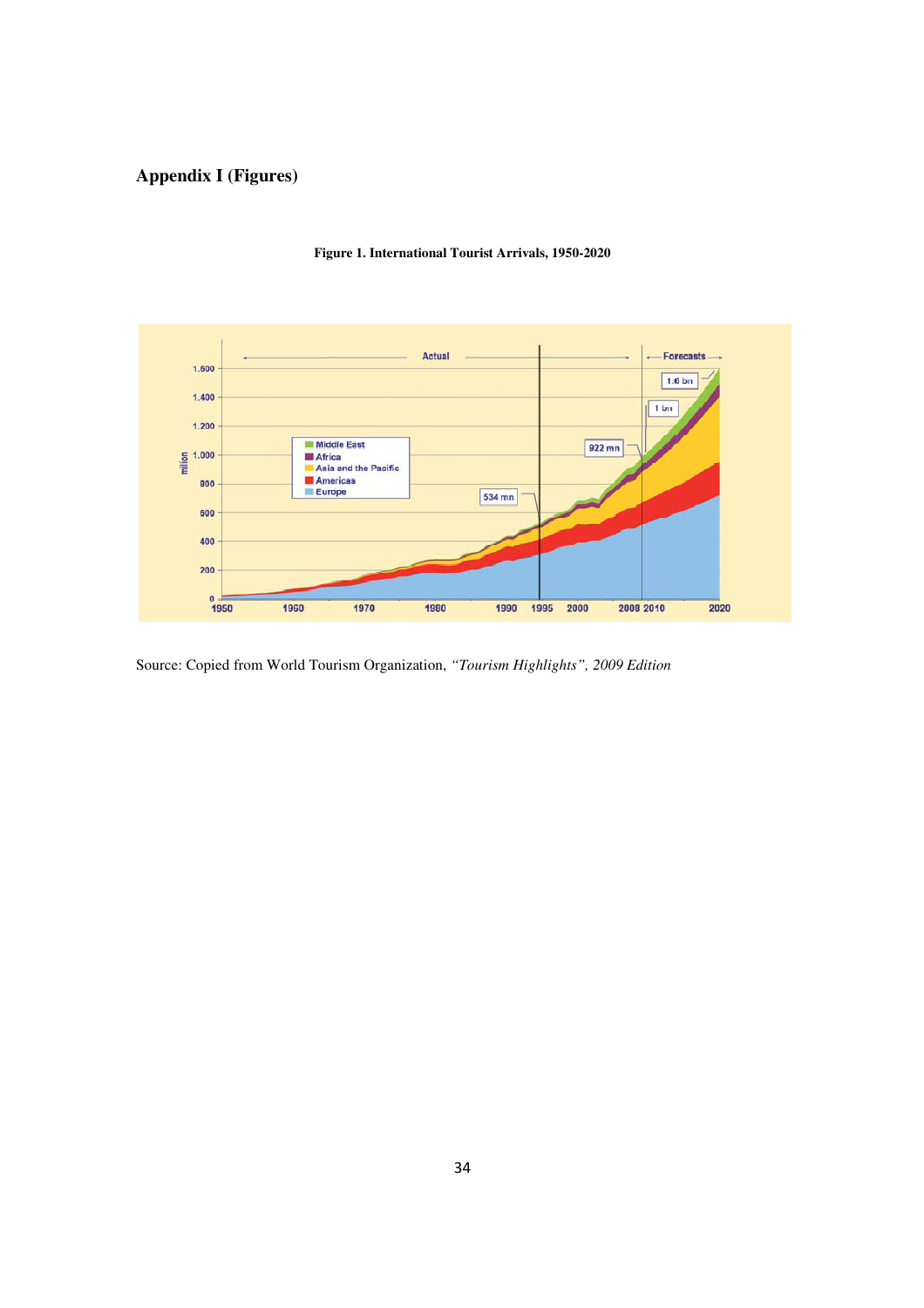



Source: *the Statistical Bulletins of National Economic and Social Development, TJCN.org*

- A-F: Least Developed Cities and Prefectures;
- G-J: Fast Developing Tourist Destinations;
- K-L: Most Developed Cities (Current and Old Capital Cities)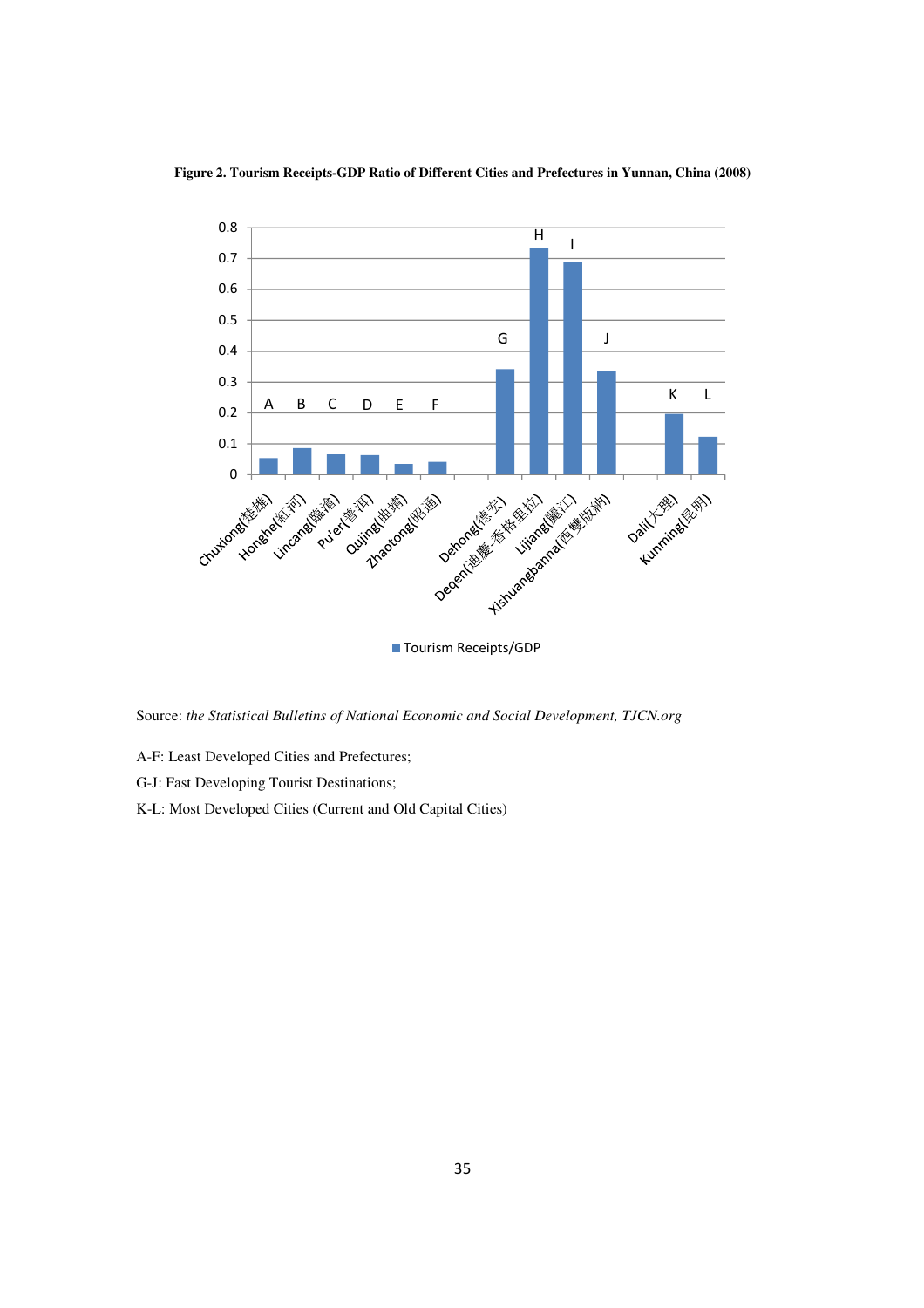

**Figure 3. Tourism Receipts-GDP Ratio of Different Tourist Regions China (2008)** 

Source: *the Statistical Bulletins of National Economic and Social Development, TJCN.org*

A-I: Tourist Regions in West China (Areas included in China's Western Development Program);

J-M: Tourist Regions in Middle China and Outlaid Island;

N-Y: Urban Tourist Regions (P and X are in West China; others are in East China)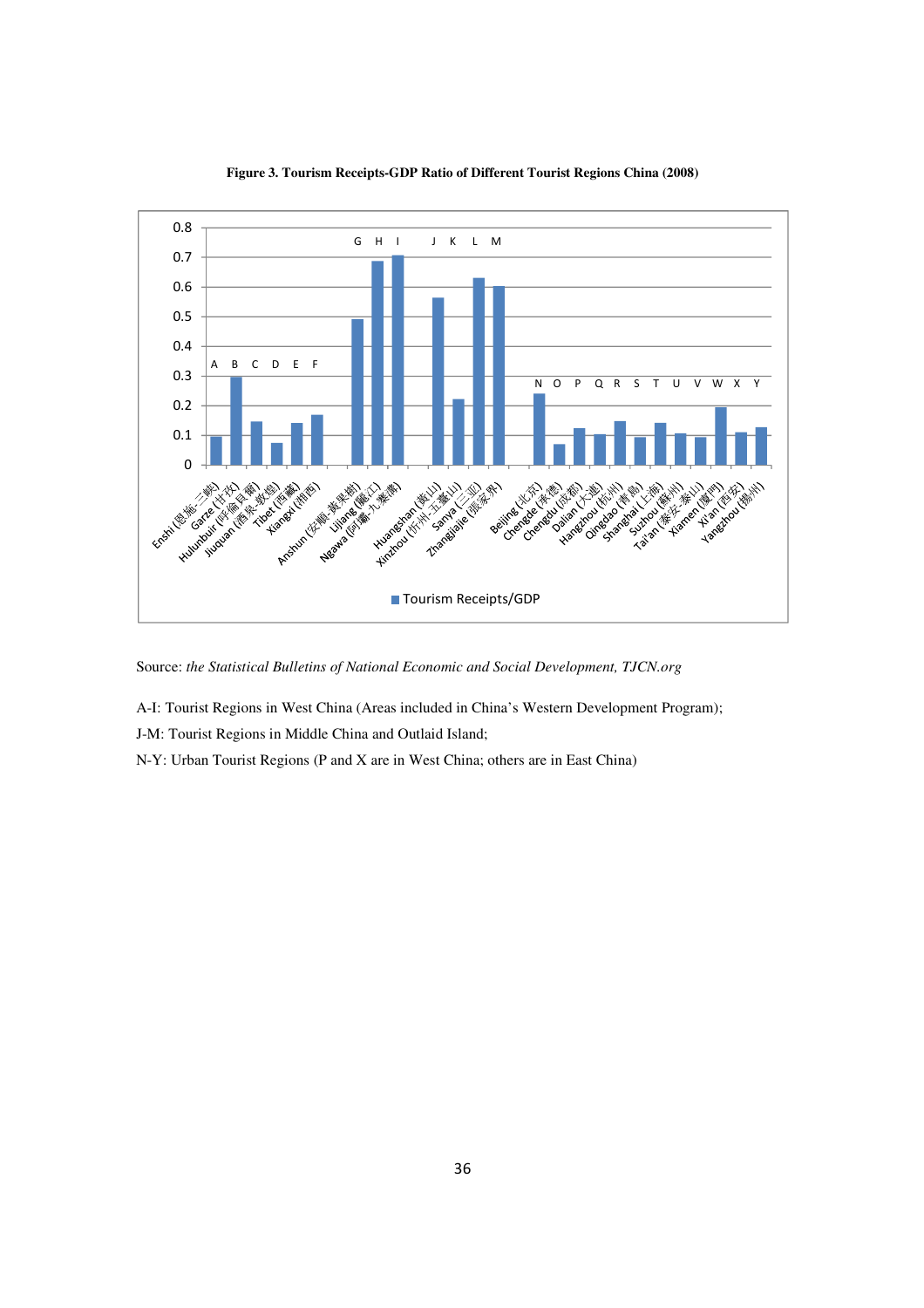

#### **Figure 4. Tourism Receipts-GDP Ratio and Human Development Index across Countries (2008)**

Source: CEIC Global Database; Annual Report of United Nations Development Program

Note: 1. Data of Human Development Index is of the year 2007;

2. Year of Tourism receipts - GDP ratio data, if not 2008, are listed as follows:

Pakistan (2006), Thailand (2007), France (2005), Japan (2003).

 3. Except for United Kingdom, the tourism receipts of each country includes international (non resident) tourism only. United Kingdom's tourism receipts number includes both resident and nonresident tourism. For China, visitors from Hong Kong, Macau and Taiwan are regarded as nonresidents. (2006), Thailand (2007), France (2005), Japan (2003).<br>t for United Kingdom, the tourism receipts of each country includes international (non<br>tourism only. United Kingdom's tourism receipts number includes both resident and Tourism Receipts/GDP)x100<br>
E-Human Development Index<br>
E: CEIC Global Database; Annual Report of United Nations Development Program<br>
1. Data of Human Development Index is of the year 2007;<br>
2. Year of Tourism receipts - GDP receipts of each country includes international (non-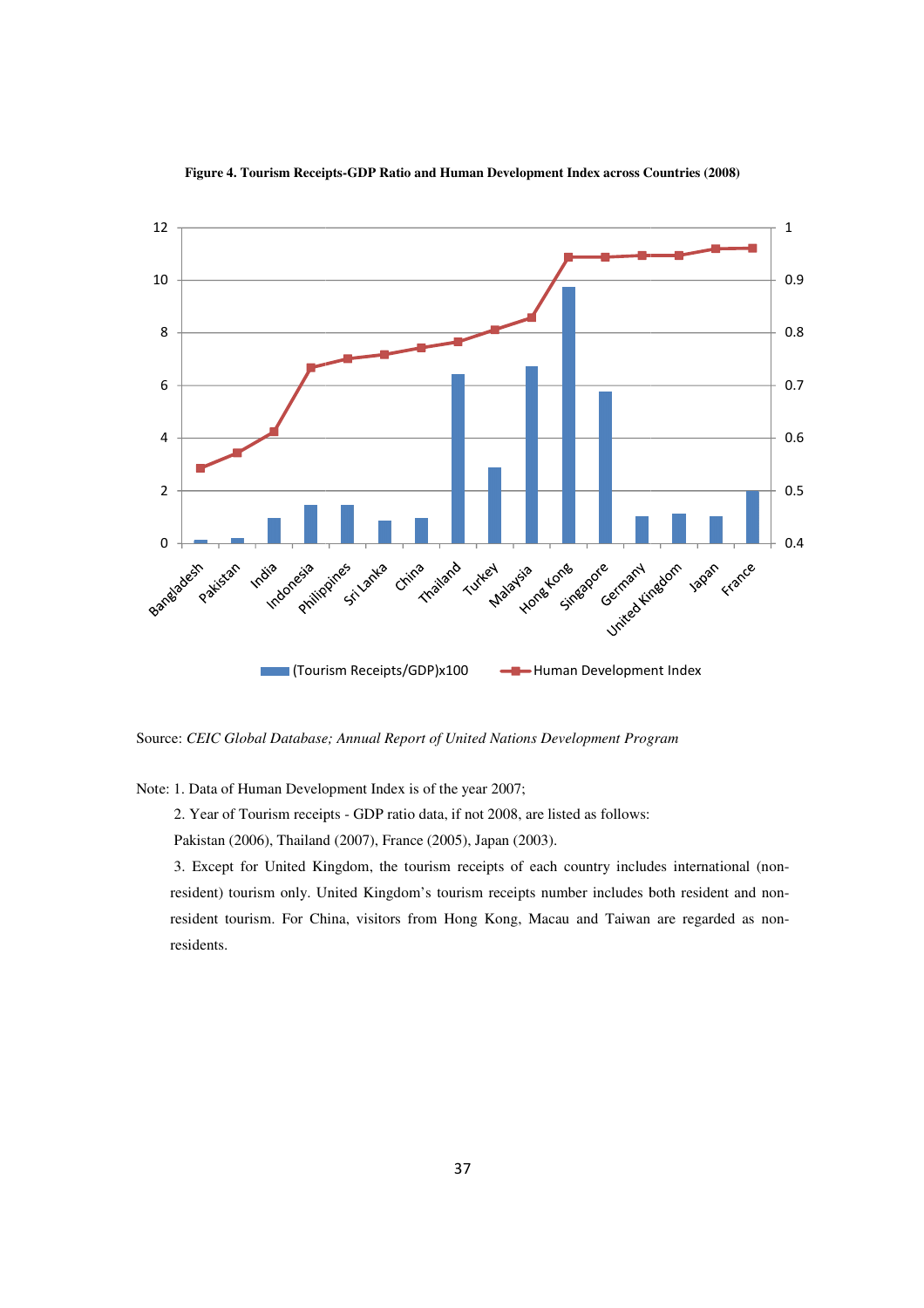







Source: *CEIC Global Database*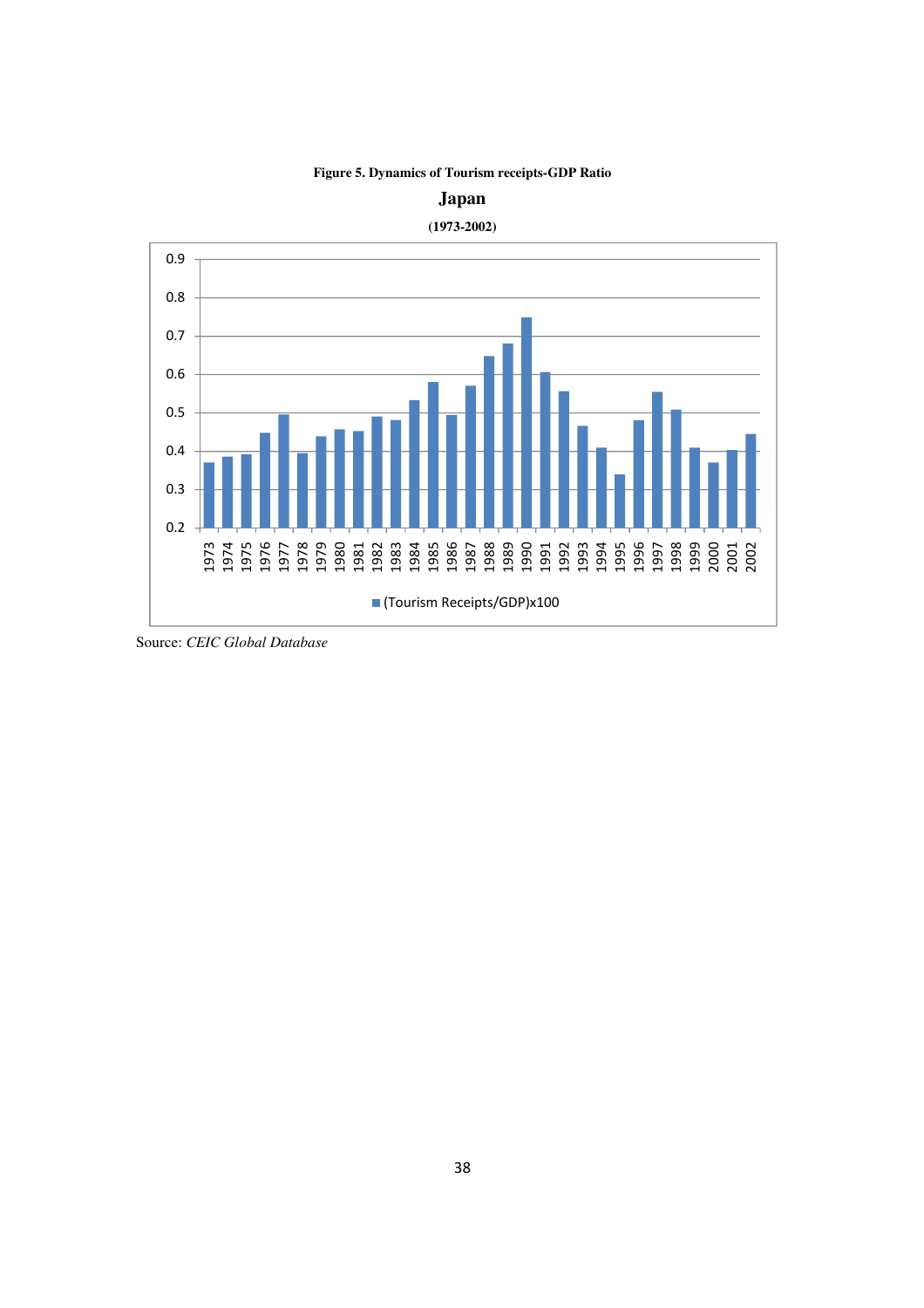

# **Figure 6. Dynamics of Tourism receipts-GDP Ratio**

Source: *CEIC Global Database*

**Taiwan**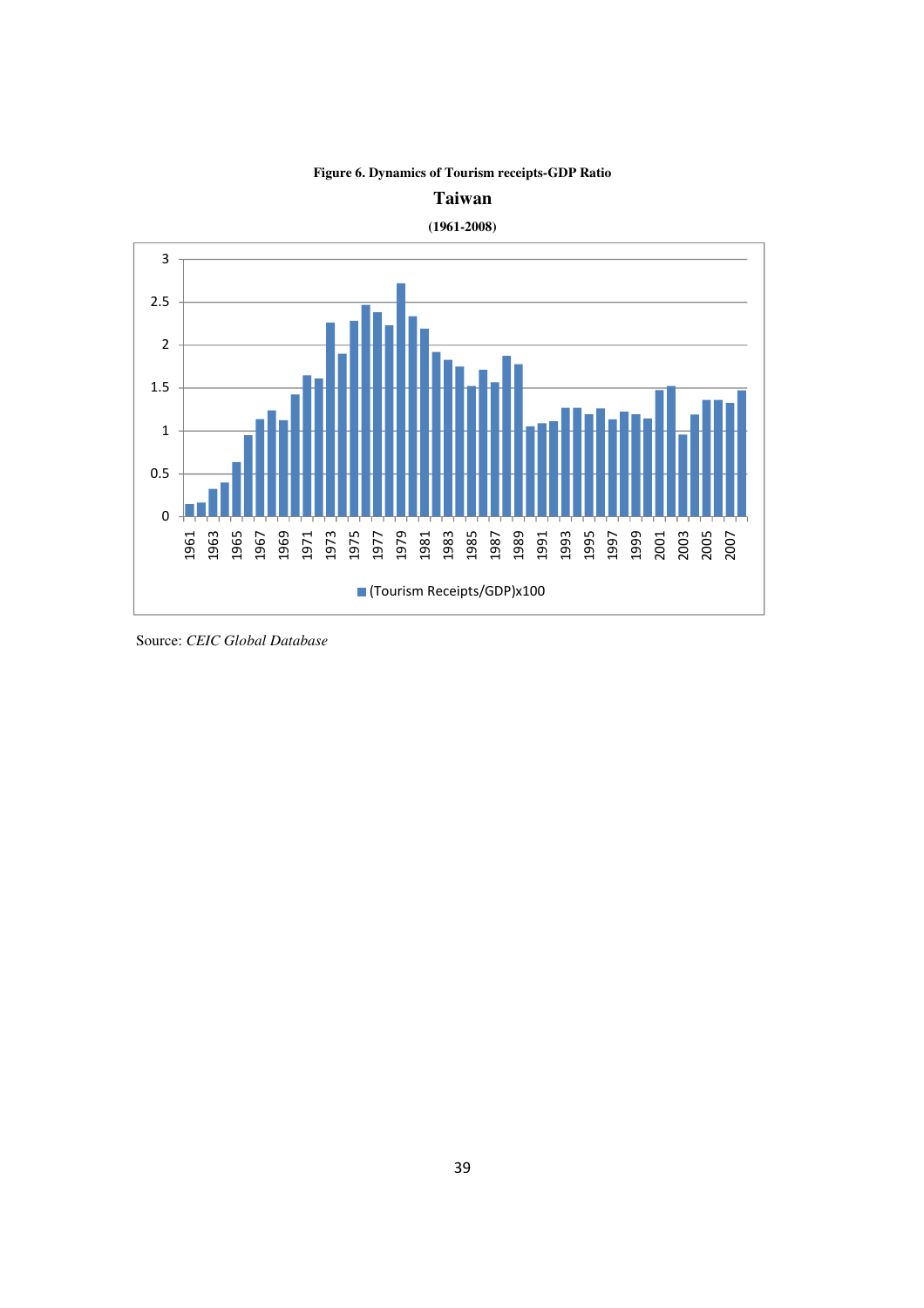**Figure 7. Pollution Regulation and Development Level** 

# Figure 2 Air Pollution Regulation and Income Per Capita in 31 Countries



Source: Dasgupta, Mody, Roy and Wheeler (2001).

Source: Copied from *Dasgupta, Laplante, Wang and Wheeler (2002)*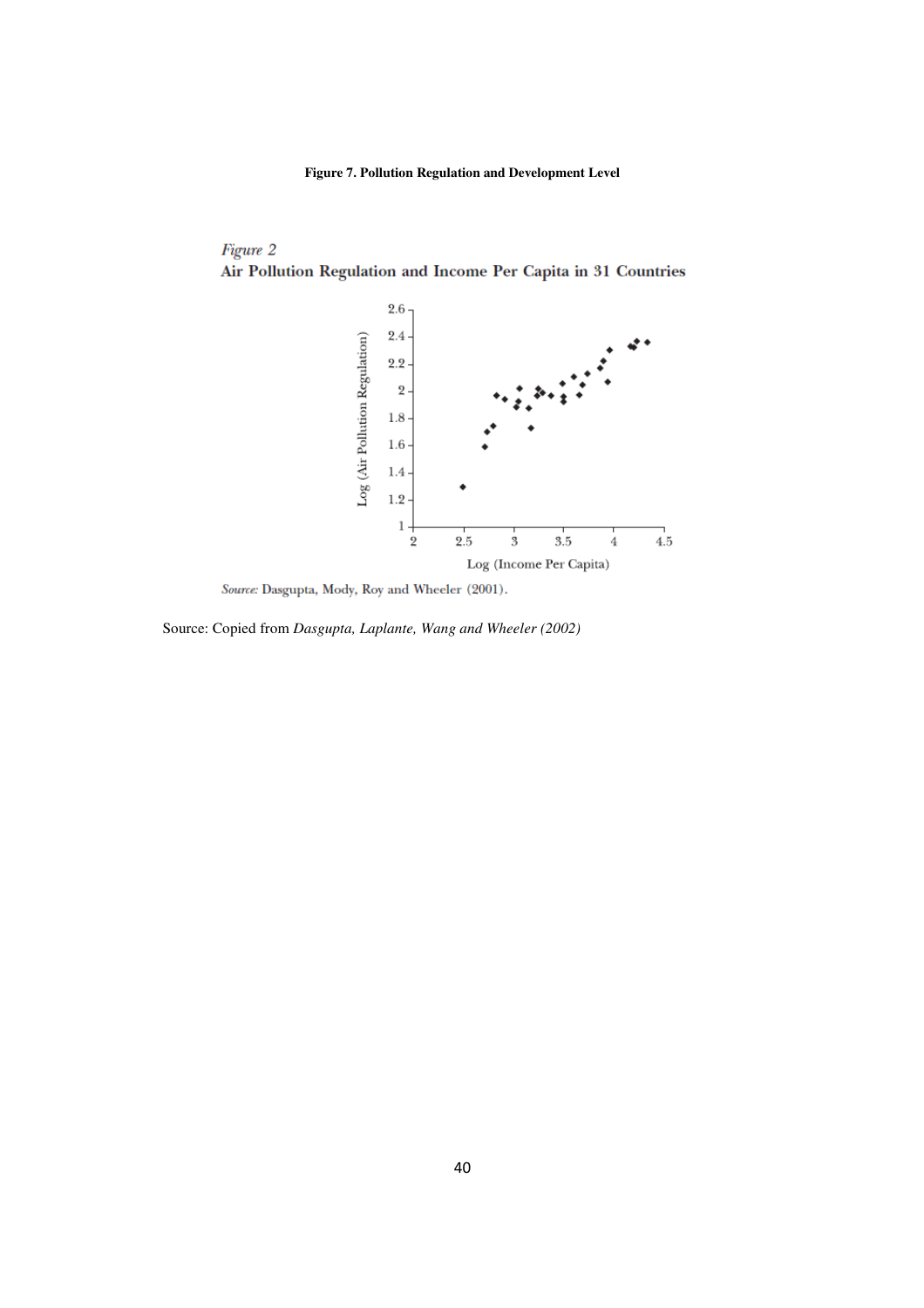

### **Figure 8. Dynamics of TGR and Pollution (1)**

Unit of CO<sub>2</sub>: Million Metric Tons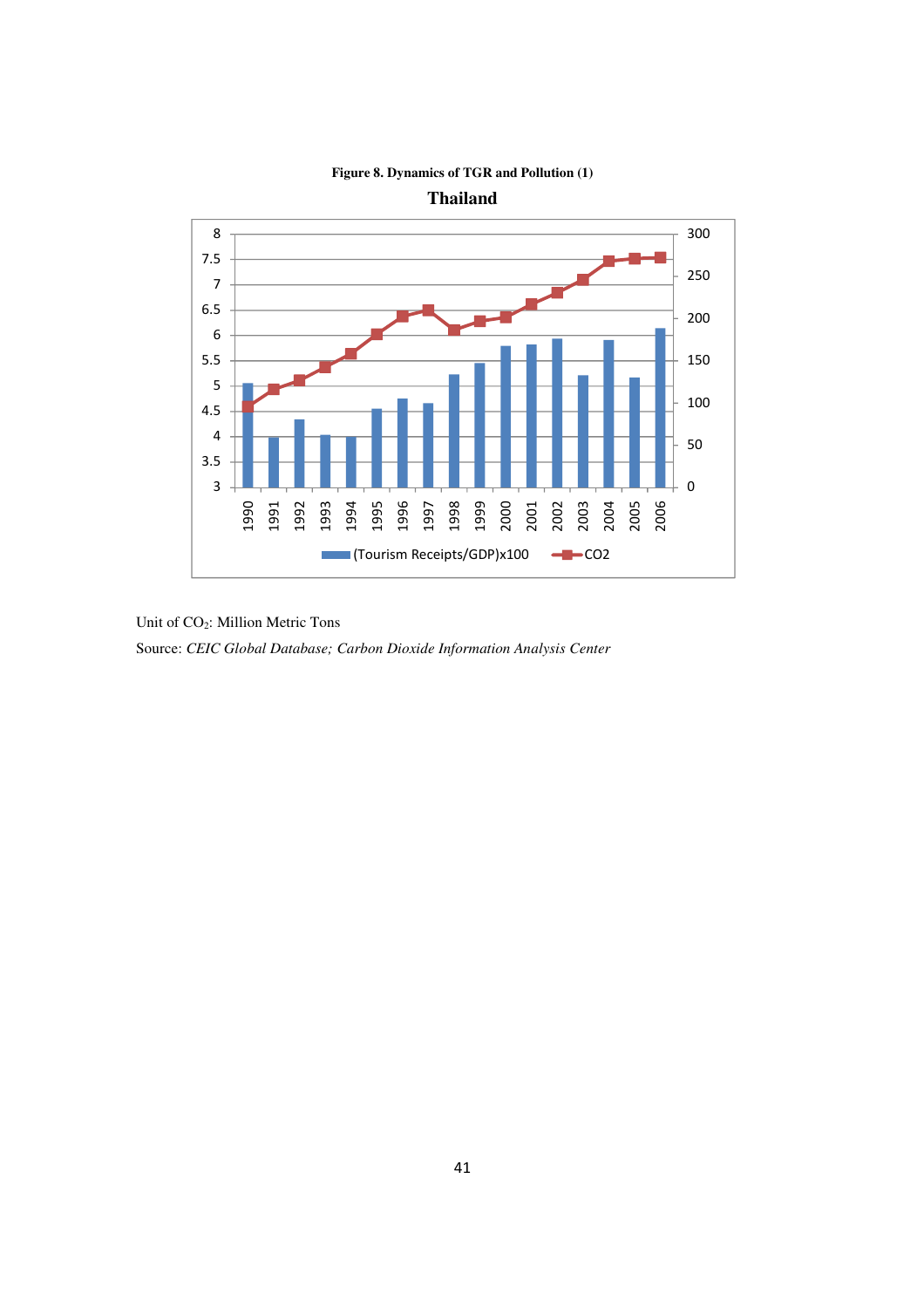

**Figure 9. Dynamics of TGR and Pollution (2)** 

**Malaysia** 

Unit of CO2: Million Metric Tons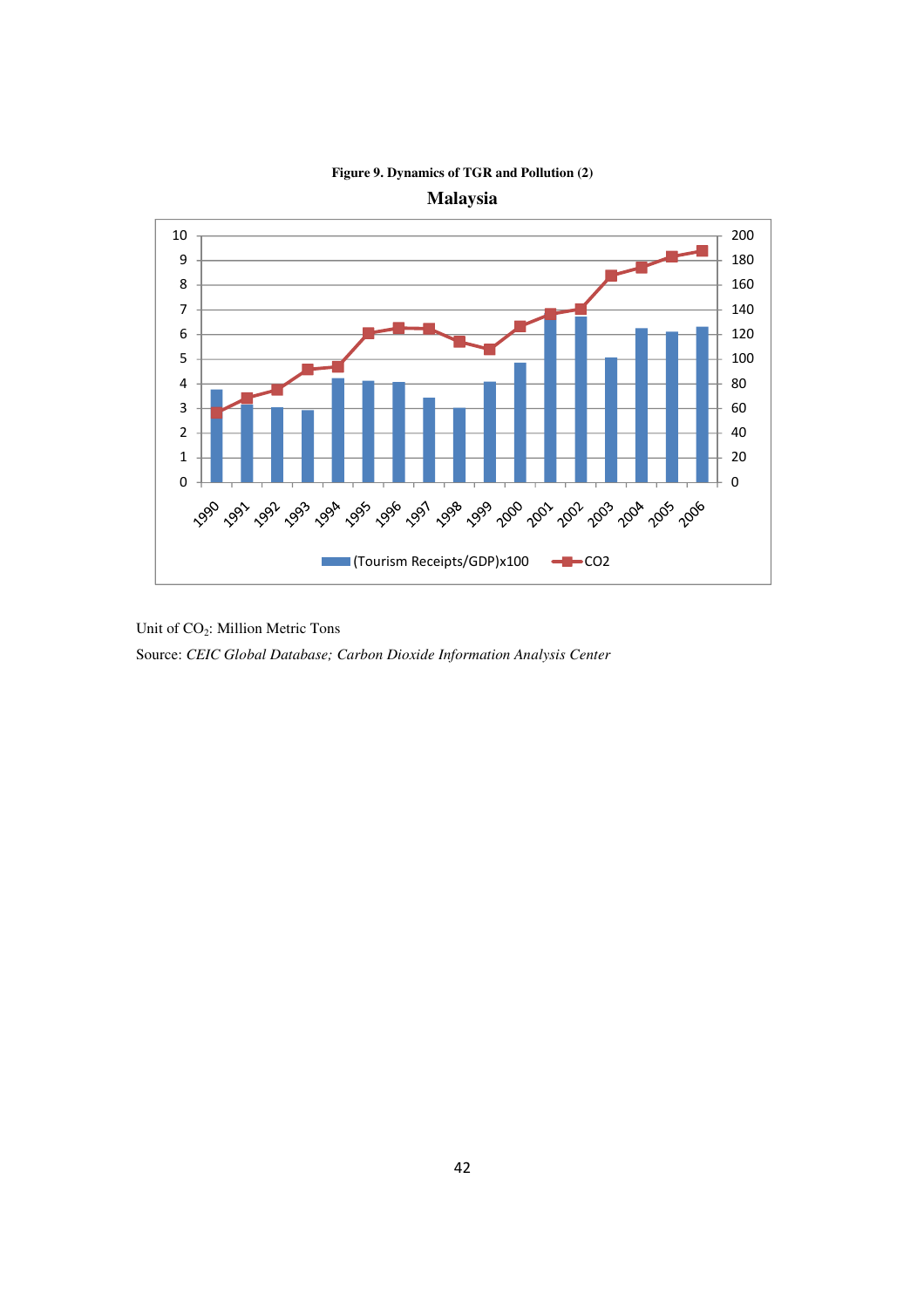### **Figure 10. Dynamics of TGR and Pollution (3)**





Unit of CO<sub>2</sub>: Million Metric Tons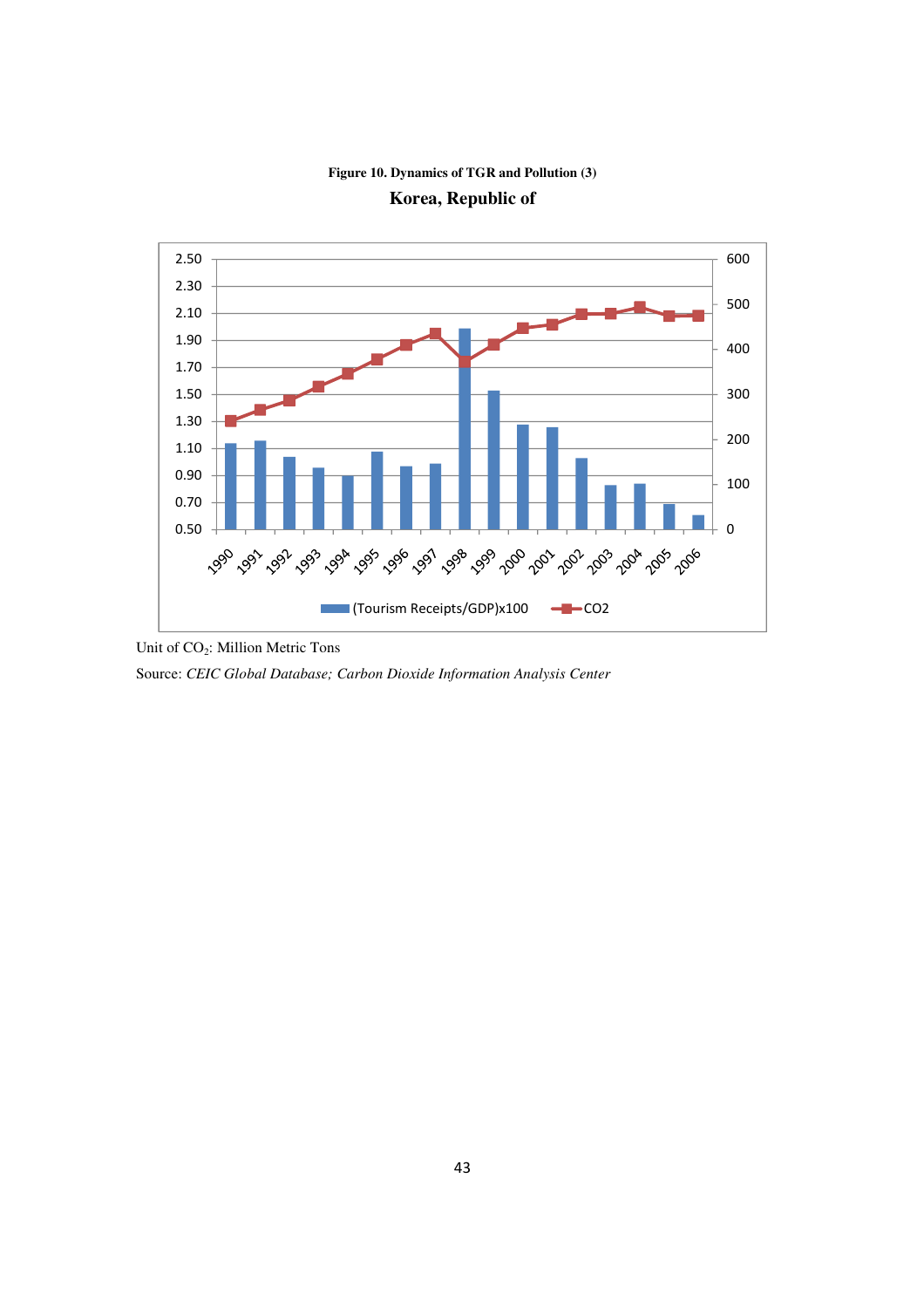

**Figure 11. Dynamics of TGR and Pollution (4)** 

**Japan** 

44

Unit of  $SO_2$  and  $NO_{X:}$  Thousand Ton Source: *CEIC Global Database; Kato and Akimoto (1992)*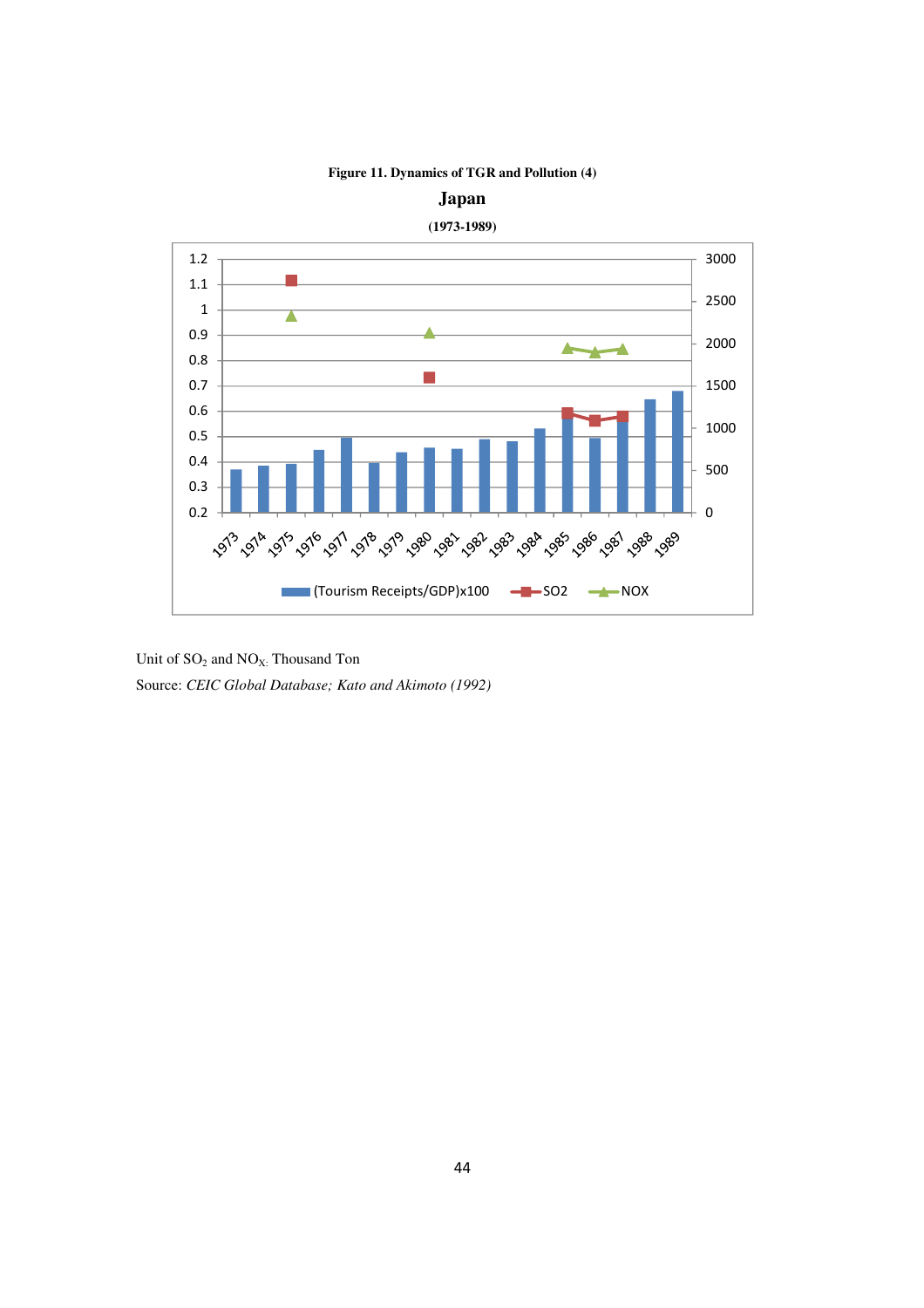

**Figure 12. Dynamics of TGR and Pollution (5)** 

Unit of CO2: Million Metric Tons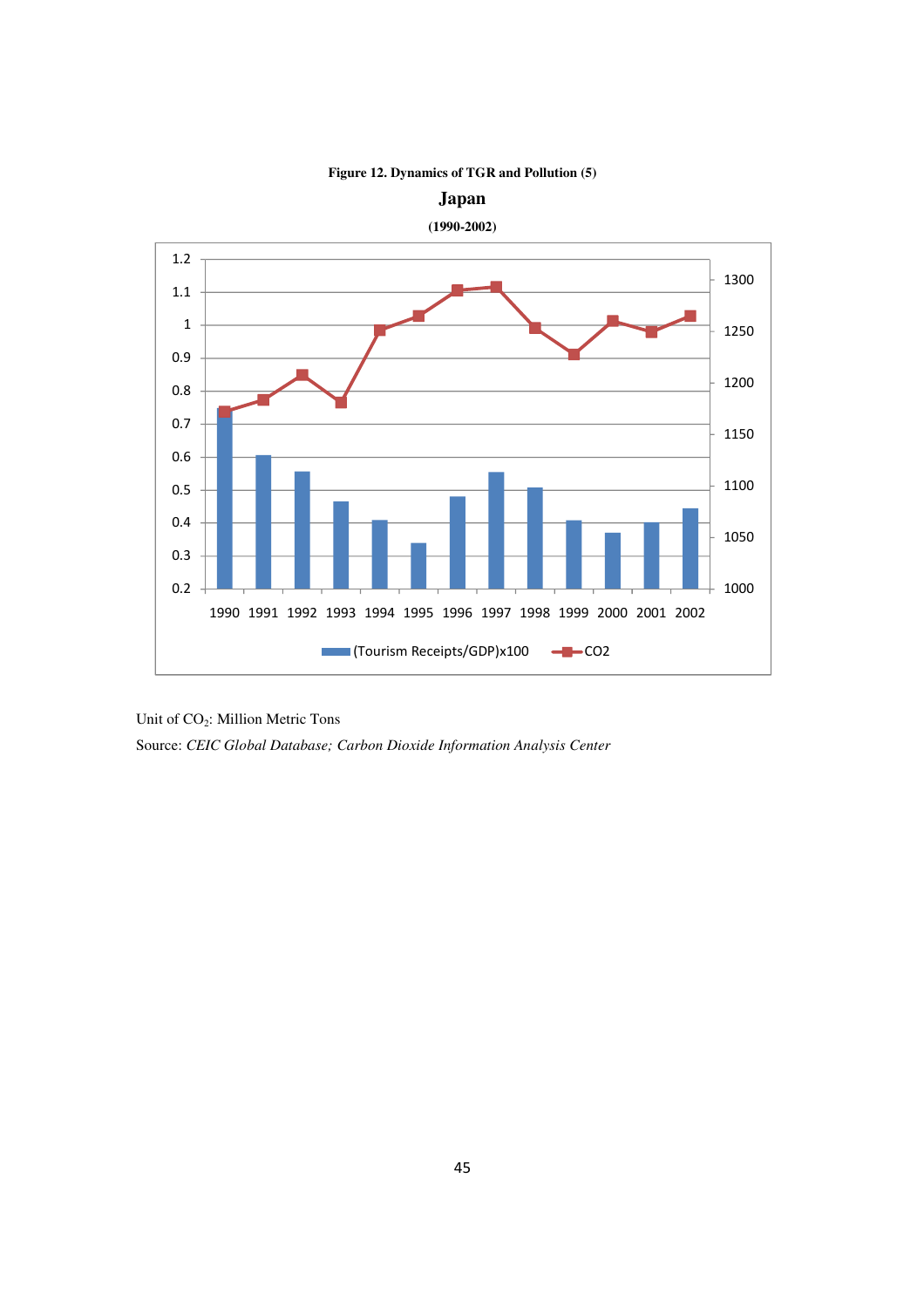

**Figure 13. Dynamics of TGR and Pollution (6)** 

Source: *CEIC Global Database; Carbon Dioxide Information Analysis Center*

Unit of CO2: Million Metric Tons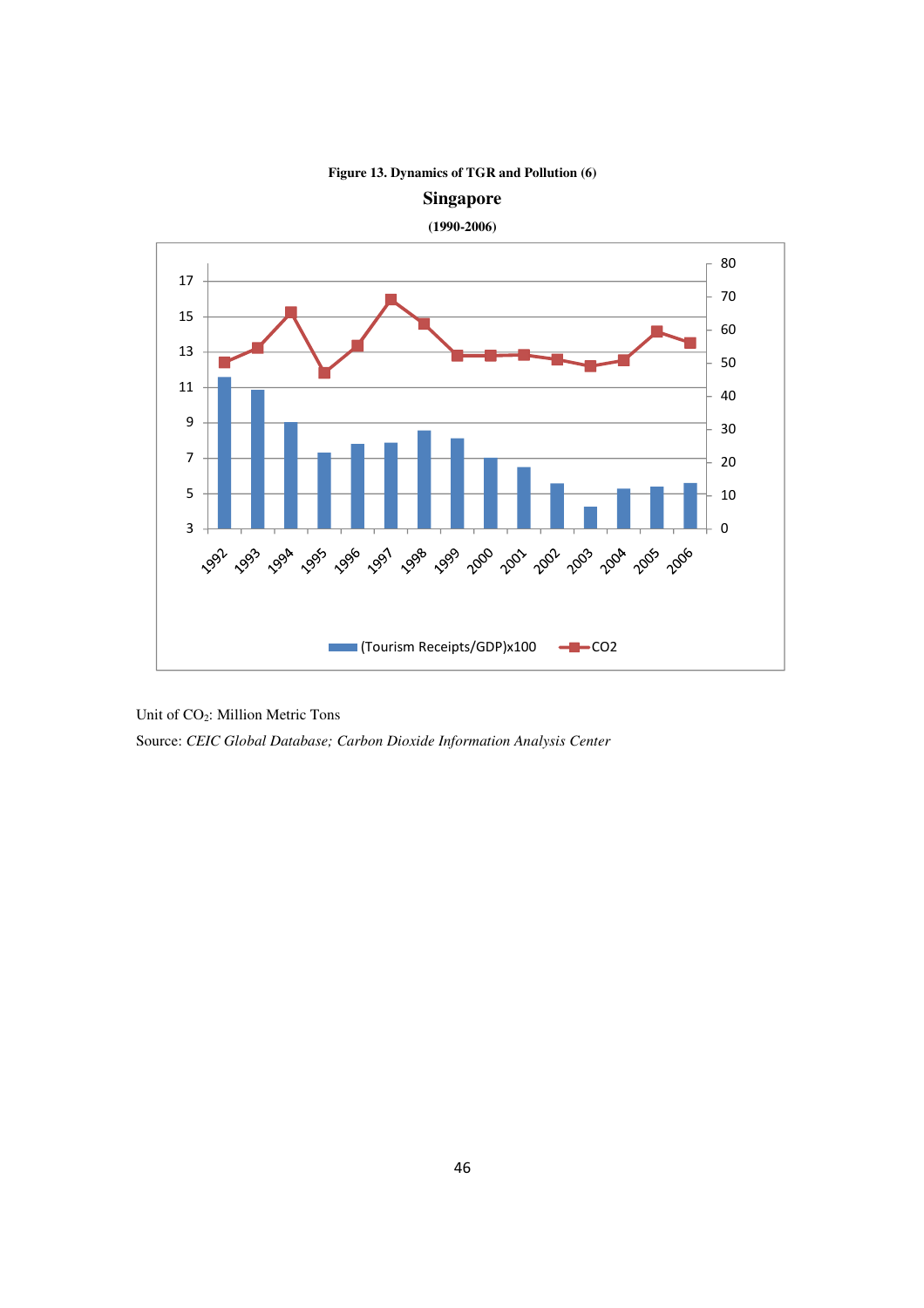**Appendix II (Derivations)** 

# 1. **Derivation of**  $\partial p / \partial \delta$

First we have these three equations

$$
E_{pu}du = \left(R_{pp} - E_{pp} - \frac{\delta}{p}R_p + \frac{\delta R}{p^2}\right)dp - \frac{R}{p}d\delta - E_{pe}de
$$
  

$$
E_u du = D_Y dp + (\tau - E_e)de
$$
  

$$
de = -R_{rp}dp
$$

Substituting  $de = -R_{\tau p}dp$  into the other two equations gives

$$
E_{pu}du = \left(R_{pp} - E_{pp} - \frac{\delta}{p}R_p + \frac{\delta R}{p^2} + E_{pe}R_{tp}\right)dp - \frac{R}{p}d\delta
$$

$$
E_u du = [D_Y + (E_e - \tau)R_{\tau p}] dp
$$

Multiply each side of the two equations by  $E_u$  and  $E_{pu}$ , respectively, and combine them:

$$
E_{pu}[D_Y + (E_e - \tau)R_{\tau p}]dp = E_u(R_{pp} - E_{pp} - \frac{\delta}{p}R_p + \frac{\delta R}{p^2} + E_{pe}R_{\tau p})dp - E_u \frac{R}{p}d\delta
$$

Then we have

$$
dp = -E_u \frac{R/p}{H} d\delta
$$

where 
$$
H = E_u \left( E_{pp} + \frac{\delta}{p} R_p - \frac{\delta R}{p^2} - R_{pp} - E_{pe} R_{tp} \right) + E_{pu} [D_Y + (E_e - \tau) R_{tp}]
$$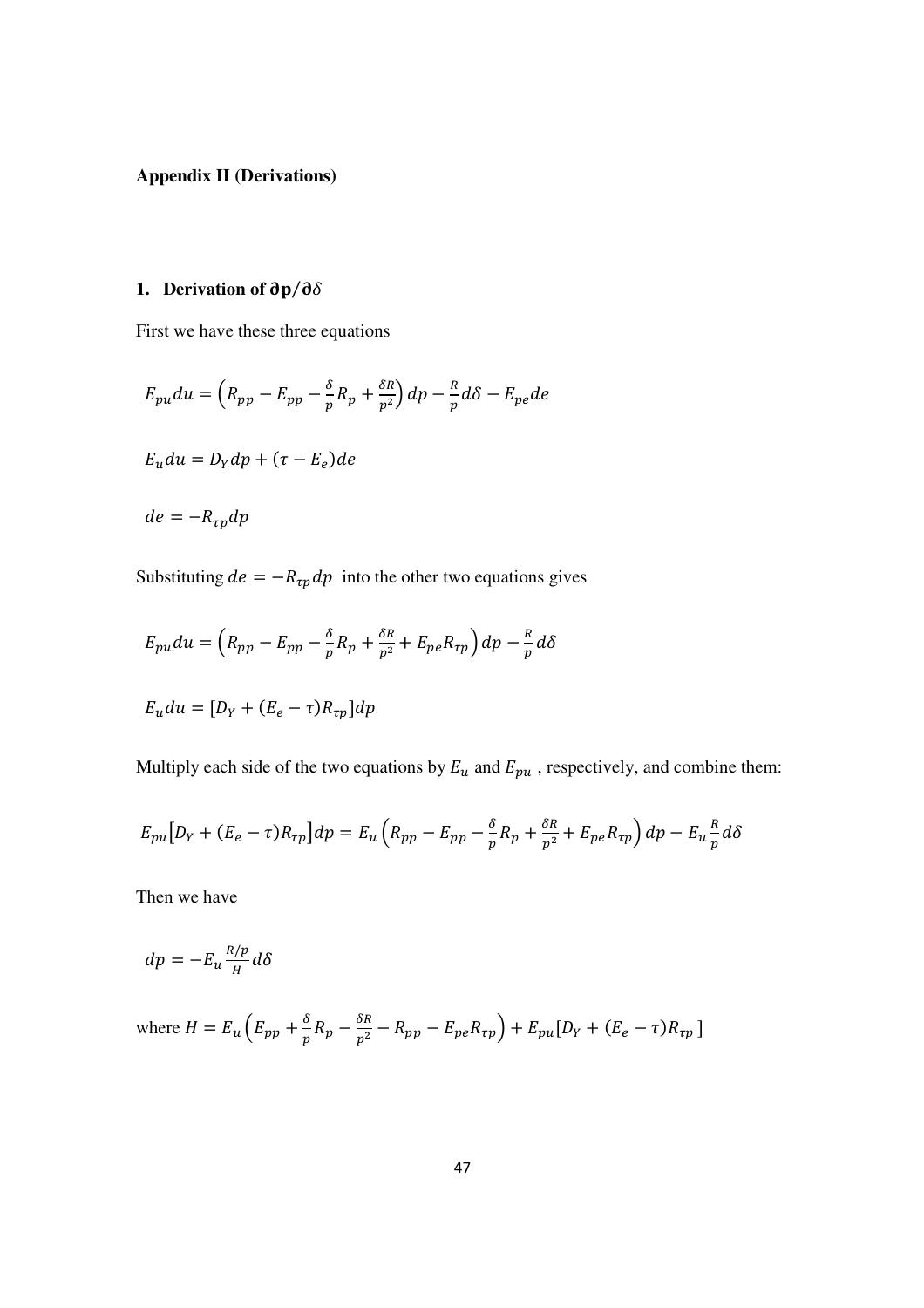### **2. Derivation of**  $\partial Q/\partial p$

The definition of the excess demand  $Q$  gives

$$
Q = E_p(p, e, u) + D_Y(p, T) - R_p(p, \tau)
$$

Fixing  $T$  and  $\tau$ , total differentiation of the above equation yields

$$
dQ = \left(E_{pp} + \frac{\partial D_Y}{\partial p} - R_{pp}\right)dp + E_{pu}du + E_{pe}de
$$

Using the relationships of

$$
E_u du = D_Y dp + (\tau - E_e) de
$$

$$
de=-R_{\tau p}dp
$$

We obtain

$$
E_{pu}du = \frac{E_{pu}}{E_u}E_u du = \frac{E_{pu}}{E_u}[D_Y + (E_e - \tau)R_{\tau p}]dp
$$

Substituting this equation into  $dQ = (E_{pp} + \frac{\partial D_Y}{\partial p} - R_{pp})dp + E_{pu}du + E_{pe}de$ , we get  $dQ = \left(E_{pp} + \frac{\partial D_Y}{\partial p} - R_{pp}\right)dp + \frac{E_{pu}}{E_u}\left[D_Y + (E_e - \tau)R_{\tau p}\right]dp - E_{pe}R_{\tau p}dp$ 

Since  $\frac{\partial D_Y}{\partial p} = \frac{\delta}{p}$  $\frac{\delta}{p}R_p - \frac{\delta R}{p^2}$  $\frac{\delta N}{p^2}$  from the tourist budget constraint, we further have

$$
dQ = \left(E_{pp} + \frac{\delta}{p}R_p - \frac{\delta R}{p^2} - R_{pp}\right)dp + \frac{E_{pu}}{E_u}\left[D_Y + (E_e - \tau)R_{\tau p}\right]dp - E_{pe}R_{\tau p}dp
$$

Thus the relationship of  $\partial Q / \partial p$  is expressed as

$$
\partial Q/\partial p = \left(E_{pp} + \frac{\delta}{p}R_p - \frac{\delta R}{p^2} - R_{pp} - E_{pe}R_{\tau p}\right) + \frac{E_{pu}}{E_u}\left[D_Y + (E_e - \tau)R_{\tau p}\right]
$$